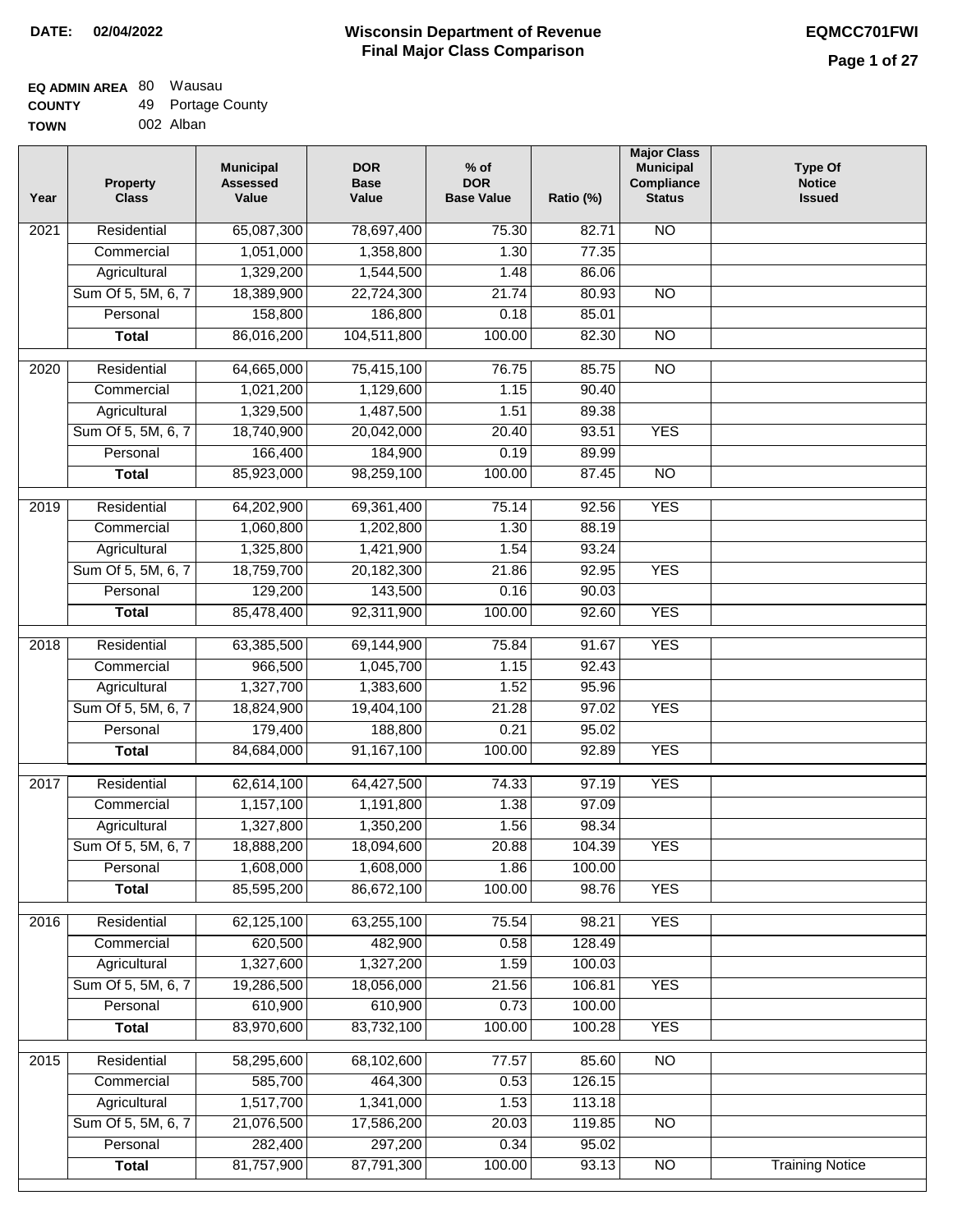#### **Wisconsin Department of Revenue Final Major Class Comparison DATE: 02/04/2022 EQMCC701FWI**

#### **EQ ADMIN AREA** 80 Wausau **COUNTY** 49 Portage County

| --------    |            |
|-------------|------------|
| <b>TOWN</b> | 004 Almond |

| Year             | <b>Property</b><br><b>Class</b> | <b>Municipal</b><br><b>Assessed</b><br>Value | <b>DOR</b><br><b>Base</b><br>Value | $%$ of<br><b>DOR</b><br><b>Base Value</b> | Ratio (%) | <b>Major Class</b><br><b>Municipal</b><br>Compliance<br><b>Status</b> | <b>Type Of</b><br><b>Notice</b><br><b>Issued</b> |
|------------------|---------------------------------|----------------------------------------------|------------------------------------|-------------------------------------------|-----------|-----------------------------------------------------------------------|--------------------------------------------------|
| 2021             | Residential                     | 29,575,000                                   | 40,538,700                         | 62.47                                     | 72.95     | <b>NO</b>                                                             |                                                  |
|                  | Commercial                      | 2,771,700                                    | 3,170,200                          | 4.89                                      | 87.43     |                                                                       |                                                  |
|                  | Agricultural                    | 2,880,500                                    | 3,241,000                          | 4.99                                      | 88.88     |                                                                       |                                                  |
|                  | Sum Of 5, 5M, 6, 7              | 14,613,800                                   | 17,524,300                         | 27.01                                     | 83.39     | $\overline{NO}$                                                       |                                                  |
|                  | Personal                        | 312,100                                      | 416,100                            | 0.64                                      | 75.01     |                                                                       |                                                  |
|                  | <b>Total</b>                    | 50,153,100                                   | 64,890,300                         | 100.00                                    | 77.29     | $\overline{NO}$                                                       | 2nd Notice of Non-Compliance                     |
| 2020             | Residential                     | 29,397,900                                   | 38,335,600                         | 62.80                                     | 76.69     | $\overline{10}$                                                       |                                                  |
|                  | Commercial                      | 2,771,700                                    | 3,052,700                          | 5.00                                      | 90.80     |                                                                       |                                                  |
|                  | Agricultural                    | 2,880,600                                    | 3,109,300                          | 5.09                                      | 92.64     |                                                                       |                                                  |
|                  | Sum Of 5, 5M, 6, 7              | 14,449,200                                   | 16,039,700                         | 26.28                                     | 90.08     | <b>YES</b>                                                            |                                                  |
|                  | Personal                        | 404,200                                      | 505,300                            | 0.83                                      | 79.99     |                                                                       |                                                  |
|                  | <b>Total</b>                    | 49,903,600                                   | 61,042,600                         | 100.00                                    | 81.75     | <b>NO</b>                                                             | 1st Notice of Non-Compliance                     |
|                  |                                 |                                              |                                    |                                           |           |                                                                       |                                                  |
| $\frac{1}{2019}$ | Residential                     | 29,218,200                                   | 36,299,300                         | 61.60                                     | 80.49     | $\overline{NO}$                                                       |                                                  |
|                  | Commercial                      | 2,816,700                                    | 3,147,200                          | 5.34                                      | 89.50     |                                                                       |                                                  |
|                  | Agricultural                    | 2,877,600                                    | 2,990,600                          | 5.07                                      | 96.22     |                                                                       |                                                  |
|                  | Sum Of 5, 5M, 6, 7              | 14,473,800                                   | 16,055,100                         | 27.25                                     | 90.15     | <b>YES</b>                                                            |                                                  |
|                  | Personal                        | 436,000                                      | 436,000                            | 0.74                                      | 100.00    |                                                                       |                                                  |
|                  | <b>Total</b>                    | 49,822,300                                   | 58,928,200                         | 100.00                                    | 84.55     | $\overline{NO}$                                                       |                                                  |
| 2018             | Residential                     | 28,861,500                                   | 33,211,300                         | 60.04                                     | 86.90     | $\overline{NO}$                                                       |                                                  |
|                  | Commercial                      | 2,816,700                                    | 2,997,300                          | 5.42                                      | 93.97     |                                                                       |                                                  |
|                  | Agricultural                    | 2,878,200                                    | 2,907,900                          | 5.26                                      | 98.98     |                                                                       |                                                  |
|                  | Sum Of 5, 5M, 6, 7              | 14,441,800                                   | 15,732,000                         | 28.44                                     | 91.80     | <b>YES</b>                                                            |                                                  |
|                  | Personal                        | 423,500                                      | 470,500                            | 0.85                                      | 90.01     |                                                                       |                                                  |
|                  | <b>Total</b>                    | 49,421,700                                   | 55,319,000                         | 100.00                                    | 89.34     | $\overline{10}$                                                       |                                                  |
| 2017             | Residential                     | 28,496,400                                   | 31,872,300                         | 58.48                                     | 89.41     | <b>NO</b>                                                             |                                                  |
|                  | Commercial                      | 2,816,700                                    | 2,854,600                          | 5.24                                      | 98.67     |                                                                       |                                                  |
|                  | Agricultural                    | 2,878,000                                    | 2,825,500                          | 5.18                                      | 101.86    |                                                                       |                                                  |
|                  | Sum Of 5, 5M, 6, 7              | 14,390,500                                   | 15,818,100                         | 29.03                                     | 90.97     | <b>YES</b>                                                            |                                                  |
|                  | Personal                        | 1,070,600                                    | 1,126,900                          | 2.07                                      | 95.00     |                                                                       |                                                  |
|                  | <b>Total</b>                    | 49,652,200                                   | 54,497,400                         | 100.00                                    | 91.11     | $\overline{NO}$                                                       |                                                  |
| 2016             | Residential                     | 28,396,500                                   | 31,446,400                         | 59.63                                     | 90.30     | <b>YES</b>                                                            |                                                  |
|                  | Commercial                      | 2,676,600                                    | 2,483,500                          | 4.71                                      | 107.78    |                                                                       |                                                  |
|                  | Agricultural                    | 2,878,500                                    | 2,793,000                          | 5.30                                      | 103.06    |                                                                       |                                                  |
|                  | Sum Of 5, 5M, 6, 7              | 14,450,500                                   | 14,811,900                         | 28.09                                     | 97.56     | <b>YES</b>                                                            |                                                  |
|                  | Personal                        | 1,201,600                                    | 1,201,600                          | 2.28                                      | 100.00    |                                                                       |                                                  |
|                  | <b>Total</b>                    | 49,603,700                                   | 52,736,400                         | 100.00                                    | 94.06     | <b>YES</b>                                                            |                                                  |
|                  |                                 |                                              |                                    |                                           |           |                                                                       |                                                  |
| 2015             | Residential                     | 28,218,500                                   | 30,363,100                         | 59.83                                     | 92.94     | <b>YES</b>                                                            |                                                  |
|                  | Commercial                      | 2,676,600                                    | 2,483,500                          | 4.89                                      | 107.78    |                                                                       |                                                  |
|                  | Agricultural                    | 2,876,400                                    | 2,758,300                          | 5.44                                      | 104.28    |                                                                       |                                                  |
|                  | Sum Of 5, 5M, 6, 7              | 14,353,800                                   | 14,111,300                         | 27.81                                     | 101.72    | <b>YES</b>                                                            |                                                  |
|                  | Personal                        | 1,030,000                                    | 1,030,000                          | 2.03                                      | 100.00    |                                                                       |                                                  |
|                  | <b>Total</b>                    | 49,155,300                                   | 50,746,200                         | 100.00                                    | 96.86     | <b>YES</b>                                                            |                                                  |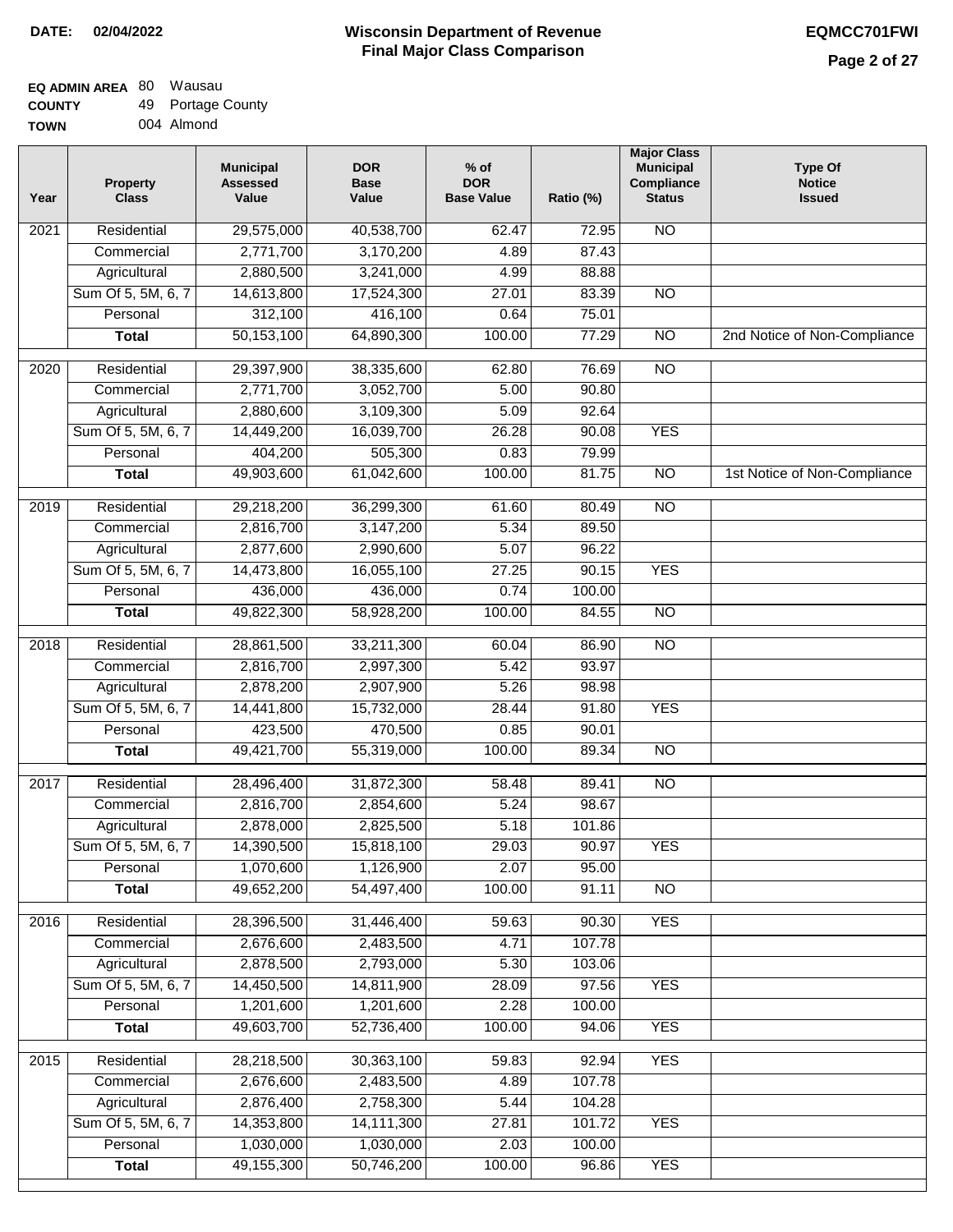| <b>TOWN</b> | 006 Amherst |
|-------------|-------------|
|             |             |

| Year              | <b>Property</b><br><b>Class</b> | <b>Municipal</b><br><b>Assessed</b><br>Value | <b>DOR</b><br><b>Base</b><br>Value | $%$ of<br><b>DOR</b><br><b>Base Value</b> | Ratio (%)       | <b>Major Class</b><br><b>Municipal</b><br>Compliance<br><b>Status</b> | <b>Type Of</b><br><b>Notice</b><br><b>Issued</b> |
|-------------------|---------------------------------|----------------------------------------------|------------------------------------|-------------------------------------------|-----------------|-----------------------------------------------------------------------|--------------------------------------------------|
| 2021              | Residential                     | 107,150,700                                  | 134,800,600                        | 78.58                                     | 79.49           | $\overline{NO}$                                                       |                                                  |
|                   | Commercial                      | 4,946,800                                    | 5,613,900                          | 3.27                                      | 88.12           |                                                                       |                                                  |
|                   | Agricultural                    | 2,179,900                                    | 2,295,300                          | 1.34                                      | 94.97           |                                                                       |                                                  |
|                   | Sum Of 5, 5M, 6, 7              | 26,319,600                                   | 28,321,000                         | 16.51                                     | 92.93           | <b>YES</b>                                                            |                                                  |
|                   | Personal                        | 460,700                                      | 511,900                            | 0.30                                      | 90.00           |                                                                       |                                                  |
|                   | <b>Total</b>                    | 141,057,700                                  | 171,542,700                        | 100.00                                    | 82.23           | $\overline{NO}$                                                       |                                                  |
| 2020              | Residential                     | 105,211,600                                  | 118,828,100                        | 77.93                                     | 88.54           | $\overline{NO}$                                                       |                                                  |
|                   | Commercial                      | 4,754,300                                    | 5,374,100                          | 3.52                                      | 88.47           |                                                                       |                                                  |
|                   | Agricultural                    | 2,094,700                                    | 2,204,200                          | 1.45                                      | 95.03           |                                                                       |                                                  |
|                   | Sum Of 5, 5M, 6, 7              | 25,470,100                                   | 25,613,100                         | 16.80                                     | 99.44           | <b>YES</b>                                                            |                                                  |
|                   | Personal                        | 420,900                                      | 457,500                            | 0.30                                      | 92.00           |                                                                       |                                                  |
|                   | <b>Total</b>                    | 137,951,600                                  | 152,477,000                        | 100.00                                    | 90.47           | $\overline{NO}$                                                       |                                                  |
|                   |                                 |                                              |                                    |                                           |                 |                                                                       |                                                  |
| $\frac{1}{2019}$  | Residential                     | 104,289,000                                  | 114,585,000                        | 76.57                                     | 91.01           | <b>YES</b>                                                            |                                                  |
|                   | Commercial                      | 4,749,300                                    | 5,534,700                          | 3.70                                      | 85.81           |                                                                       |                                                  |
|                   | Agricultural                    | 2,092,900                                    | 2,117,100                          | 1.41                                      | 98.86           |                                                                       |                                                  |
|                   | Sum Of 5, 5M, 6, 7              | 25,718,600                                   | 26,956,200                         | 18.01                                     | 95.41           | <b>YES</b>                                                            |                                                  |
|                   | Personal                        | 430,100                                      | 452,700                            | 0.30                                      | 95.01           |                                                                       |                                                  |
|                   | <b>Total</b>                    | 137,279,900                                  | 149,645,700                        | 100.00                                    | 91.74           | <b>YES</b>                                                            |                                                  |
| $\overline{2018}$ | Residential                     | 102,934,300                                  | 108,940,800                        | 76.14                                     | 94.49           | <b>YES</b>                                                            |                                                  |
|                   | Commercial                      | 4,762,100                                    | 5,271,200                          | 3.68                                      | 90.34           |                                                                       |                                                  |
|                   | Agricultural                    | 2,031,500                                    | 2,057,200                          | 1.44                                      | 98.75           |                                                                       |                                                  |
|                   | Sum Of 5, 5M, 6, 7              | 25,878,300                                   | 26,359,400                         | 18.42                                     | 98.17           | <b>YES</b>                                                            |                                                  |
|                   | Personal                        | 452,600                                      | 458,100                            | 0.32                                      | 98.80           |                                                                       |                                                  |
|                   | <b>Total</b>                    | 136,058,800                                  | 143,086,700                        | 100.00                                    | 95.09           | <b>YES</b>                                                            |                                                  |
| 2017              | Residential                     | 101,156,300                                  | 102,773,600                        | 75.96                                     | 98.43           | <b>YES</b>                                                            |                                                  |
|                   | Commercial                      | 4,572,000                                    | 4,836,900                          | 3.57                                      | 94.52           |                                                                       |                                                  |
|                   | Agricultural                    | 1,765,500                                    | 2,005,600                          | 1.48                                      | 88.03           |                                                                       |                                                  |
|                   | Sum Of 5, 5M, 6, 7              | 25,620,900                                   | 25,125,200                         | 18.57                                     | 101.97          | YES                                                                   |                                                  |
|                   | Personal                        | 560,500                                      | 560,500                            | 0.41                                      | 100.00          |                                                                       |                                                  |
|                   | <b>Total</b>                    | 133,675,200                                  | 135,301,800                        | 100.00                                    | 98.80           | <b>YES</b>                                                            |                                                  |
| 2016              | Residential                     | 93,278,000                                   | 101,701,400                        | 76.27                                     | 91.72           | <b>YES</b>                                                            |                                                  |
|                   | Commercial                      | 3,770,600                                    | 4,116,500                          | 3.09                                      | 91.60           |                                                                       |                                                  |
|                   | Agricultural                    | 1,978,200                                    | 1,975,500                          | 1.48                                      | 100.14          |                                                                       |                                                  |
|                   | Sum Of 5, 5M, 6, 7              | 28,216,000                                   | 25,046,600                         | 18.78                                     | 112.65          | $\overline{NO}$                                                       |                                                  |
|                   | Personal                        | 447,300                                      | 508,300                            | 0.38                                      | 88.00           |                                                                       |                                                  |
|                   | <b>Total</b>                    | 127,690,100                                  | 133,348,300                        | 100.00                                    | 95.76           | $\overline{NO}$                                                       | 2nd Notice of Non-Compliance                     |
|                   |                                 |                                              |                                    |                                           |                 | <b>YES</b>                                                            |                                                  |
| 2015              | Residential<br>Commercial       | 91,479,700                                   | 95,803,200                         | 75.69<br>3.19                             | 95.49<br>94.29  |                                                                       |                                                  |
|                   |                                 | 3,805,500                                    | 4,035,800                          |                                           |                 |                                                                       |                                                  |
|                   | Agricultural                    | 1,952,300                                    | 1,950,400                          | 1.54                                      | 100.10          |                                                                       |                                                  |
|                   | Sum Of 5, 5M, 6, 7              | 28,525,600                                   | 24,309,800                         | 19.21<br>0.37                             | 117.34          | $\overline{NO}$                                                       |                                                  |
|                   | Personal<br><b>Total</b>        | 467,200<br>126,230,300                       | 467,200<br>126,566,400             | 100.00                                    | 100.00<br>99.73 | $\overline{NO}$                                                       | Non-Compliance Notice                            |
|                   |                                 |                                              |                                    |                                           |                 |                                                                       |                                                  |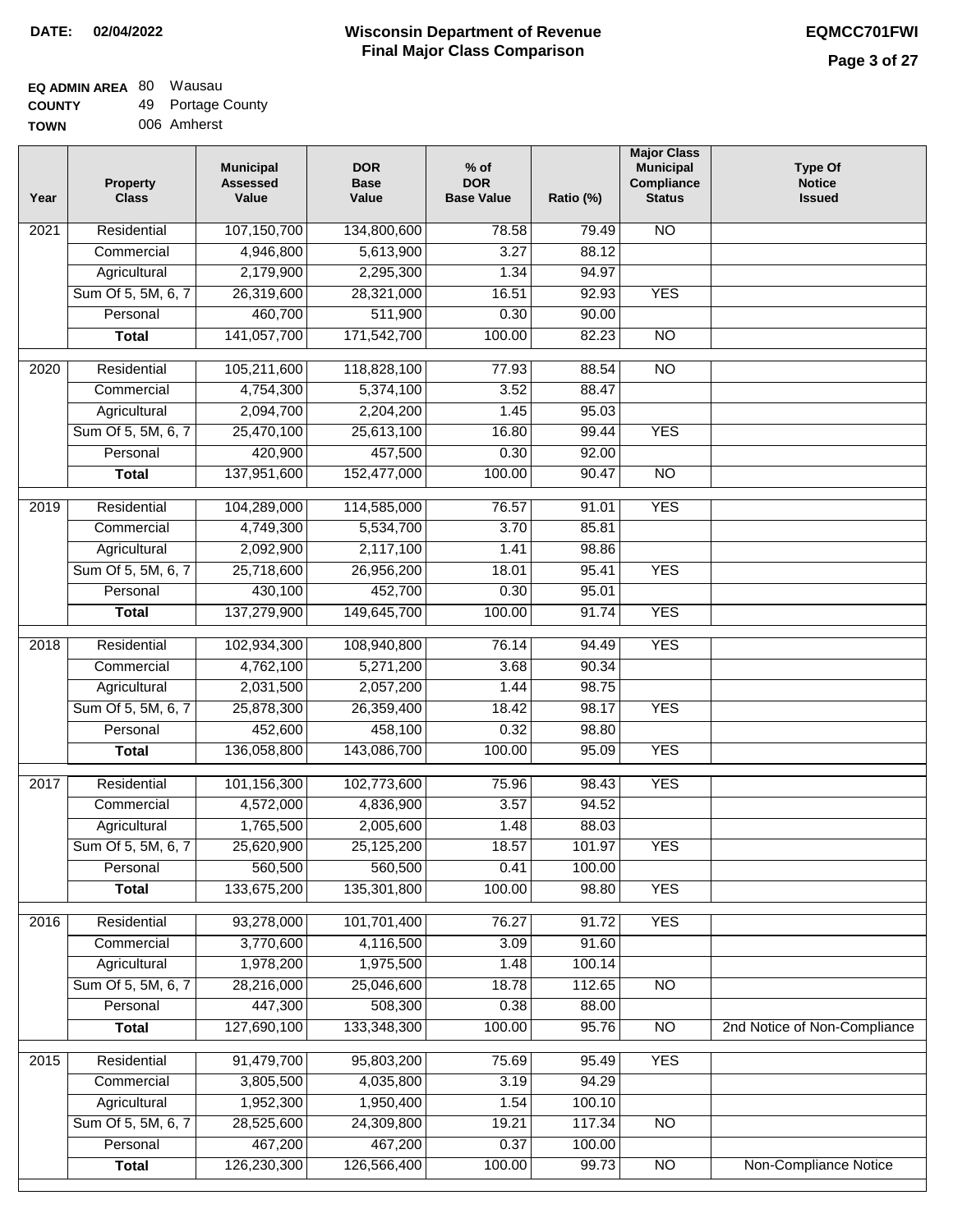|  | 008 Belmont |
|--|-------------|
|  |             |

| Year | <b>Property</b><br><b>Class</b> | <b>Municipal</b><br><b>Assessed</b><br>Value | <b>DOR</b><br><b>Base</b><br>Value | $%$ of<br><b>DOR</b><br><b>Base Value</b> | Ratio (%) | <b>Major Class</b><br><b>Municipal</b><br>Compliance<br><b>Status</b> | <b>Type Of</b><br><b>Notice</b><br><b>Issued</b> |
|------|---------------------------------|----------------------------------------------|------------------------------------|-------------------------------------------|-----------|-----------------------------------------------------------------------|--------------------------------------------------|
| 2021 | Residential                     | 39,947,800                                   | 43,619,800                         | 60.98                                     | 91.58     | <b>YES</b>                                                            |                                                  |
|      | Commercial                      | 1,453,600                                    | 1,752,200                          | 2.45                                      | 82.96     |                                                                       |                                                  |
|      | Agricultural                    | 1,353,800                                    | 1,353,000                          | 1.89                                      | 100.06    |                                                                       |                                                  |
|      | Sum Of 5, 5M, 6, 7              | 22,640,700                                   | 24,569,000                         | 34.35                                     | 92.15     | <b>YES</b>                                                            |                                                  |
|      | Personal                        | 232,583                                      | 232,500                            | 0.33                                      | 100.04    |                                                                       |                                                  |
|      | <b>Total</b>                    | 65,628,483                                   | 71,526,500                         | 100.00                                    | 91.75     | <b>YES</b>                                                            |                                                  |
| 2020 | Residential                     | 39,442,700                                   | 40,250,000                         | 61.43                                     | 97.99     | <b>YES</b>                                                            |                                                  |
|      | Commercial                      | 1,453,600                                    | 1,552,400                          | 2.37                                      | 93.64     |                                                                       |                                                  |
|      | Agricultural                    | 1,303,700                                    | 1,303,400                          | 1.99                                      | 100.02    |                                                                       |                                                  |
|      | Sum Of 5, 5M, 6, 7              | 22,949,700                                   | 22,178,700                         | 33.85                                     | 103.48    | <b>YES</b>                                                            |                                                  |
|      | Personal                        | 238,393                                      | 238,400                            | 0.36                                      | 100.00    |                                                                       |                                                  |
|      | <b>Total</b>                    | 65,388,093                                   | 65,522,900                         | 100.00                                    | 99.79     | <b>YES</b>                                                            |                                                  |
| 2019 | Residential                     | 38,947,100                                   | 39,051,700                         | 59.85                                     | 99.73     | <b>YES</b>                                                            |                                                  |
|      | Commercial                      | 1,453,600                                    | 1,600,500                          | 2.45                                      | 90.82     |                                                                       |                                                  |
|      | Agricultural                    | 1,248,700                                    | 1,248,600                          | 1.91                                      | 100.01    |                                                                       |                                                  |
|      | Sum Of 5, 5M, 6, 7              | 23,176,200                                   | 23,107,400                         | 35.42                                     | 100.30    | <b>YES</b>                                                            |                                                  |
|      | Personal                        | 237,844                                      | 237,900                            | 0.36                                      | 99.98     |                                                                       |                                                  |
|      | <b>Total</b>                    | 65,063,444                                   | 65,246,100                         | 100.00                                    | 99.72     | <b>YES</b>                                                            |                                                  |
|      |                                 |                                              |                                    |                                           |           |                                                                       |                                                  |
| 2018 | Residential                     | 36,237,000                                   | 36,471,100                         | 57.22                                     | 99.36     | <b>YES</b>                                                            |                                                  |
|      | Commercial                      | 953,700                                      | 1,114,200                          | 1.75                                      | 85.60     |                                                                       |                                                  |
|      | Agricultural                    | 1,231,400                                    | 1,230,600                          | 1.93                                      | 100.07    |                                                                       |                                                  |
|      | Sum Of 5, 5M, 6, 7              | 20,550,000                                   | 24,682,600                         | 38.73                                     | 83.26     | $\overline{3}$                                                        |                                                  |
|      | Personal                        | 233,342                                      | 236,700                            | 0.37                                      | 98.58     |                                                                       |                                                  |
|      | <b>Total</b>                    | 59,205,442                                   | 63,735,200                         | 100.00                                    | 92.89     | <b>NO</b>                                                             |                                                  |
| 2017 | Residential                     | 35,873,900                                   | 34,051,500                         | 56.96                                     | 105.35    | <b>YES</b>                                                            |                                                  |
|      | Commercial                      | 953,700                                      | 1,061,200                          | 1.78                                      | 89.87     |                                                                       |                                                  |
|      | Agricultural                    | 1,199,050                                    | 1,198,900                          | 2.01                                      | 100.01    |                                                                       |                                                  |
|      | Sum Of 5, 5M, 6, 7              | 20,631,400                                   | 23,196,400                         | 38.80                                     | 88.94     | N <sub>O</sub>                                                        |                                                  |
|      | Personal                        | 271,550                                      | 272,500                            | 0.46                                      | 99.65     |                                                                       |                                                  |
|      | <b>Total</b>                    | 58,929,600                                   | 59,780,500                         | 100.00                                    | 98.58     | $\overline{N}$                                                        |                                                  |
| 2016 | Residential                     | 35,333,200                                   | 34, 157, 300                       | 56.99                                     | 103.44    | <b>YES</b>                                                            |                                                  |
|      | Commercial                      | 953,700                                      | 973,500                            | 1.62                                      | 97.97     |                                                                       |                                                  |
|      | Agricultural                    | 1,161,900                                    | 1,175,700                          | 1.96                                      | 98.83     |                                                                       |                                                  |
|      | Sum Of 5, 5M, 6, 7              | 20,716,800                                   | 23,340,900                         | 38.94                                     | 88.76     | $\overline{NO}$                                                       |                                                  |
|      | Personal                        | 289,350                                      | 290,300                            | 0.48                                      | 99.67     |                                                                       |                                                  |
|      | <b>Total</b>                    | 58,454,950                                   | 59,937,700                         | 100.00                                    | 97.53     | N <sub>O</sub>                                                        |                                                  |
| 2015 | Residential                     | 34,993,300                                   | 36,486,700                         | 60.14                                     | 95.91     | <b>YES</b>                                                            |                                                  |
|      | Commercial                      | 953,700                                      | 973,500                            | 1.60                                      | 97.97     |                                                                       |                                                  |
|      | Agricultural                    | 1,152,050                                    | 1,150,600                          | 1.90                                      | 100.13    |                                                                       |                                                  |
|      | Sum Of 5, 5M, 6, 7              | 20,862,900                                   | 21,856,400                         | 36.02                                     | 95.45     | <b>YES</b>                                                            |                                                  |
|      | Personal                        | 204,450                                      | 205,200                            | 0.34                                      | 99.63     |                                                                       |                                                  |
|      | <b>Total</b>                    | 58,166,400                                   | 60,672,400                         | 100.00                                    | 95.87     | <b>YES</b>                                                            |                                                  |
|      |                                 |                                              |                                    |                                           |           |                                                                       |                                                  |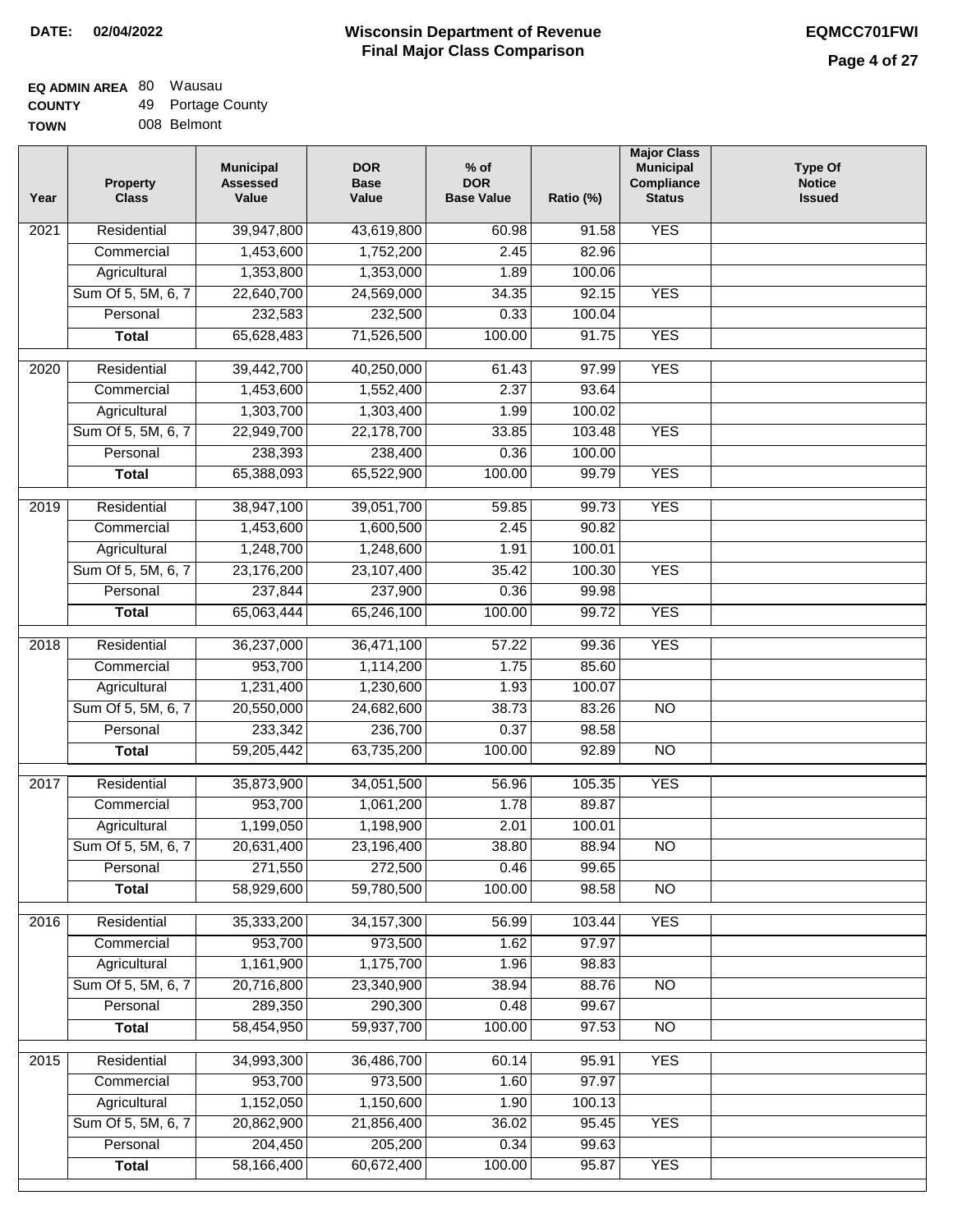#### **EQ ADMIN AREA** 80 Wausau **COUNTY** 49 Portage County

**TOWN** 010 Buena Vista

| Year             | <b>Property</b><br><b>Class</b> | <b>Municipal</b><br><b>Assessed</b><br>Value | <b>DOR</b><br><b>Base</b><br>Value | $%$ of<br><b>DOR</b><br><b>Base Value</b> | Ratio (%) | <b>Major Class</b><br><b>Municipal</b><br>Compliance<br><b>Status</b> | <b>Type Of</b><br><b>Notice</b><br><b>Issued</b> |
|------------------|---------------------------------|----------------------------------------------|------------------------------------|-------------------------------------------|-----------|-----------------------------------------------------------------------|--------------------------------------------------|
| 2021             | Residential                     | 76,351,400                                   | 74,099,000                         | 66.91                                     | 103.04    | <b>YES</b>                                                            |                                                  |
|                  | Commercial                      | 1,656,600                                    | 1,814,800                          | 1.64                                      | 91.28     |                                                                       |                                                  |
|                  | Agricultural                    | 4,027,200                                    | 4,025,900                          | 3.64                                      | 100.03    |                                                                       |                                                  |
|                  | Sum Of 5, 5M, 6, 7              | 29,843,800                                   | 29,980,900                         | 27.07                                     | 99.54     | <b>YES</b>                                                            |                                                  |
|                  | Personal                        | 820,600                                      | 820,600                            | 0.74                                      | 100.00    |                                                                       |                                                  |
|                  | <b>Total</b>                    | 112,699,600                                  | 110,741,200                        | 100.00                                    | 101.77    | <b>YES</b>                                                            |                                                  |
| $\frac{1}{2020}$ | Residential                     | 58,158,200                                   | 76,526,000                         | 68.95                                     | 76.00     | $\overline{10}$                                                       |                                                  |
|                  | Commercial                      | 1,231,200                                    | 1,657,200                          | 1.49                                      | 74.29     |                                                                       |                                                  |
|                  | Agricultural                    | 3,871,300                                    | 3,866,300                          | 3.48                                      | 100.13    |                                                                       |                                                  |
|                  | Sum Of 5, 5M, 6, 7              | 25,171,100                                   | 27,840,700                         | 25.08                                     | 90.41     | <b>YES</b>                                                            |                                                  |
|                  | Personal                        | 843,900                                      | 1,096,000                          | 0.99                                      | 77.00     |                                                                       |                                                  |
|                  | <b>Total</b>                    | 89,275,700                                   | 110,986,200                        | 100.00                                    | 80.44     | $\overline{NO}$                                                       | 2nd Notice of Non-Compliance                     |
| $\frac{1}{2019}$ | Residential                     | 57,563,600                                   | 75,985,000                         | 68.95                                     | 75.76     | $\overline{NO}$                                                       |                                                  |
|                  | Commercial                      | 1,231,200                                    | 1,708,500                          | 1.55                                      | 72.06     |                                                                       |                                                  |
|                  | Agricultural                    | 3,715,700                                    | 3,714,400                          | 3.37                                      | 100.03    |                                                                       |                                                  |
|                  | Sum Of 5, 5M, 6, 7              | 25,266,900                                   | 28,454,500                         | 25.82                                     | 88.80     | $\overline{NO}$                                                       |                                                  |
|                  | Personal                        | 293,200                                      | 333,200                            | 0.30                                      | 88.00     |                                                                       |                                                  |
|                  | <b>Total</b>                    | 88,070,600                                   | 110,195,600                        | 100.00                                    | 79.92     | $\overline{NO}$                                                       | 1st Notice of Non-Compliance                     |
| 2018             | Residential                     | 56,655,800                                   | 66,461,200                         | 66.18                                     | 85.25     | $\overline{NO}$                                                       |                                                  |
|                  | Commercial                      | 1,231,200                                    | 1,627,100                          | 1.62                                      | 75.67     |                                                                       |                                                  |
|                  | Agricultural                    | 3,605,400                                    | 3,610,600                          | 3.60                                      | 99.86     |                                                                       |                                                  |
|                  | Sum Of 5, 5M, 6, 7              | 25,626,200                                   | 26,970,200                         | 26.85                                     | 95.02     | <b>YES</b>                                                            |                                                  |
|                  | Personal                        | 1,584,100                                    | 1,760,100                          | 1.75                                      | 90.00     |                                                                       |                                                  |
|                  | <b>Total</b>                    | 88,702,700                                   | 100,429,200                        | 100.00                                    | 88.32     | <b>NO</b>                                                             |                                                  |
| 2017             | Residential                     | 56,296,500                                   | 64, 187, 100                       | 66.37                                     | 87.71     | $\overline{NO}$                                                       |                                                  |
|                  | Commercial                      | 1,211,200                                    | 1,549,600                          | 1.60                                      | 78.16     |                                                                       |                                                  |
|                  | Agricultural                    | 3,509,200                                    | 3,513,400                          | 3.63                                      | 99.88     |                                                                       |                                                  |
|                  | Sum Of 5, 5M, 6, 7              | 25,431,600                                   | 26,614,600                         | 27.52                                     | 95.56     | <b>YES</b>                                                            |                                                  |
|                  | Personal                        | 848,700                                      | 848,700                            | 0.88                                      | 100.00    |                                                                       |                                                  |
|                  | <b>Total</b>                    | 87,297,200                                   | 96,713,400                         | 100.00                                    | 90.26     | <b>NO</b>                                                             |                                                  |
| 2016             | Residential                     | 55,258,800                                   | 63,937,400                         | 67.56                                     | 86.43     | N <sub>O</sub>                                                        |                                                  |
|                  | Commercial                      | 1,211,200                                    | 1,421,700                          | 1.50                                      | 85.19     |                                                                       |                                                  |
|                  | Agricultural                    | 3,428,900                                    | 3,467,100                          | 3.66                                      | 98.90     |                                                                       |                                                  |
|                  | Sum Of 5, 5M, 6, 7              | 25,350,100                                   | 24,912,400                         | 26.32                                     | 101.76    | <b>YES</b>                                                            |                                                  |
|                  | Personal                        | 872,200                                      | 899,100                            | 0.95                                      | 97.01     |                                                                       |                                                  |
|                  | <b>Total</b>                    | 86,121,200                                   | 94,637,700                         | 100.00                                    | 91.00     | N <sub>O</sub>                                                        |                                                  |
| 2015             | Residential                     | 54,981,100                                   | 58,043,700                         | 66.11                                     | 94.72     | <b>YES</b>                                                            |                                                  |
|                  | Commercial                      | 1,399,200                                    | 1,421,700                          | 1.62                                      | 98.42     |                                                                       |                                                  |
|                  | Agricultural                    | 3,403,200                                    | 3,404,300                          | 3.88                                      | 99.97     |                                                                       |                                                  |
|                  | Sum Of 5, 5M, 6, 7              | 25,107,100                                   | 24,100,200                         | 27.45                                     | 104.18    | <b>YES</b>                                                            |                                                  |
|                  | Personal                        | 832,600                                      | 832,600                            | 0.95                                      | 100.00    |                                                                       |                                                  |
|                  | <b>Total</b>                    | 85,723,200                                   | 87,802,500                         | 100.00                                    | 97.63     | <b>YES</b>                                                            |                                                  |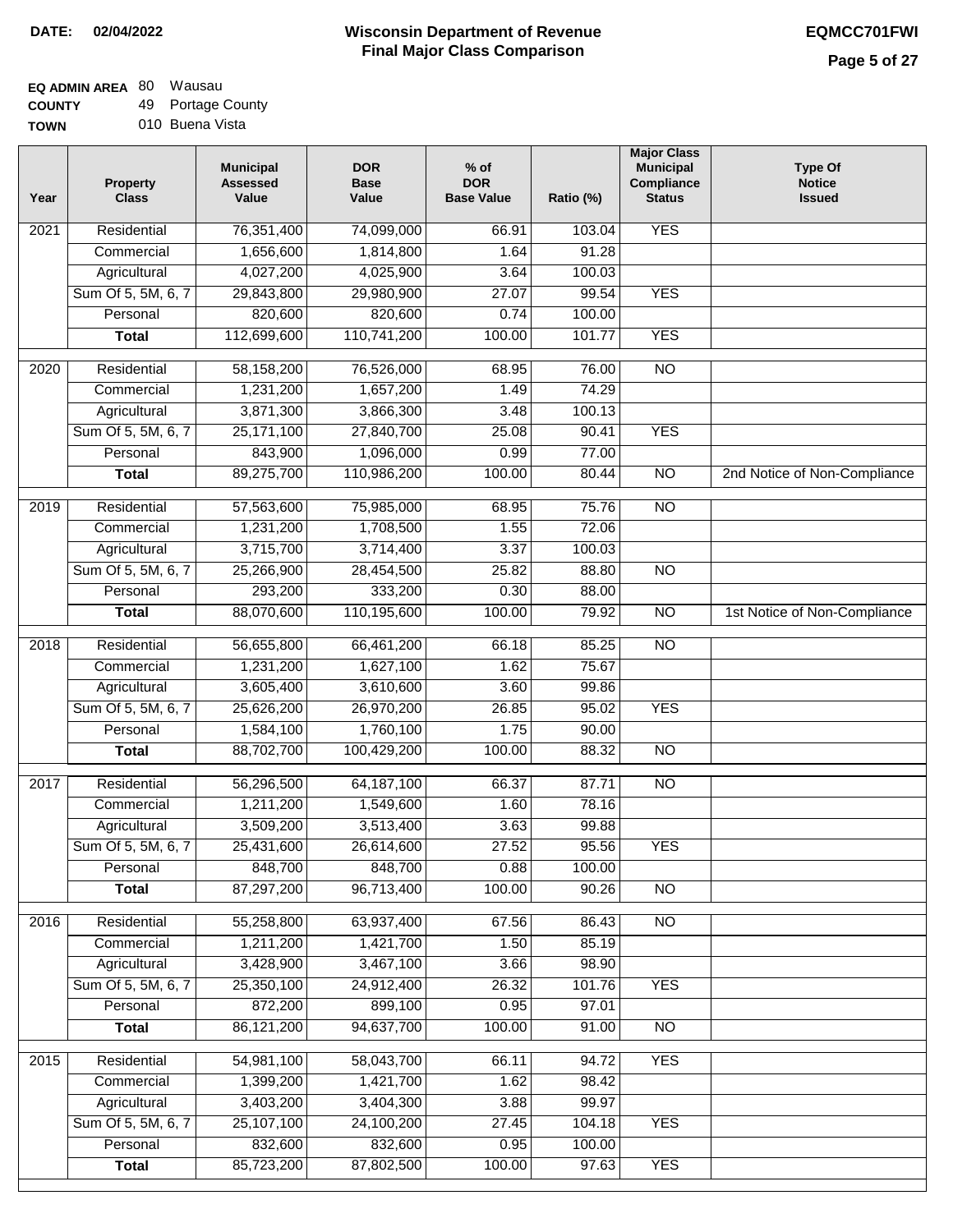#### **Wisconsin Department of Revenue Final Major Class Comparison DATE: 02/04/2022 EQMCC701FWI**

#### **EQ ADMIN AREA** 80 Wausau  $\overline{49}$

| <b>COUNTY</b> | 49 Portage County |
|---------------|-------------------|
| <b>TOWN</b>   | 012 Carson        |

| Year             | <b>Property</b><br><b>Class</b> | <b>Municipal</b><br><b>Assessed</b><br>Value | <b>DOR</b><br><b>Base</b><br>Value | $%$ of<br><b>DOR</b><br><b>Base Value</b> | Ratio (%) | <b>Major Class</b><br><b>Municipal</b><br>Compliance<br><b>Status</b> | <b>Type Of</b><br><b>Notice</b><br><b>Issued</b> |
|------------------|---------------------------------|----------------------------------------------|------------------------------------|-------------------------------------------|-----------|-----------------------------------------------------------------------|--------------------------------------------------|
| 2021             | Residential                     | 105,653,700                                  | 133,380,600                        | 73.31                                     | 79.21     | <b>NO</b>                                                             |                                                  |
|                  | Commercial                      | 11,039,500                                   | 10,687,200                         | 5.87                                      | 103.30    |                                                                       |                                                  |
|                  | Agricultural                    | 3,928,400                                    | 3,928,900                          | 2.16                                      | 99.99     |                                                                       |                                                  |
|                  | Sum Of 5, 5M, 6, 7              | 29,062,400                                   | 32,122,100                         | 17.66                                     | 90.47     | <b>YES</b>                                                            |                                                  |
|                  | Personal                        | 1,630,100                                    | 1,811,200                          | 1.00                                      | 90.00     |                                                                       |                                                  |
|                  | <b>Total</b>                    | 151,314,100                                  | 181,930,000                        | 100.00                                    | 83.17     | $\overline{NO}$                                                       |                                                  |
| $\frac{1}{2020}$ | Residential                     | 105,082,700                                  | 121,680,500                        | 73.05                                     | 86.36     | $\overline{NO}$                                                       |                                                  |
|                  | Commercial                      | 11,019,100                                   | 11,216,700                         | 6.73                                      | 98.24     |                                                                       |                                                  |
|                  | Agricultural                    | 3,766,400                                    | 3,766,100                          | 2.26                                      | 100.01    |                                                                       |                                                  |
|                  | Sum Of 5, 5M, 6, 7              | 28,805,700                                   | 28,091,500                         | 16.86                                     | 102.54    | <b>YES</b>                                                            |                                                  |
|                  | Personal                        | 1,659,800                                    | 1,824,000                          | 1.09                                      | 91.00     |                                                                       |                                                  |
|                  | <b>Total</b>                    | 150,333,700                                  | 166,578,800                        | 100.00                                    | 90.25     | <b>NO</b>                                                             |                                                  |
| $\frac{1}{2019}$ | Residential                     | 103,533,000                                  | 118,015,500                        | 72.50                                     | 87.73     | $\overline{NO}$                                                       |                                                  |
|                  | Commercial                      | 11,019,100                                   | 10,793,600                         | 6.63                                      | 102.09    |                                                                       |                                                  |
|                  | Agricultural                    | 3,614,400                                    | 3,616,300                          | 2.22                                      | 99.95     |                                                                       |                                                  |
|                  | Sum Of 5, 5M, 6, 7              | 28,676,900                                   | 28,610,200                         | 17.58                                     | 100.23    | <b>YES</b>                                                            |                                                  |
|                  | Personal                        | 1,743,500                                    | 1,743,500                          | 1.07                                      | 100.00    |                                                                       |                                                  |
|                  | <b>Total</b>                    | 148,586,900                                  | 162,779,100                        | 100.00                                    | 91.28     | N <sub>O</sub>                                                        |                                                  |
| 2018             | Residential                     | 102,358,200                                  | 106,363,600                        | 70.85                                     | 96.23     | <b>YES</b>                                                            |                                                  |
|                  | Commercial                      | 10,990,600                                   | 10,970,200                         | 7.31                                      | 100.19    |                                                                       |                                                  |
|                  | Agricultural                    | 3,523,000                                    | 3,519,400                          | 2.34                                      | 100.10    |                                                                       |                                                  |
|                  | Sum Of 5, 5M, 6, 7              | 28,178,200                                   | 27,780,700                         | 18.50                                     | 101.43    | <b>YES</b>                                                            |                                                  |
|                  | Personal                        | 1,497,300                                    | 1,497,300                          | 1.00                                      | 100.00    |                                                                       |                                                  |
|                  | <b>Total</b>                    | 146,547,300                                  | 150,131,200                        | 100.00                                    | 97.61     | <b>YES</b>                                                            |                                                  |
| 2017             | Residential                     | 86,841,000                                   | 101,322,000                        | 70.00                                     | 85.71     | N <sub>O</sub>                                                        |                                                  |
|                  | Commercial                      | 9,744,400                                    | 8,747,500                          | 6.04                                      | 111.40    |                                                                       |                                                  |
|                  | Agricultural                    | 3,444,200                                    | 3,441,100                          | 2.38                                      | 100.09    |                                                                       |                                                  |
|                  | Sum Of 5, 5M, 6, 7              | 26,685,400                                   | 29,186,800                         | 20.16                                     | 91.43     | <b>YES</b>                                                            |                                                  |
|                  | Personal                        | 1,953,600                                    | 2,056,300                          | 1.42                                      | 95.01     |                                                                       |                                                  |
|                  | <b>Total</b>                    | 128,668,600                                  | 144,753,700                        | 100.00                                    | 88.89     | $\overline{NO}$                                                       |                                                  |
| 2016             | Residential                     | 86,038,600                                   | 96,171,600                         | 69.74                                     | 89.46     | N <sub>O</sub>                                                        |                                                  |
|                  | Commercial                      | 9,734,400                                    | 8,854,800                          | 6.42                                      | 109.93    |                                                                       |                                                  |
|                  | Agricultural                    | 3,397,200                                    | 3,396,500                          | 2.46                                      | 100.02    |                                                                       |                                                  |
|                  | Sum Of 5, 5M, 6, 7              | 26,184,600                                   | 27,472,600                         | 19.92                                     | 95.31     | <b>YES</b>                                                            |                                                  |
|                  | Personal                        | 1,817,200                                    | 1,996,800                          | 1.45                                      | 91.01     |                                                                       |                                                  |
|                  | <b>Total</b>                    | 127, 172, 000                                | 137,892,300                        | 100.00                                    | 92.23     | $\overline{NO}$                                                       |                                                  |
| 2015             | Residential                     | 85,189,900                                   | 96,266,900                         | 69.56                                     | 88.49     | <b>NO</b>                                                             |                                                  |
|                  | Commercial                      | 9,610,600                                    | 8,657,600                          | 6.26                                      | 111.01    | $\overline{NO}$                                                       |                                                  |
|                  | Agricultural                    | 3,351,000                                    | 3,349,300                          | 2.42                                      | 100.05    |                                                                       |                                                  |
|                  | Sum Of 5, 5M, 6, 7              | 26,508,000                                   | 28,605,200                         | 20.67                                     | 92.67     | <b>YES</b>                                                            |                                                  |
|                  | Personal                        | 1,517,800                                    | 1,517,800                          | 1.10                                      | 100.00    |                                                                       |                                                  |
|                  | <b>Total</b>                    | 126, 177, 300                                | 138,396,800                        | 100.00                                    | 91.17     | $\overline{NO}$                                                       |                                                  |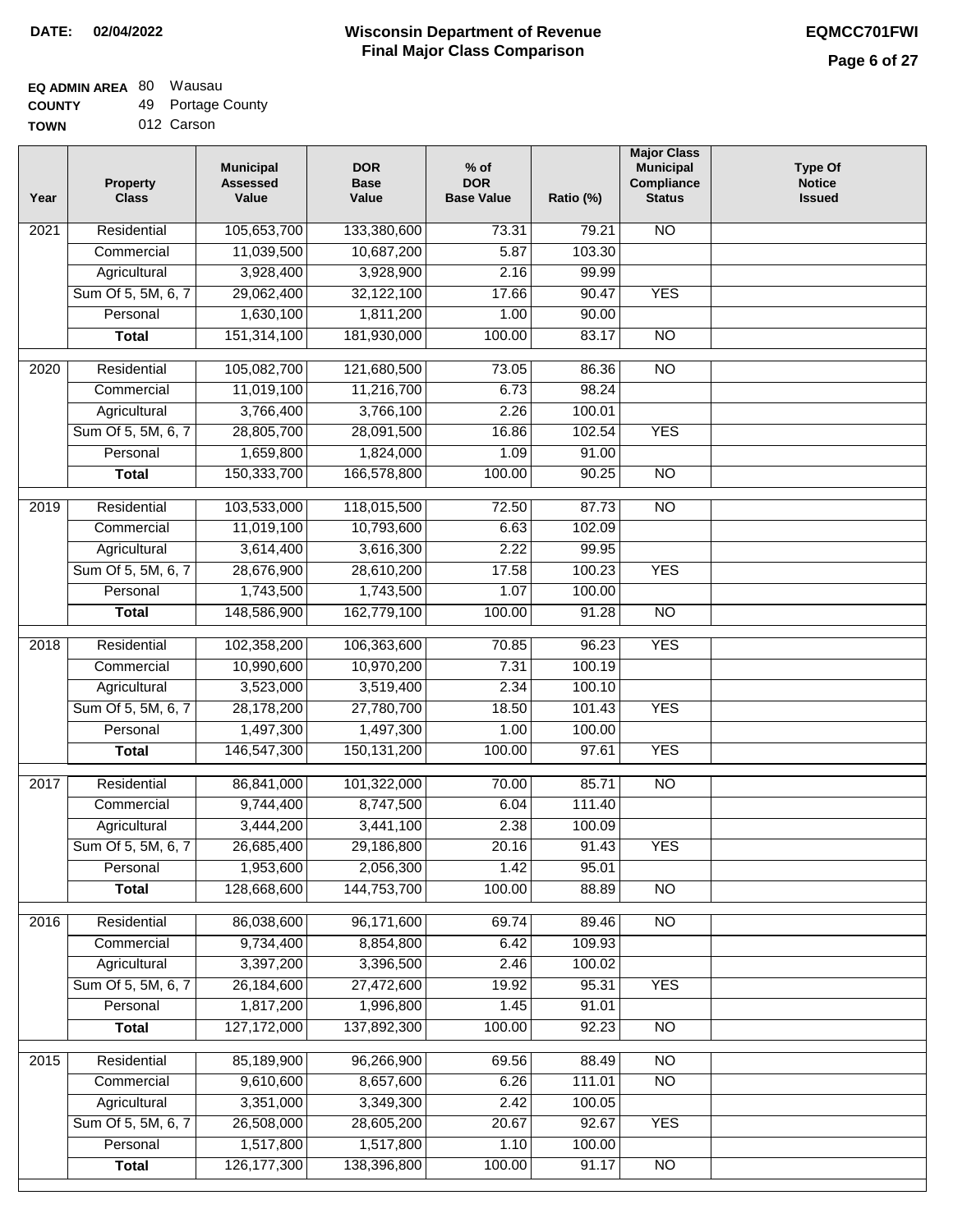## **EQ ADMIN AREA** 80 Wausau **COUNTY**

| <b>COUNTY</b> | 49 Portage County |
|---------------|-------------------|
| <b>TOWN</b>   | 014 Dewey         |

| Year | Property<br><b>Class</b> | <b>Municipal</b><br><b>Assessed</b><br>Value | <b>DOR</b><br><b>Base</b><br>Value | $%$ of<br><b>DOR</b><br><b>Base Value</b> | Ratio (%) | <b>Major Class</b><br><b>Municipal</b><br>Compliance<br><b>Status</b> | <b>Type Of</b><br><b>Notice</b><br><b>Issued</b> |
|------|--------------------------|----------------------------------------------|------------------------------------|-------------------------------------------|-----------|-----------------------------------------------------------------------|--------------------------------------------------|
| 2021 | Residential              | 91,074,400                                   | 110,224,400                        | 77.25                                     | 82.63     | <b>NO</b>                                                             |                                                  |
|      | Commercial               | 7,246,600                                    | 8,479,900                          | 5.94                                      | 85.46     |                                                                       |                                                  |
|      | Agricultural             | 834,500                                      | 904,000                            | 0.63                                      | 92.31     |                                                                       |                                                  |
|      | Sum Of 5, 5M, 6, 7       | 20,193,200                                   | 22,707,000                         | 15.91                                     | 88.93     | $\overline{NO}$                                                       |                                                  |
|      | Personal                 | 339,200                                      | 376,900                            | 0.26                                      | 90.00     |                                                                       |                                                  |
|      | <b>Total</b>             | 119,687,900                                  | 142,692,200                        | 100.00                                    | 83.88     | $\overline{NO}$                                                       |                                                  |
| 2020 | Residential              | 89,596,700                                   | 97,693,300                         | 76.90                                     | 91.71     | <b>YES</b>                                                            |                                                  |
|      | Commercial               | 6,458,400                                    | 7,594,900                          | 5.98                                      | 85.04     |                                                                       |                                                  |
|      | Agricultural             | 834,400                                      | 870,700                            | 0.69                                      | 95.83     |                                                                       |                                                  |
|      | Sum Of 5, 5M, 6, 7       | 20,078,500                                   | 20,505,000                         | 16.14                                     | 97.92     | <b>YES</b>                                                            |                                                  |
|      | Personal                 | 372,000                                      | 372,000                            | 0.29                                      | 100.00    |                                                                       |                                                  |
|      | <b>Total</b>             | 117,340,000                                  | 127,035,900                        | 100.00                                    | 92.37     | <b>YES</b>                                                            |                                                  |
|      |                          |                                              |                                    |                                           |           |                                                                       |                                                  |
| 2019 | Residential              | 88,899,700                                   | 90,019,200                         | 74.57                                     | 98.76     | <b>YES</b>                                                            |                                                  |
|      | Commercial               | 6,382,800                                    | 7,752,400                          | 6.42                                      | 82.33     |                                                                       |                                                  |
|      | Agricultural             | 834,100                                      | 833,300                            | 0.69                                      | 100.10    |                                                                       |                                                  |
|      | Sum Of 5, 5M, 6, 7       | 21,046,200                                   | 21,731,400                         | 18.00                                     | 96.85     | <b>YES</b>                                                            |                                                  |
|      | Personal                 | 380,900                                      | 380,900                            | 0.32                                      | 100.00    |                                                                       |                                                  |
|      | <b>Total</b>             | 117,543,700                                  | 120,717,200                        | 100.00                                    | 97.37     | <b>YES</b>                                                            |                                                  |
| 2018 | Residential              | 70,816,400                                   | 86,869,400                         | 75.63                                     | 81.52     | $\overline{NO}$                                                       |                                                  |
|      | Commercial               | 4,982,100                                    | 6,965,600                          | 6.06                                      | 71.52     |                                                                       |                                                  |
|      | Agricultural             | 833,200                                      | 818,600                            | 0.71                                      | 101.78    |                                                                       |                                                  |
|      | Sum Of 5, 5M, 6, 7       | 17,954,000                                   | 19,806,200                         | 17.24                                     | 90.65     | <b>YES</b>                                                            |                                                  |
|      | Personal                 | 335,700                                      | 394,900                            | 0.34                                      | 85.01     |                                                                       |                                                  |
|      | <b>Total</b>             | 94,921,400                                   | 114,854,700                        | 100.00                                    | 82.64     | <b>NO</b>                                                             | 2nd Notice of Non-Compliance                     |
| 2017 | Residential              | 69,974,600                                   | 80,397,100                         | 75.02                                     | 87.04     | $\overline{NO}$                                                       |                                                  |
|      | Commercial               | 4,855,000                                    | 6,580,500                          | 6.14                                      | 73.78     |                                                                       |                                                  |
|      | Agricultural             | 833,100                                      | 799,400                            | 0.75                                      | 104.22    |                                                                       |                                                  |
|      | Sum Of 5, 5M, 6, 7       | 18,047,300                                   | 18,932,300                         | 17.67                                     | 95.33     | <b>YES</b>                                                            |                                                  |
|      | Personal                 | 453,700                                      | 453,700                            | 0.42                                      | 100.00    |                                                                       |                                                  |
|      | <b>Total</b>             | 94, 163, 700                                 | 107,163,000                        | 100.00                                    | 87.87     | N <sub>O</sub>                                                        | 1st Notice of Non-Compliance                     |
| 2016 | Residential              | 67,865,100                                   | 76,728,300                         | 75.58                                     | 88.45     | N <sub>O</sub>                                                        |                                                  |
|      | Commercial               | 4,547,400                                    | 5,924,800                          | 5.84                                      | 76.75     |                                                                       |                                                  |
|      | Agricultural             | 834,700                                      | 787,400                            | 0.78                                      | 106.01    |                                                                       |                                                  |
|      | Sum Of 5, 5M, 6, 7       | 17,939,500                                   | 17,688,700                         | 17.42                                     | 101.42    | <b>YES</b>                                                            |                                                  |
|      | Personal                 | 391,400                                      | 391,400                            | 0.39                                      | 100.00    |                                                                       |                                                  |
|      | <b>Total</b>             | 91,578,100                                   | 101,520,600                        | 100.00                                    | 90.21     | $\overline{NO}$                                                       |                                                  |
| 2015 | Residential              | 67,292,100                                   | 81,800,400                         | 78.02                                     | 82.26     | <b>NO</b>                                                             |                                                  |
|      | Commercial               | 4,039,000                                    | 5,144,500                          | 4.91                                      | 78.51     |                                                                       |                                                  |
|      | Agricultural             | 833,300                                      | 776,200                            | 0.74                                      | 107.36    |                                                                       |                                                  |
|      | Sum Of 5, 5M, 6, 7       | 17,630,100                                   | 16,755,600                         | 15.98                                     | 105.22    | <b>YES</b>                                                            |                                                  |
|      | Personal                 | 362,700                                      | 362,700                            | 0.35                                      | 100.00    |                                                                       |                                                  |
|      | <b>Total</b>             | 90,157,200                                   | 104,839,400                        | 100.00                                    | 86.00     | $\overline{NO}$                                                       |                                                  |
|      |                          |                                              |                                    |                                           |           |                                                                       |                                                  |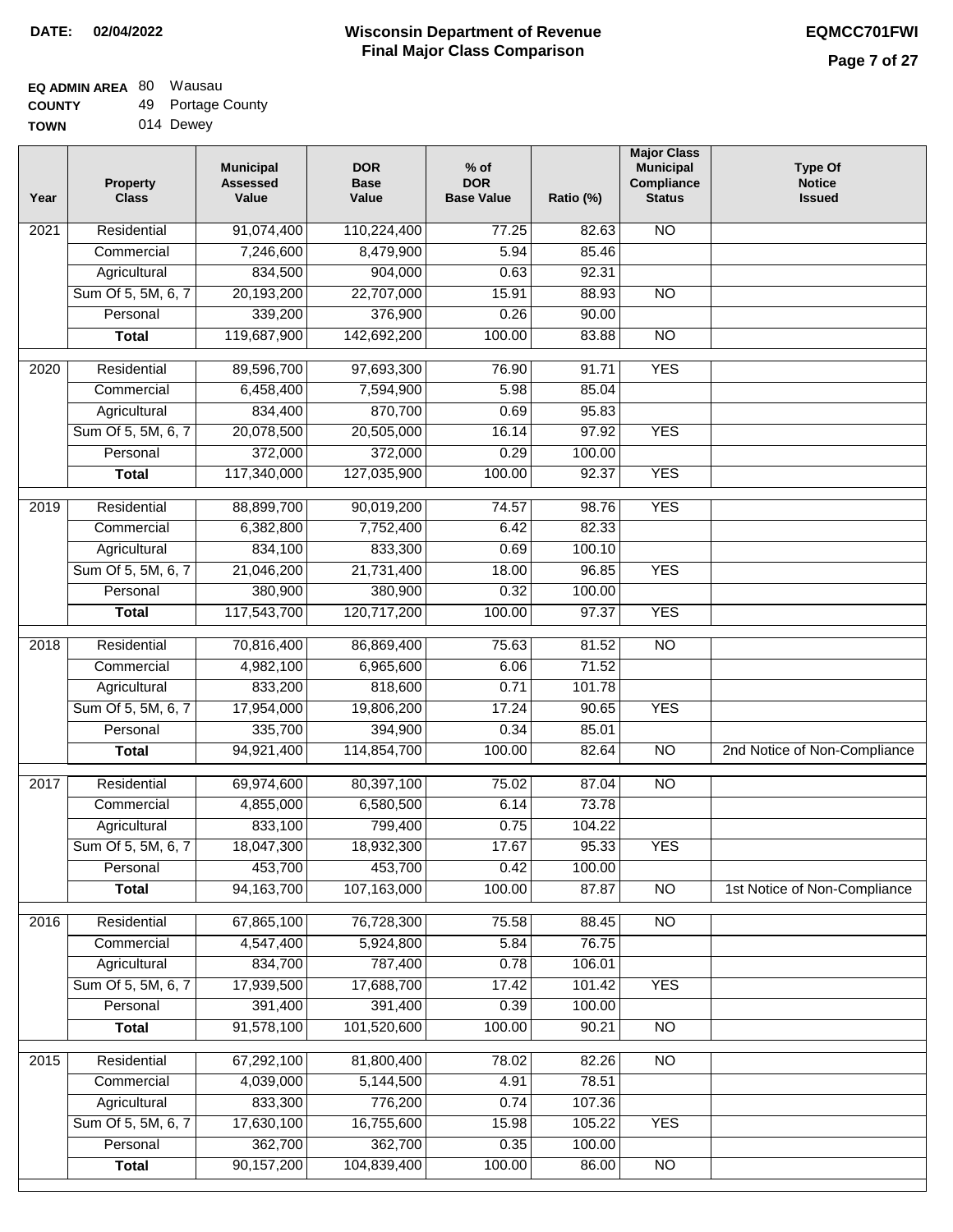#### **EQ ADMIN AREA** 80 Wausau **COUNTY** 49 Portage County

**TOWN** 016 Eau Pleine

| 87,710,100<br><b>NO</b><br>2021<br>Residential<br>111,479,000<br>81.21<br>78.68<br>1,009,800<br>1,324,000<br>0.96<br>76.27<br>Commercial<br>1,524,900<br>Agricultural<br>1,833,100<br>1.34<br>83.19<br>Sum Of 5, 5M, 6, 7<br>19,342,800<br>22,547,200<br>16.42<br>85.79<br>$\overline{NO}$<br>77,500<br>93,400<br>0.07<br>Personal<br>82.98<br>109,665,100<br>137,276,700<br>100.00<br>79.89<br>$\overline{NO}$<br><b>Total</b><br>$\overline{NO}$<br>2020<br>Residential<br>86,022,400<br>99,708,200<br>80.79<br>86.27<br>1,008,800<br>1,315,000<br>1.07<br>76.71<br>Commercial<br>1,519,400<br>1,733,300<br>1.40<br>87.66<br>Agricultural<br>Sum Of 5, 5M, 6, 7<br>19,704,200<br>20,546,800<br>16.65<br>95.90<br><b>YES</b><br>94,400<br>107,300<br>87.98<br>Personal<br>0.09<br>108,349,200<br>123,410,600<br>100.00<br>87.80<br>$\overline{NO}$<br><b>Total</b><br>2019<br>Residential<br>85,220,900<br>96,911,100<br>79.81<br>87.94<br>$\overline{3}$<br>1,008,800<br>1,355,700<br>74.41<br>Commercial<br>1.12<br>1,649,700<br>1,671,600<br>1.38<br>98.69<br>Agricultural<br><b>YES</b><br>Sum Of 5, 5M, 6, 7<br>19,780,800<br>21,379,600<br>17.61<br>92.52<br>103,300<br>113,500<br>Personal<br>0.09<br>91.01<br>107,763,500<br>100.00<br>88.74<br>$\overline{NO}$<br>121,431,500<br><b>Total</b><br>Residential<br>84,209,800<br>93,018,700<br><b>YES</b><br>2018<br>80.06<br>90.53<br>992,900<br>77.91<br>Commercial<br>1,274,500<br>1.10<br>1,652,100<br>1,623,800<br>101.74<br>Agricultural<br>1.40<br>Sum Of 5, 5M, 6, 7<br>19,579,400<br>20,164,300<br>17.36<br>97.10<br><b>YES</b><br>Personal<br>91,800<br>100,900<br>0.09<br>90.98<br>106,526,000<br>116, 182, 200<br>100.00<br><b>YES</b><br>91.69<br><b>Total</b><br>2017<br>Residential<br>81,504,200<br>85,993,000<br>94.78<br><b>YES</b><br>77.56<br>1,027,700<br>1,355,800<br>1.22<br>75.80<br>Commercial<br>1,659,400<br>1,593,500<br>1.44<br>104.14<br>Agricultural<br>19.53<br>Sum Of 5, 5M, 6, 7<br>19,874,300<br>21,656,000<br>91.77<br><b>YES</b><br>270,600<br>0.25<br>276,100<br>98.01<br>Personal<br>104,336,200<br>110,874,400<br>100.00<br><b>YES</b><br><b>Total</b><br>94.10<br><b>YES</b><br>Residential<br>79,664,700<br>80,906,200<br>2016<br>77.68<br>98.47<br>1,027,700<br>1.19<br>82.62<br>Commercial<br>1,243,900<br>1,644,600<br>1,554,800<br>105.78<br>Agricultural<br>1.49<br>Sum Of 5, 5M, 6, 7<br>20,219,600<br>19.41<br><b>YES</b><br>19,802,200<br>97.94<br>228,000<br>228,000<br>0.22<br>100.00<br>Personal<br>102,367,200<br>100.00<br><b>YES</b><br>104, 152, 500<br>98.29<br><b>Total</b><br><b>YES</b><br>2015<br>Residential<br>77,669,300<br>80,549,500<br>77.10<br>96.42<br>1,018,000<br>85.78<br>1,186,700<br>1.14<br>Commercial<br>1,633,000<br>1,523,400<br>107.19<br>Agricultural<br>1.46<br>Sum Of 5, 5M, 6, 7<br>19,879,100<br>20,988,700<br>20.09<br>94.71<br><b>YES</b><br>227,800<br>232,500<br>0.22<br>97.98<br>Personal<br>100,427,200<br>104,480,800<br>100.00<br><b>YES</b><br><b>Total</b><br>96.12 | Year | <b>Property</b><br><b>Class</b> | <b>Municipal</b><br><b>Assessed</b><br>Value | <b>DOR</b><br><b>Base</b><br>Value | $%$ of<br><b>DOR</b><br><b>Base Value</b> | Ratio (%) | <b>Major Class</b><br><b>Municipal</b><br>Compliance<br><b>Status</b> | <b>Type Of</b><br><b>Notice</b><br><b>Issued</b> |
|---------------------------------------------------------------------------------------------------------------------------------------------------------------------------------------------------------------------------------------------------------------------------------------------------------------------------------------------------------------------------------------------------------------------------------------------------------------------------------------------------------------------------------------------------------------------------------------------------------------------------------------------------------------------------------------------------------------------------------------------------------------------------------------------------------------------------------------------------------------------------------------------------------------------------------------------------------------------------------------------------------------------------------------------------------------------------------------------------------------------------------------------------------------------------------------------------------------------------------------------------------------------------------------------------------------------------------------------------------------------------------------------------------------------------------------------------------------------------------------------------------------------------------------------------------------------------------------------------------------------------------------------------------------------------------------------------------------------------------------------------------------------------------------------------------------------------------------------------------------------------------------------------------------------------------------------------------------------------------------------------------------------------------------------------------------------------------------------------------------------------------------------------------------------------------------------------------------------------------------------------------------------------------------------------------------------------------------------------------------------------------------------------------------------------------------------------------------------------------------------------------------------------------------------------------------------------------------------------------------------------------------------------------------------------------------------------------------------------------------------------------------------------------------------------------------------------------------------------------------------------------------------------------------------------------------------------------------------------------------------------------------------------|------|---------------------------------|----------------------------------------------|------------------------------------|-------------------------------------------|-----------|-----------------------------------------------------------------------|--------------------------------------------------|
|                                                                                                                                                                                                                                                                                                                                                                                                                                                                                                                                                                                                                                                                                                                                                                                                                                                                                                                                                                                                                                                                                                                                                                                                                                                                                                                                                                                                                                                                                                                                                                                                                                                                                                                                                                                                                                                                                                                                                                                                                                                                                                                                                                                                                                                                                                                                                                                                                                                                                                                                                                                                                                                                                                                                                                                                                                                                                                                                                                                                                           |      |                                 |                                              |                                    |                                           |           |                                                                       |                                                  |
|                                                                                                                                                                                                                                                                                                                                                                                                                                                                                                                                                                                                                                                                                                                                                                                                                                                                                                                                                                                                                                                                                                                                                                                                                                                                                                                                                                                                                                                                                                                                                                                                                                                                                                                                                                                                                                                                                                                                                                                                                                                                                                                                                                                                                                                                                                                                                                                                                                                                                                                                                                                                                                                                                                                                                                                                                                                                                                                                                                                                                           |      |                                 |                                              |                                    |                                           |           |                                                                       |                                                  |
|                                                                                                                                                                                                                                                                                                                                                                                                                                                                                                                                                                                                                                                                                                                                                                                                                                                                                                                                                                                                                                                                                                                                                                                                                                                                                                                                                                                                                                                                                                                                                                                                                                                                                                                                                                                                                                                                                                                                                                                                                                                                                                                                                                                                                                                                                                                                                                                                                                                                                                                                                                                                                                                                                                                                                                                                                                                                                                                                                                                                                           |      |                                 |                                              |                                    |                                           |           |                                                                       |                                                  |
|                                                                                                                                                                                                                                                                                                                                                                                                                                                                                                                                                                                                                                                                                                                                                                                                                                                                                                                                                                                                                                                                                                                                                                                                                                                                                                                                                                                                                                                                                                                                                                                                                                                                                                                                                                                                                                                                                                                                                                                                                                                                                                                                                                                                                                                                                                                                                                                                                                                                                                                                                                                                                                                                                                                                                                                                                                                                                                                                                                                                                           |      |                                 |                                              |                                    |                                           |           |                                                                       |                                                  |
|                                                                                                                                                                                                                                                                                                                                                                                                                                                                                                                                                                                                                                                                                                                                                                                                                                                                                                                                                                                                                                                                                                                                                                                                                                                                                                                                                                                                                                                                                                                                                                                                                                                                                                                                                                                                                                                                                                                                                                                                                                                                                                                                                                                                                                                                                                                                                                                                                                                                                                                                                                                                                                                                                                                                                                                                                                                                                                                                                                                                                           |      |                                 |                                              |                                    |                                           |           |                                                                       |                                                  |
|                                                                                                                                                                                                                                                                                                                                                                                                                                                                                                                                                                                                                                                                                                                                                                                                                                                                                                                                                                                                                                                                                                                                                                                                                                                                                                                                                                                                                                                                                                                                                                                                                                                                                                                                                                                                                                                                                                                                                                                                                                                                                                                                                                                                                                                                                                                                                                                                                                                                                                                                                                                                                                                                                                                                                                                                                                                                                                                                                                                                                           |      |                                 |                                              |                                    |                                           |           |                                                                       |                                                  |
|                                                                                                                                                                                                                                                                                                                                                                                                                                                                                                                                                                                                                                                                                                                                                                                                                                                                                                                                                                                                                                                                                                                                                                                                                                                                                                                                                                                                                                                                                                                                                                                                                                                                                                                                                                                                                                                                                                                                                                                                                                                                                                                                                                                                                                                                                                                                                                                                                                                                                                                                                                                                                                                                                                                                                                                                                                                                                                                                                                                                                           |      |                                 |                                              |                                    |                                           |           |                                                                       |                                                  |
|                                                                                                                                                                                                                                                                                                                                                                                                                                                                                                                                                                                                                                                                                                                                                                                                                                                                                                                                                                                                                                                                                                                                                                                                                                                                                                                                                                                                                                                                                                                                                                                                                                                                                                                                                                                                                                                                                                                                                                                                                                                                                                                                                                                                                                                                                                                                                                                                                                                                                                                                                                                                                                                                                                                                                                                                                                                                                                                                                                                                                           |      |                                 |                                              |                                    |                                           |           |                                                                       |                                                  |
|                                                                                                                                                                                                                                                                                                                                                                                                                                                                                                                                                                                                                                                                                                                                                                                                                                                                                                                                                                                                                                                                                                                                                                                                                                                                                                                                                                                                                                                                                                                                                                                                                                                                                                                                                                                                                                                                                                                                                                                                                                                                                                                                                                                                                                                                                                                                                                                                                                                                                                                                                                                                                                                                                                                                                                                                                                                                                                                                                                                                                           |      |                                 |                                              |                                    |                                           |           |                                                                       |                                                  |
|                                                                                                                                                                                                                                                                                                                                                                                                                                                                                                                                                                                                                                                                                                                                                                                                                                                                                                                                                                                                                                                                                                                                                                                                                                                                                                                                                                                                                                                                                                                                                                                                                                                                                                                                                                                                                                                                                                                                                                                                                                                                                                                                                                                                                                                                                                                                                                                                                                                                                                                                                                                                                                                                                                                                                                                                                                                                                                                                                                                                                           |      |                                 |                                              |                                    |                                           |           |                                                                       |                                                  |
|                                                                                                                                                                                                                                                                                                                                                                                                                                                                                                                                                                                                                                                                                                                                                                                                                                                                                                                                                                                                                                                                                                                                                                                                                                                                                                                                                                                                                                                                                                                                                                                                                                                                                                                                                                                                                                                                                                                                                                                                                                                                                                                                                                                                                                                                                                                                                                                                                                                                                                                                                                                                                                                                                                                                                                                                                                                                                                                                                                                                                           |      |                                 |                                              |                                    |                                           |           |                                                                       |                                                  |
|                                                                                                                                                                                                                                                                                                                                                                                                                                                                                                                                                                                                                                                                                                                                                                                                                                                                                                                                                                                                                                                                                                                                                                                                                                                                                                                                                                                                                                                                                                                                                                                                                                                                                                                                                                                                                                                                                                                                                                                                                                                                                                                                                                                                                                                                                                                                                                                                                                                                                                                                                                                                                                                                                                                                                                                                                                                                                                                                                                                                                           |      |                                 |                                              |                                    |                                           |           |                                                                       |                                                  |
|                                                                                                                                                                                                                                                                                                                                                                                                                                                                                                                                                                                                                                                                                                                                                                                                                                                                                                                                                                                                                                                                                                                                                                                                                                                                                                                                                                                                                                                                                                                                                                                                                                                                                                                                                                                                                                                                                                                                                                                                                                                                                                                                                                                                                                                                                                                                                                                                                                                                                                                                                                                                                                                                                                                                                                                                                                                                                                                                                                                                                           |      |                                 |                                              |                                    |                                           |           |                                                                       |                                                  |
|                                                                                                                                                                                                                                                                                                                                                                                                                                                                                                                                                                                                                                                                                                                                                                                                                                                                                                                                                                                                                                                                                                                                                                                                                                                                                                                                                                                                                                                                                                                                                                                                                                                                                                                                                                                                                                                                                                                                                                                                                                                                                                                                                                                                                                                                                                                                                                                                                                                                                                                                                                                                                                                                                                                                                                                                                                                                                                                                                                                                                           |      |                                 |                                              |                                    |                                           |           |                                                                       |                                                  |
|                                                                                                                                                                                                                                                                                                                                                                                                                                                                                                                                                                                                                                                                                                                                                                                                                                                                                                                                                                                                                                                                                                                                                                                                                                                                                                                                                                                                                                                                                                                                                                                                                                                                                                                                                                                                                                                                                                                                                                                                                                                                                                                                                                                                                                                                                                                                                                                                                                                                                                                                                                                                                                                                                                                                                                                                                                                                                                                                                                                                                           |      |                                 |                                              |                                    |                                           |           |                                                                       |                                                  |
|                                                                                                                                                                                                                                                                                                                                                                                                                                                                                                                                                                                                                                                                                                                                                                                                                                                                                                                                                                                                                                                                                                                                                                                                                                                                                                                                                                                                                                                                                                                                                                                                                                                                                                                                                                                                                                                                                                                                                                                                                                                                                                                                                                                                                                                                                                                                                                                                                                                                                                                                                                                                                                                                                                                                                                                                                                                                                                                                                                                                                           |      |                                 |                                              |                                    |                                           |           |                                                                       |                                                  |
|                                                                                                                                                                                                                                                                                                                                                                                                                                                                                                                                                                                                                                                                                                                                                                                                                                                                                                                                                                                                                                                                                                                                                                                                                                                                                                                                                                                                                                                                                                                                                                                                                                                                                                                                                                                                                                                                                                                                                                                                                                                                                                                                                                                                                                                                                                                                                                                                                                                                                                                                                                                                                                                                                                                                                                                                                                                                                                                                                                                                                           |      |                                 |                                              |                                    |                                           |           |                                                                       |                                                  |
|                                                                                                                                                                                                                                                                                                                                                                                                                                                                                                                                                                                                                                                                                                                                                                                                                                                                                                                                                                                                                                                                                                                                                                                                                                                                                                                                                                                                                                                                                                                                                                                                                                                                                                                                                                                                                                                                                                                                                                                                                                                                                                                                                                                                                                                                                                                                                                                                                                                                                                                                                                                                                                                                                                                                                                                                                                                                                                                                                                                                                           |      |                                 |                                              |                                    |                                           |           |                                                                       |                                                  |
|                                                                                                                                                                                                                                                                                                                                                                                                                                                                                                                                                                                                                                                                                                                                                                                                                                                                                                                                                                                                                                                                                                                                                                                                                                                                                                                                                                                                                                                                                                                                                                                                                                                                                                                                                                                                                                                                                                                                                                                                                                                                                                                                                                                                                                                                                                                                                                                                                                                                                                                                                                                                                                                                                                                                                                                                                                                                                                                                                                                                                           |      |                                 |                                              |                                    |                                           |           |                                                                       |                                                  |
|                                                                                                                                                                                                                                                                                                                                                                                                                                                                                                                                                                                                                                                                                                                                                                                                                                                                                                                                                                                                                                                                                                                                                                                                                                                                                                                                                                                                                                                                                                                                                                                                                                                                                                                                                                                                                                                                                                                                                                                                                                                                                                                                                                                                                                                                                                                                                                                                                                                                                                                                                                                                                                                                                                                                                                                                                                                                                                                                                                                                                           |      |                                 |                                              |                                    |                                           |           |                                                                       |                                                  |
|                                                                                                                                                                                                                                                                                                                                                                                                                                                                                                                                                                                                                                                                                                                                                                                                                                                                                                                                                                                                                                                                                                                                                                                                                                                                                                                                                                                                                                                                                                                                                                                                                                                                                                                                                                                                                                                                                                                                                                                                                                                                                                                                                                                                                                                                                                                                                                                                                                                                                                                                                                                                                                                                                                                                                                                                                                                                                                                                                                                                                           |      |                                 |                                              |                                    |                                           |           |                                                                       |                                                  |
|                                                                                                                                                                                                                                                                                                                                                                                                                                                                                                                                                                                                                                                                                                                                                                                                                                                                                                                                                                                                                                                                                                                                                                                                                                                                                                                                                                                                                                                                                                                                                                                                                                                                                                                                                                                                                                                                                                                                                                                                                                                                                                                                                                                                                                                                                                                                                                                                                                                                                                                                                                                                                                                                                                                                                                                                                                                                                                                                                                                                                           |      |                                 |                                              |                                    |                                           |           |                                                                       |                                                  |
|                                                                                                                                                                                                                                                                                                                                                                                                                                                                                                                                                                                                                                                                                                                                                                                                                                                                                                                                                                                                                                                                                                                                                                                                                                                                                                                                                                                                                                                                                                                                                                                                                                                                                                                                                                                                                                                                                                                                                                                                                                                                                                                                                                                                                                                                                                                                                                                                                                                                                                                                                                                                                                                                                                                                                                                                                                                                                                                                                                                                                           |      |                                 |                                              |                                    |                                           |           |                                                                       |                                                  |
|                                                                                                                                                                                                                                                                                                                                                                                                                                                                                                                                                                                                                                                                                                                                                                                                                                                                                                                                                                                                                                                                                                                                                                                                                                                                                                                                                                                                                                                                                                                                                                                                                                                                                                                                                                                                                                                                                                                                                                                                                                                                                                                                                                                                                                                                                                                                                                                                                                                                                                                                                                                                                                                                                                                                                                                                                                                                                                                                                                                                                           |      |                                 |                                              |                                    |                                           |           |                                                                       |                                                  |
|                                                                                                                                                                                                                                                                                                                                                                                                                                                                                                                                                                                                                                                                                                                                                                                                                                                                                                                                                                                                                                                                                                                                                                                                                                                                                                                                                                                                                                                                                                                                                                                                                                                                                                                                                                                                                                                                                                                                                                                                                                                                                                                                                                                                                                                                                                                                                                                                                                                                                                                                                                                                                                                                                                                                                                                                                                                                                                                                                                                                                           |      |                                 |                                              |                                    |                                           |           |                                                                       |                                                  |
|                                                                                                                                                                                                                                                                                                                                                                                                                                                                                                                                                                                                                                                                                                                                                                                                                                                                                                                                                                                                                                                                                                                                                                                                                                                                                                                                                                                                                                                                                                                                                                                                                                                                                                                                                                                                                                                                                                                                                                                                                                                                                                                                                                                                                                                                                                                                                                                                                                                                                                                                                                                                                                                                                                                                                                                                                                                                                                                                                                                                                           |      |                                 |                                              |                                    |                                           |           |                                                                       |                                                  |
|                                                                                                                                                                                                                                                                                                                                                                                                                                                                                                                                                                                                                                                                                                                                                                                                                                                                                                                                                                                                                                                                                                                                                                                                                                                                                                                                                                                                                                                                                                                                                                                                                                                                                                                                                                                                                                                                                                                                                                                                                                                                                                                                                                                                                                                                                                                                                                                                                                                                                                                                                                                                                                                                                                                                                                                                                                                                                                                                                                                                                           |      |                                 |                                              |                                    |                                           |           |                                                                       |                                                  |
|                                                                                                                                                                                                                                                                                                                                                                                                                                                                                                                                                                                                                                                                                                                                                                                                                                                                                                                                                                                                                                                                                                                                                                                                                                                                                                                                                                                                                                                                                                                                                                                                                                                                                                                                                                                                                                                                                                                                                                                                                                                                                                                                                                                                                                                                                                                                                                                                                                                                                                                                                                                                                                                                                                                                                                                                                                                                                                                                                                                                                           |      |                                 |                                              |                                    |                                           |           |                                                                       |                                                  |
|                                                                                                                                                                                                                                                                                                                                                                                                                                                                                                                                                                                                                                                                                                                                                                                                                                                                                                                                                                                                                                                                                                                                                                                                                                                                                                                                                                                                                                                                                                                                                                                                                                                                                                                                                                                                                                                                                                                                                                                                                                                                                                                                                                                                                                                                                                                                                                                                                                                                                                                                                                                                                                                                                                                                                                                                                                                                                                                                                                                                                           |      |                                 |                                              |                                    |                                           |           |                                                                       |                                                  |
|                                                                                                                                                                                                                                                                                                                                                                                                                                                                                                                                                                                                                                                                                                                                                                                                                                                                                                                                                                                                                                                                                                                                                                                                                                                                                                                                                                                                                                                                                                                                                                                                                                                                                                                                                                                                                                                                                                                                                                                                                                                                                                                                                                                                                                                                                                                                                                                                                                                                                                                                                                                                                                                                                                                                                                                                                                                                                                                                                                                                                           |      |                                 |                                              |                                    |                                           |           |                                                                       |                                                  |
|                                                                                                                                                                                                                                                                                                                                                                                                                                                                                                                                                                                                                                                                                                                                                                                                                                                                                                                                                                                                                                                                                                                                                                                                                                                                                                                                                                                                                                                                                                                                                                                                                                                                                                                                                                                                                                                                                                                                                                                                                                                                                                                                                                                                                                                                                                                                                                                                                                                                                                                                                                                                                                                                                                                                                                                                                                                                                                                                                                                                                           |      |                                 |                                              |                                    |                                           |           |                                                                       |                                                  |
|                                                                                                                                                                                                                                                                                                                                                                                                                                                                                                                                                                                                                                                                                                                                                                                                                                                                                                                                                                                                                                                                                                                                                                                                                                                                                                                                                                                                                                                                                                                                                                                                                                                                                                                                                                                                                                                                                                                                                                                                                                                                                                                                                                                                                                                                                                                                                                                                                                                                                                                                                                                                                                                                                                                                                                                                                                                                                                                                                                                                                           |      |                                 |                                              |                                    |                                           |           |                                                                       |                                                  |
|                                                                                                                                                                                                                                                                                                                                                                                                                                                                                                                                                                                                                                                                                                                                                                                                                                                                                                                                                                                                                                                                                                                                                                                                                                                                                                                                                                                                                                                                                                                                                                                                                                                                                                                                                                                                                                                                                                                                                                                                                                                                                                                                                                                                                                                                                                                                                                                                                                                                                                                                                                                                                                                                                                                                                                                                                                                                                                                                                                                                                           |      |                                 |                                              |                                    |                                           |           |                                                                       |                                                  |
|                                                                                                                                                                                                                                                                                                                                                                                                                                                                                                                                                                                                                                                                                                                                                                                                                                                                                                                                                                                                                                                                                                                                                                                                                                                                                                                                                                                                                                                                                                                                                                                                                                                                                                                                                                                                                                                                                                                                                                                                                                                                                                                                                                                                                                                                                                                                                                                                                                                                                                                                                                                                                                                                                                                                                                                                                                                                                                                                                                                                                           |      |                                 |                                              |                                    |                                           |           |                                                                       |                                                  |
|                                                                                                                                                                                                                                                                                                                                                                                                                                                                                                                                                                                                                                                                                                                                                                                                                                                                                                                                                                                                                                                                                                                                                                                                                                                                                                                                                                                                                                                                                                                                                                                                                                                                                                                                                                                                                                                                                                                                                                                                                                                                                                                                                                                                                                                                                                                                                                                                                                                                                                                                                                                                                                                                                                                                                                                                                                                                                                                                                                                                                           |      |                                 |                                              |                                    |                                           |           |                                                                       |                                                  |
|                                                                                                                                                                                                                                                                                                                                                                                                                                                                                                                                                                                                                                                                                                                                                                                                                                                                                                                                                                                                                                                                                                                                                                                                                                                                                                                                                                                                                                                                                                                                                                                                                                                                                                                                                                                                                                                                                                                                                                                                                                                                                                                                                                                                                                                                                                                                                                                                                                                                                                                                                                                                                                                                                                                                                                                                                                                                                                                                                                                                                           |      |                                 |                                              |                                    |                                           |           |                                                                       |                                                  |
|                                                                                                                                                                                                                                                                                                                                                                                                                                                                                                                                                                                                                                                                                                                                                                                                                                                                                                                                                                                                                                                                                                                                                                                                                                                                                                                                                                                                                                                                                                                                                                                                                                                                                                                                                                                                                                                                                                                                                                                                                                                                                                                                                                                                                                                                                                                                                                                                                                                                                                                                                                                                                                                                                                                                                                                                                                                                                                                                                                                                                           |      |                                 |                                              |                                    |                                           |           |                                                                       |                                                  |
|                                                                                                                                                                                                                                                                                                                                                                                                                                                                                                                                                                                                                                                                                                                                                                                                                                                                                                                                                                                                                                                                                                                                                                                                                                                                                                                                                                                                                                                                                                                                                                                                                                                                                                                                                                                                                                                                                                                                                                                                                                                                                                                                                                                                                                                                                                                                                                                                                                                                                                                                                                                                                                                                                                                                                                                                                                                                                                                                                                                                                           |      |                                 |                                              |                                    |                                           |           |                                                                       |                                                  |
|                                                                                                                                                                                                                                                                                                                                                                                                                                                                                                                                                                                                                                                                                                                                                                                                                                                                                                                                                                                                                                                                                                                                                                                                                                                                                                                                                                                                                                                                                                                                                                                                                                                                                                                                                                                                                                                                                                                                                                                                                                                                                                                                                                                                                                                                                                                                                                                                                                                                                                                                                                                                                                                                                                                                                                                                                                                                                                                                                                                                                           |      |                                 |                                              |                                    |                                           |           |                                                                       |                                                  |
|                                                                                                                                                                                                                                                                                                                                                                                                                                                                                                                                                                                                                                                                                                                                                                                                                                                                                                                                                                                                                                                                                                                                                                                                                                                                                                                                                                                                                                                                                                                                                                                                                                                                                                                                                                                                                                                                                                                                                                                                                                                                                                                                                                                                                                                                                                                                                                                                                                                                                                                                                                                                                                                                                                                                                                                                                                                                                                                                                                                                                           |      |                                 |                                              |                                    |                                           |           |                                                                       |                                                  |
|                                                                                                                                                                                                                                                                                                                                                                                                                                                                                                                                                                                                                                                                                                                                                                                                                                                                                                                                                                                                                                                                                                                                                                                                                                                                                                                                                                                                                                                                                                                                                                                                                                                                                                                                                                                                                                                                                                                                                                                                                                                                                                                                                                                                                                                                                                                                                                                                                                                                                                                                                                                                                                                                                                                                                                                                                                                                                                                                                                                                                           |      |                                 |                                              |                                    |                                           |           |                                                                       |                                                  |
|                                                                                                                                                                                                                                                                                                                                                                                                                                                                                                                                                                                                                                                                                                                                                                                                                                                                                                                                                                                                                                                                                                                                                                                                                                                                                                                                                                                                                                                                                                                                                                                                                                                                                                                                                                                                                                                                                                                                                                                                                                                                                                                                                                                                                                                                                                                                                                                                                                                                                                                                                                                                                                                                                                                                                                                                                                                                                                                                                                                                                           |      |                                 |                                              |                                    |                                           |           |                                                                       |                                                  |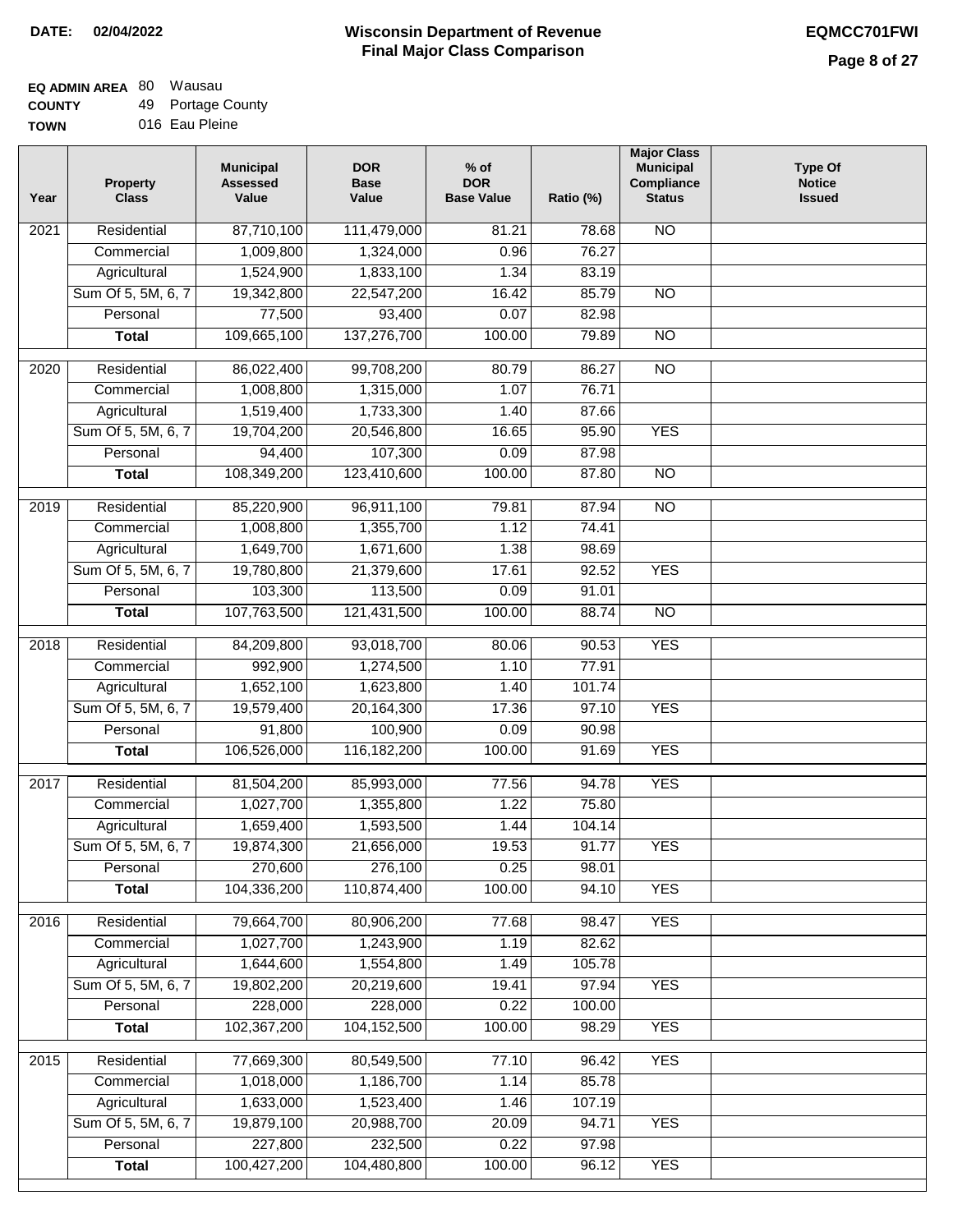| - - - - - - - |           |
|---------------|-----------|
| <b>TOWN</b>   | 018 Grant |

| <b>YES</b><br>Residential<br>137,036,600<br>2021<br>135,483,100<br>72.99<br>101.15<br>1,951,600<br>2,109,700<br>Commercial<br>1.14<br>92.51<br>Agricultural<br>3,061,000<br>3,063,400<br>1.65<br>99.92<br>Sum Of 5, 5M, 6, 7<br>44,172,300<br>44,826,200<br>24.15<br>98.54<br><b>YES</b><br>148,300<br>144,800<br>102.42<br>Personal<br>0.08<br>186,369,800<br>185,627,200<br><b>YES</b><br>100.00<br>100.40<br><b>Total</b><br>Residential<br>73.78<br><b>YES</b><br>134,960,300<br>133,689,900<br>100.95<br>2020<br>1.33<br>80.01<br>Commercial<br>1,926,900<br>2,408,300<br>2,930,900<br>99.95<br>2,932,300<br>1.62<br>Agricultural<br><b>YES</b><br>Sum Of 5, 5M, 6, 7<br>44,848,300<br>42,035,800<br>23.20<br>106.69<br>124,800<br>124,800<br>Personal<br>0.07<br>100.00<br>184,791,200<br>181, 191, 100<br>100.00<br><b>YES</b><br><b>Total</b><br>101.99<br>Residential<br>108,348,900<br>129,761,300<br>73.36<br>$\overline{10}$<br>2019<br>83.50<br>1,529,500<br>1.32<br>Commercial<br>2,342,800<br>65.29<br>Agricultural<br>2,794,800<br>2,833,400<br>98.64<br>1.60<br>Sum Of 5, 5M, 6, 7<br>35,328,400<br>41,776,800<br>23.62<br>84.56<br>$\overline{NO}$<br>151,900<br>Personal<br>174,400<br>0.10<br>87.10<br>148, 153, 500<br>176,888,700<br>100.00<br>83.76<br>$\overline{NO}$<br><b>Total</b><br>$\overline{2018}$<br>Residential<br>107,248,700<br>119,008,200<br>72.91<br>90.12<br><b>YES</b><br>1,511,900<br>Commercial<br>2,212,200<br>1.36<br>68.34<br>2,790,200<br>2,751,100<br>1.69<br>101.42<br>Agricultural<br>Sum Of 5, 5M, 6, 7<br>34,354,700<br>23.94<br><b>NO</b><br>39,073,200<br>87.92<br>155,500<br>172,400<br>Personal<br>0.11<br>90.20<br>146,061,000<br><b>Total</b><br>163,217,100<br>100.00<br>89.49<br>$\overline{NO}$<br><b>YES</b><br>2017<br>Residential<br>105,941,100<br>113,118,600<br>71.75<br>93.65<br>1,471,400<br>1.31<br>2,060,200<br>71.42<br>Commercial<br>2,776,000<br>2,661,100<br>1.69<br>104.32<br>Agricultural<br>Sum Of 5, 5M, 6, 7<br>34,546,700<br>39,469,900<br>25.03<br>87.53<br><b>NO</b><br>337,600<br>355,400<br>0.23<br>94.99<br>Personal<br>145,072,800<br>100.00<br>157,665,200<br>92.01<br>$\overline{NO}$<br><b>Total</b><br>Residential<br><b>YES</b><br>104,412,800<br>111,520,500<br>72.92<br>93.63<br>2016<br>1,339,500<br>1,763,200<br>1.15<br>75.97<br>Commercial<br>Agricultural<br>2,731,900<br>2,588,900<br>1.69<br>105.52<br>Sum Of 5, 5M, 6, 7<br>36,700,300<br>34,703,000<br>24.00<br>94.56<br><b>YES</b><br>335,300<br>358,300<br>0.23<br>93.58<br>Personal<br>143,522,500<br>152,931,200<br>100.00<br>93.85<br><b>YES</b><br><b>Total</b><br>Residential<br>103,081,000<br>107,931,700<br>73.05<br><b>YES</b><br>2015<br>95.51<br>Commercial<br>1,329,800<br>1,752,800<br>1.19<br>75.87<br>2,726,200<br>2,546,700<br>Agricultural<br>1.72<br>107.05<br>Sum Of 5, 5M, 6, 7<br>34,795,800<br>35,139,600<br><b>YES</b><br>23.78<br>99.02<br>Personal<br>357,000<br>388,100<br>0.26<br>91.99 | Year | <b>Property</b><br><b>Class</b> | <b>Municipal</b><br><b>Assessed</b><br>Value | <b>DOR</b><br><b>Base</b><br>Value | $%$ of<br><b>DOR</b><br><b>Base Value</b> | Ratio (%) | <b>Major Class</b><br><b>Municipal</b><br>Compliance<br><b>Status</b> | <b>Type Of</b><br><b>Notice</b><br><b>Issued</b> |
|-----------------------------------------------------------------------------------------------------------------------------------------------------------------------------------------------------------------------------------------------------------------------------------------------------------------------------------------------------------------------------------------------------------------------------------------------------------------------------------------------------------------------------------------------------------------------------------------------------------------------------------------------------------------------------------------------------------------------------------------------------------------------------------------------------------------------------------------------------------------------------------------------------------------------------------------------------------------------------------------------------------------------------------------------------------------------------------------------------------------------------------------------------------------------------------------------------------------------------------------------------------------------------------------------------------------------------------------------------------------------------------------------------------------------------------------------------------------------------------------------------------------------------------------------------------------------------------------------------------------------------------------------------------------------------------------------------------------------------------------------------------------------------------------------------------------------------------------------------------------------------------------------------------------------------------------------------------------------------------------------------------------------------------------------------------------------------------------------------------------------------------------------------------------------------------------------------------------------------------------------------------------------------------------------------------------------------------------------------------------------------------------------------------------------------------------------------------------------------------------------------------------------------------------------------------------------------------------------------------------------------------------------------------------------------------------------------------------------------------------------------------------------------------------------------------------------------------------------------------------------------------------------------------------------------------------------------------------------------|------|---------------------------------|----------------------------------------------|------------------------------------|-------------------------------------------|-----------|-----------------------------------------------------------------------|--------------------------------------------------|
|                                                                                                                                                                                                                                                                                                                                                                                                                                                                                                                                                                                                                                                                                                                                                                                                                                                                                                                                                                                                                                                                                                                                                                                                                                                                                                                                                                                                                                                                                                                                                                                                                                                                                                                                                                                                                                                                                                                                                                                                                                                                                                                                                                                                                                                                                                                                                                                                                                                                                                                                                                                                                                                                                                                                                                                                                                                                                                                                                                             |      |                                 |                                              |                                    |                                           |           |                                                                       |                                                  |
|                                                                                                                                                                                                                                                                                                                                                                                                                                                                                                                                                                                                                                                                                                                                                                                                                                                                                                                                                                                                                                                                                                                                                                                                                                                                                                                                                                                                                                                                                                                                                                                                                                                                                                                                                                                                                                                                                                                                                                                                                                                                                                                                                                                                                                                                                                                                                                                                                                                                                                                                                                                                                                                                                                                                                                                                                                                                                                                                                                             |      |                                 |                                              |                                    |                                           |           |                                                                       |                                                  |
|                                                                                                                                                                                                                                                                                                                                                                                                                                                                                                                                                                                                                                                                                                                                                                                                                                                                                                                                                                                                                                                                                                                                                                                                                                                                                                                                                                                                                                                                                                                                                                                                                                                                                                                                                                                                                                                                                                                                                                                                                                                                                                                                                                                                                                                                                                                                                                                                                                                                                                                                                                                                                                                                                                                                                                                                                                                                                                                                                                             |      |                                 |                                              |                                    |                                           |           |                                                                       |                                                  |
|                                                                                                                                                                                                                                                                                                                                                                                                                                                                                                                                                                                                                                                                                                                                                                                                                                                                                                                                                                                                                                                                                                                                                                                                                                                                                                                                                                                                                                                                                                                                                                                                                                                                                                                                                                                                                                                                                                                                                                                                                                                                                                                                                                                                                                                                                                                                                                                                                                                                                                                                                                                                                                                                                                                                                                                                                                                                                                                                                                             |      |                                 |                                              |                                    |                                           |           |                                                                       |                                                  |
|                                                                                                                                                                                                                                                                                                                                                                                                                                                                                                                                                                                                                                                                                                                                                                                                                                                                                                                                                                                                                                                                                                                                                                                                                                                                                                                                                                                                                                                                                                                                                                                                                                                                                                                                                                                                                                                                                                                                                                                                                                                                                                                                                                                                                                                                                                                                                                                                                                                                                                                                                                                                                                                                                                                                                                                                                                                                                                                                                                             |      |                                 |                                              |                                    |                                           |           |                                                                       |                                                  |
|                                                                                                                                                                                                                                                                                                                                                                                                                                                                                                                                                                                                                                                                                                                                                                                                                                                                                                                                                                                                                                                                                                                                                                                                                                                                                                                                                                                                                                                                                                                                                                                                                                                                                                                                                                                                                                                                                                                                                                                                                                                                                                                                                                                                                                                                                                                                                                                                                                                                                                                                                                                                                                                                                                                                                                                                                                                                                                                                                                             |      |                                 |                                              |                                    |                                           |           |                                                                       |                                                  |
|                                                                                                                                                                                                                                                                                                                                                                                                                                                                                                                                                                                                                                                                                                                                                                                                                                                                                                                                                                                                                                                                                                                                                                                                                                                                                                                                                                                                                                                                                                                                                                                                                                                                                                                                                                                                                                                                                                                                                                                                                                                                                                                                                                                                                                                                                                                                                                                                                                                                                                                                                                                                                                                                                                                                                                                                                                                                                                                                                                             |      |                                 |                                              |                                    |                                           |           |                                                                       |                                                  |
|                                                                                                                                                                                                                                                                                                                                                                                                                                                                                                                                                                                                                                                                                                                                                                                                                                                                                                                                                                                                                                                                                                                                                                                                                                                                                                                                                                                                                                                                                                                                                                                                                                                                                                                                                                                                                                                                                                                                                                                                                                                                                                                                                                                                                                                                                                                                                                                                                                                                                                                                                                                                                                                                                                                                                                                                                                                                                                                                                                             |      |                                 |                                              |                                    |                                           |           |                                                                       |                                                  |
|                                                                                                                                                                                                                                                                                                                                                                                                                                                                                                                                                                                                                                                                                                                                                                                                                                                                                                                                                                                                                                                                                                                                                                                                                                                                                                                                                                                                                                                                                                                                                                                                                                                                                                                                                                                                                                                                                                                                                                                                                                                                                                                                                                                                                                                                                                                                                                                                                                                                                                                                                                                                                                                                                                                                                                                                                                                                                                                                                                             |      |                                 |                                              |                                    |                                           |           |                                                                       |                                                  |
|                                                                                                                                                                                                                                                                                                                                                                                                                                                                                                                                                                                                                                                                                                                                                                                                                                                                                                                                                                                                                                                                                                                                                                                                                                                                                                                                                                                                                                                                                                                                                                                                                                                                                                                                                                                                                                                                                                                                                                                                                                                                                                                                                                                                                                                                                                                                                                                                                                                                                                                                                                                                                                                                                                                                                                                                                                                                                                                                                                             |      |                                 |                                              |                                    |                                           |           |                                                                       |                                                  |
|                                                                                                                                                                                                                                                                                                                                                                                                                                                                                                                                                                                                                                                                                                                                                                                                                                                                                                                                                                                                                                                                                                                                                                                                                                                                                                                                                                                                                                                                                                                                                                                                                                                                                                                                                                                                                                                                                                                                                                                                                                                                                                                                                                                                                                                                                                                                                                                                                                                                                                                                                                                                                                                                                                                                                                                                                                                                                                                                                                             |      |                                 |                                              |                                    |                                           |           |                                                                       |                                                  |
|                                                                                                                                                                                                                                                                                                                                                                                                                                                                                                                                                                                                                                                                                                                                                                                                                                                                                                                                                                                                                                                                                                                                                                                                                                                                                                                                                                                                                                                                                                                                                                                                                                                                                                                                                                                                                                                                                                                                                                                                                                                                                                                                                                                                                                                                                                                                                                                                                                                                                                                                                                                                                                                                                                                                                                                                                                                                                                                                                                             |      |                                 |                                              |                                    |                                           |           |                                                                       |                                                  |
|                                                                                                                                                                                                                                                                                                                                                                                                                                                                                                                                                                                                                                                                                                                                                                                                                                                                                                                                                                                                                                                                                                                                                                                                                                                                                                                                                                                                                                                                                                                                                                                                                                                                                                                                                                                                                                                                                                                                                                                                                                                                                                                                                                                                                                                                                                                                                                                                                                                                                                                                                                                                                                                                                                                                                                                                                                                                                                                                                                             |      |                                 |                                              |                                    |                                           |           |                                                                       |                                                  |
|                                                                                                                                                                                                                                                                                                                                                                                                                                                                                                                                                                                                                                                                                                                                                                                                                                                                                                                                                                                                                                                                                                                                                                                                                                                                                                                                                                                                                                                                                                                                                                                                                                                                                                                                                                                                                                                                                                                                                                                                                                                                                                                                                                                                                                                                                                                                                                                                                                                                                                                                                                                                                                                                                                                                                                                                                                                                                                                                                                             |      |                                 |                                              |                                    |                                           |           |                                                                       |                                                  |
|                                                                                                                                                                                                                                                                                                                                                                                                                                                                                                                                                                                                                                                                                                                                                                                                                                                                                                                                                                                                                                                                                                                                                                                                                                                                                                                                                                                                                                                                                                                                                                                                                                                                                                                                                                                                                                                                                                                                                                                                                                                                                                                                                                                                                                                                                                                                                                                                                                                                                                                                                                                                                                                                                                                                                                                                                                                                                                                                                                             |      |                                 |                                              |                                    |                                           |           |                                                                       |                                                  |
|                                                                                                                                                                                                                                                                                                                                                                                                                                                                                                                                                                                                                                                                                                                                                                                                                                                                                                                                                                                                                                                                                                                                                                                                                                                                                                                                                                                                                                                                                                                                                                                                                                                                                                                                                                                                                                                                                                                                                                                                                                                                                                                                                                                                                                                                                                                                                                                                                                                                                                                                                                                                                                                                                                                                                                                                                                                                                                                                                                             |      |                                 |                                              |                                    |                                           |           |                                                                       |                                                  |
|                                                                                                                                                                                                                                                                                                                                                                                                                                                                                                                                                                                                                                                                                                                                                                                                                                                                                                                                                                                                                                                                                                                                                                                                                                                                                                                                                                                                                                                                                                                                                                                                                                                                                                                                                                                                                                                                                                                                                                                                                                                                                                                                                                                                                                                                                                                                                                                                                                                                                                                                                                                                                                                                                                                                                                                                                                                                                                                                                                             |      |                                 |                                              |                                    |                                           |           |                                                                       |                                                  |
|                                                                                                                                                                                                                                                                                                                                                                                                                                                                                                                                                                                                                                                                                                                                                                                                                                                                                                                                                                                                                                                                                                                                                                                                                                                                                                                                                                                                                                                                                                                                                                                                                                                                                                                                                                                                                                                                                                                                                                                                                                                                                                                                                                                                                                                                                                                                                                                                                                                                                                                                                                                                                                                                                                                                                                                                                                                                                                                                                                             |      |                                 |                                              |                                    |                                           |           |                                                                       |                                                  |
|                                                                                                                                                                                                                                                                                                                                                                                                                                                                                                                                                                                                                                                                                                                                                                                                                                                                                                                                                                                                                                                                                                                                                                                                                                                                                                                                                                                                                                                                                                                                                                                                                                                                                                                                                                                                                                                                                                                                                                                                                                                                                                                                                                                                                                                                                                                                                                                                                                                                                                                                                                                                                                                                                                                                                                                                                                                                                                                                                                             |      |                                 |                                              |                                    |                                           |           |                                                                       |                                                  |
|                                                                                                                                                                                                                                                                                                                                                                                                                                                                                                                                                                                                                                                                                                                                                                                                                                                                                                                                                                                                                                                                                                                                                                                                                                                                                                                                                                                                                                                                                                                                                                                                                                                                                                                                                                                                                                                                                                                                                                                                                                                                                                                                                                                                                                                                                                                                                                                                                                                                                                                                                                                                                                                                                                                                                                                                                                                                                                                                                                             |      |                                 |                                              |                                    |                                           |           |                                                                       |                                                  |
|                                                                                                                                                                                                                                                                                                                                                                                                                                                                                                                                                                                                                                                                                                                                                                                                                                                                                                                                                                                                                                                                                                                                                                                                                                                                                                                                                                                                                                                                                                                                                                                                                                                                                                                                                                                                                                                                                                                                                                                                                                                                                                                                                                                                                                                                                                                                                                                                                                                                                                                                                                                                                                                                                                                                                                                                                                                                                                                                                                             |      |                                 |                                              |                                    |                                           |           |                                                                       |                                                  |
|                                                                                                                                                                                                                                                                                                                                                                                                                                                                                                                                                                                                                                                                                                                                                                                                                                                                                                                                                                                                                                                                                                                                                                                                                                                                                                                                                                                                                                                                                                                                                                                                                                                                                                                                                                                                                                                                                                                                                                                                                                                                                                                                                                                                                                                                                                                                                                                                                                                                                                                                                                                                                                                                                                                                                                                                                                                                                                                                                                             |      |                                 |                                              |                                    |                                           |           |                                                                       |                                                  |
|                                                                                                                                                                                                                                                                                                                                                                                                                                                                                                                                                                                                                                                                                                                                                                                                                                                                                                                                                                                                                                                                                                                                                                                                                                                                                                                                                                                                                                                                                                                                                                                                                                                                                                                                                                                                                                                                                                                                                                                                                                                                                                                                                                                                                                                                                                                                                                                                                                                                                                                                                                                                                                                                                                                                                                                                                                                                                                                                                                             |      |                                 |                                              |                                    |                                           |           |                                                                       |                                                  |
|                                                                                                                                                                                                                                                                                                                                                                                                                                                                                                                                                                                                                                                                                                                                                                                                                                                                                                                                                                                                                                                                                                                                                                                                                                                                                                                                                                                                                                                                                                                                                                                                                                                                                                                                                                                                                                                                                                                                                                                                                                                                                                                                                                                                                                                                                                                                                                                                                                                                                                                                                                                                                                                                                                                                                                                                                                                                                                                                                                             |      |                                 |                                              |                                    |                                           |           |                                                                       |                                                  |
|                                                                                                                                                                                                                                                                                                                                                                                                                                                                                                                                                                                                                                                                                                                                                                                                                                                                                                                                                                                                                                                                                                                                                                                                                                                                                                                                                                                                                                                                                                                                                                                                                                                                                                                                                                                                                                                                                                                                                                                                                                                                                                                                                                                                                                                                                                                                                                                                                                                                                                                                                                                                                                                                                                                                                                                                                                                                                                                                                                             |      |                                 |                                              |                                    |                                           |           |                                                                       |                                                  |
|                                                                                                                                                                                                                                                                                                                                                                                                                                                                                                                                                                                                                                                                                                                                                                                                                                                                                                                                                                                                                                                                                                                                                                                                                                                                                                                                                                                                                                                                                                                                                                                                                                                                                                                                                                                                                                                                                                                                                                                                                                                                                                                                                                                                                                                                                                                                                                                                                                                                                                                                                                                                                                                                                                                                                                                                                                                                                                                                                                             |      |                                 |                                              |                                    |                                           |           |                                                                       |                                                  |
|                                                                                                                                                                                                                                                                                                                                                                                                                                                                                                                                                                                                                                                                                                                                                                                                                                                                                                                                                                                                                                                                                                                                                                                                                                                                                                                                                                                                                                                                                                                                                                                                                                                                                                                                                                                                                                                                                                                                                                                                                                                                                                                                                                                                                                                                                                                                                                                                                                                                                                                                                                                                                                                                                                                                                                                                                                                                                                                                                                             |      |                                 |                                              |                                    |                                           |           |                                                                       |                                                  |
|                                                                                                                                                                                                                                                                                                                                                                                                                                                                                                                                                                                                                                                                                                                                                                                                                                                                                                                                                                                                                                                                                                                                                                                                                                                                                                                                                                                                                                                                                                                                                                                                                                                                                                                                                                                                                                                                                                                                                                                                                                                                                                                                                                                                                                                                                                                                                                                                                                                                                                                                                                                                                                                                                                                                                                                                                                                                                                                                                                             |      |                                 |                                              |                                    |                                           |           |                                                                       |                                                  |
|                                                                                                                                                                                                                                                                                                                                                                                                                                                                                                                                                                                                                                                                                                                                                                                                                                                                                                                                                                                                                                                                                                                                                                                                                                                                                                                                                                                                                                                                                                                                                                                                                                                                                                                                                                                                                                                                                                                                                                                                                                                                                                                                                                                                                                                                                                                                                                                                                                                                                                                                                                                                                                                                                                                                                                                                                                                                                                                                                                             |      |                                 |                                              |                                    |                                           |           |                                                                       |                                                  |
|                                                                                                                                                                                                                                                                                                                                                                                                                                                                                                                                                                                                                                                                                                                                                                                                                                                                                                                                                                                                                                                                                                                                                                                                                                                                                                                                                                                                                                                                                                                                                                                                                                                                                                                                                                                                                                                                                                                                                                                                                                                                                                                                                                                                                                                                                                                                                                                                                                                                                                                                                                                                                                                                                                                                                                                                                                                                                                                                                                             |      |                                 |                                              |                                    |                                           |           |                                                                       |                                                  |
|                                                                                                                                                                                                                                                                                                                                                                                                                                                                                                                                                                                                                                                                                                                                                                                                                                                                                                                                                                                                                                                                                                                                                                                                                                                                                                                                                                                                                                                                                                                                                                                                                                                                                                                                                                                                                                                                                                                                                                                                                                                                                                                                                                                                                                                                                                                                                                                                                                                                                                                                                                                                                                                                                                                                                                                                                                                                                                                                                                             |      |                                 |                                              |                                    |                                           |           |                                                                       |                                                  |
|                                                                                                                                                                                                                                                                                                                                                                                                                                                                                                                                                                                                                                                                                                                                                                                                                                                                                                                                                                                                                                                                                                                                                                                                                                                                                                                                                                                                                                                                                                                                                                                                                                                                                                                                                                                                                                                                                                                                                                                                                                                                                                                                                                                                                                                                                                                                                                                                                                                                                                                                                                                                                                                                                                                                                                                                                                                                                                                                                                             |      |                                 |                                              |                                    |                                           |           |                                                                       |                                                  |
|                                                                                                                                                                                                                                                                                                                                                                                                                                                                                                                                                                                                                                                                                                                                                                                                                                                                                                                                                                                                                                                                                                                                                                                                                                                                                                                                                                                                                                                                                                                                                                                                                                                                                                                                                                                                                                                                                                                                                                                                                                                                                                                                                                                                                                                                                                                                                                                                                                                                                                                                                                                                                                                                                                                                                                                                                                                                                                                                                                             |      |                                 |                                              |                                    |                                           |           |                                                                       |                                                  |
|                                                                                                                                                                                                                                                                                                                                                                                                                                                                                                                                                                                                                                                                                                                                                                                                                                                                                                                                                                                                                                                                                                                                                                                                                                                                                                                                                                                                                                                                                                                                                                                                                                                                                                                                                                                                                                                                                                                                                                                                                                                                                                                                                                                                                                                                                                                                                                                                                                                                                                                                                                                                                                                                                                                                                                                                                                                                                                                                                                             |      |                                 |                                              |                                    |                                           |           |                                                                       |                                                  |
|                                                                                                                                                                                                                                                                                                                                                                                                                                                                                                                                                                                                                                                                                                                                                                                                                                                                                                                                                                                                                                                                                                                                                                                                                                                                                                                                                                                                                                                                                                                                                                                                                                                                                                                                                                                                                                                                                                                                                                                                                                                                                                                                                                                                                                                                                                                                                                                                                                                                                                                                                                                                                                                                                                                                                                                                                                                                                                                                                                             |      |                                 |                                              |                                    |                                           |           |                                                                       |                                                  |
|                                                                                                                                                                                                                                                                                                                                                                                                                                                                                                                                                                                                                                                                                                                                                                                                                                                                                                                                                                                                                                                                                                                                                                                                                                                                                                                                                                                                                                                                                                                                                                                                                                                                                                                                                                                                                                                                                                                                                                                                                                                                                                                                                                                                                                                                                                                                                                                                                                                                                                                                                                                                                                                                                                                                                                                                                                                                                                                                                                             |      |                                 |                                              |                                    |                                           |           |                                                                       |                                                  |
|                                                                                                                                                                                                                                                                                                                                                                                                                                                                                                                                                                                                                                                                                                                                                                                                                                                                                                                                                                                                                                                                                                                                                                                                                                                                                                                                                                                                                                                                                                                                                                                                                                                                                                                                                                                                                                                                                                                                                                                                                                                                                                                                                                                                                                                                                                                                                                                                                                                                                                                                                                                                                                                                                                                                                                                                                                                                                                                                                                             |      |                                 |                                              |                                    |                                           |           |                                                                       |                                                  |
|                                                                                                                                                                                                                                                                                                                                                                                                                                                                                                                                                                                                                                                                                                                                                                                                                                                                                                                                                                                                                                                                                                                                                                                                                                                                                                                                                                                                                                                                                                                                                                                                                                                                                                                                                                                                                                                                                                                                                                                                                                                                                                                                                                                                                                                                                                                                                                                                                                                                                                                                                                                                                                                                                                                                                                                                                                                                                                                                                                             |      |                                 |                                              |                                    |                                           |           |                                                                       |                                                  |
|                                                                                                                                                                                                                                                                                                                                                                                                                                                                                                                                                                                                                                                                                                                                                                                                                                                                                                                                                                                                                                                                                                                                                                                                                                                                                                                                                                                                                                                                                                                                                                                                                                                                                                                                                                                                                                                                                                                                                                                                                                                                                                                                                                                                                                                                                                                                                                                                                                                                                                                                                                                                                                                                                                                                                                                                                                                                                                                                                                             |      |                                 |                                              |                                    |                                           |           |                                                                       |                                                  |
|                                                                                                                                                                                                                                                                                                                                                                                                                                                                                                                                                                                                                                                                                                                                                                                                                                                                                                                                                                                                                                                                                                                                                                                                                                                                                                                                                                                                                                                                                                                                                                                                                                                                                                                                                                                                                                                                                                                                                                                                                                                                                                                                                                                                                                                                                                                                                                                                                                                                                                                                                                                                                                                                                                                                                                                                                                                                                                                                                                             |      |                                 |                                              |                                    |                                           |           |                                                                       |                                                  |
|                                                                                                                                                                                                                                                                                                                                                                                                                                                                                                                                                                                                                                                                                                                                                                                                                                                                                                                                                                                                                                                                                                                                                                                                                                                                                                                                                                                                                                                                                                                                                                                                                                                                                                                                                                                                                                                                                                                                                                                                                                                                                                                                                                                                                                                                                                                                                                                                                                                                                                                                                                                                                                                                                                                                                                                                                                                                                                                                                                             |      |                                 |                                              |                                    |                                           |           |                                                                       |                                                  |
|                                                                                                                                                                                                                                                                                                                                                                                                                                                                                                                                                                                                                                                                                                                                                                                                                                                                                                                                                                                                                                                                                                                                                                                                                                                                                                                                                                                                                                                                                                                                                                                                                                                                                                                                                                                                                                                                                                                                                                                                                                                                                                                                                                                                                                                                                                                                                                                                                                                                                                                                                                                                                                                                                                                                                                                                                                                                                                                                                                             |      |                                 |                                              |                                    |                                           |           |                                                                       |                                                  |
| 142,289,800<br><b>YES</b><br>147,758,900<br>100.00<br>96.30<br><b>Total</b>                                                                                                                                                                                                                                                                                                                                                                                                                                                                                                                                                                                                                                                                                                                                                                                                                                                                                                                                                                                                                                                                                                                                                                                                                                                                                                                                                                                                                                                                                                                                                                                                                                                                                                                                                                                                                                                                                                                                                                                                                                                                                                                                                                                                                                                                                                                                                                                                                                                                                                                                                                                                                                                                                                                                                                                                                                                                                                 |      |                                 |                                              |                                    |                                           |           |                                                                       |                                                  |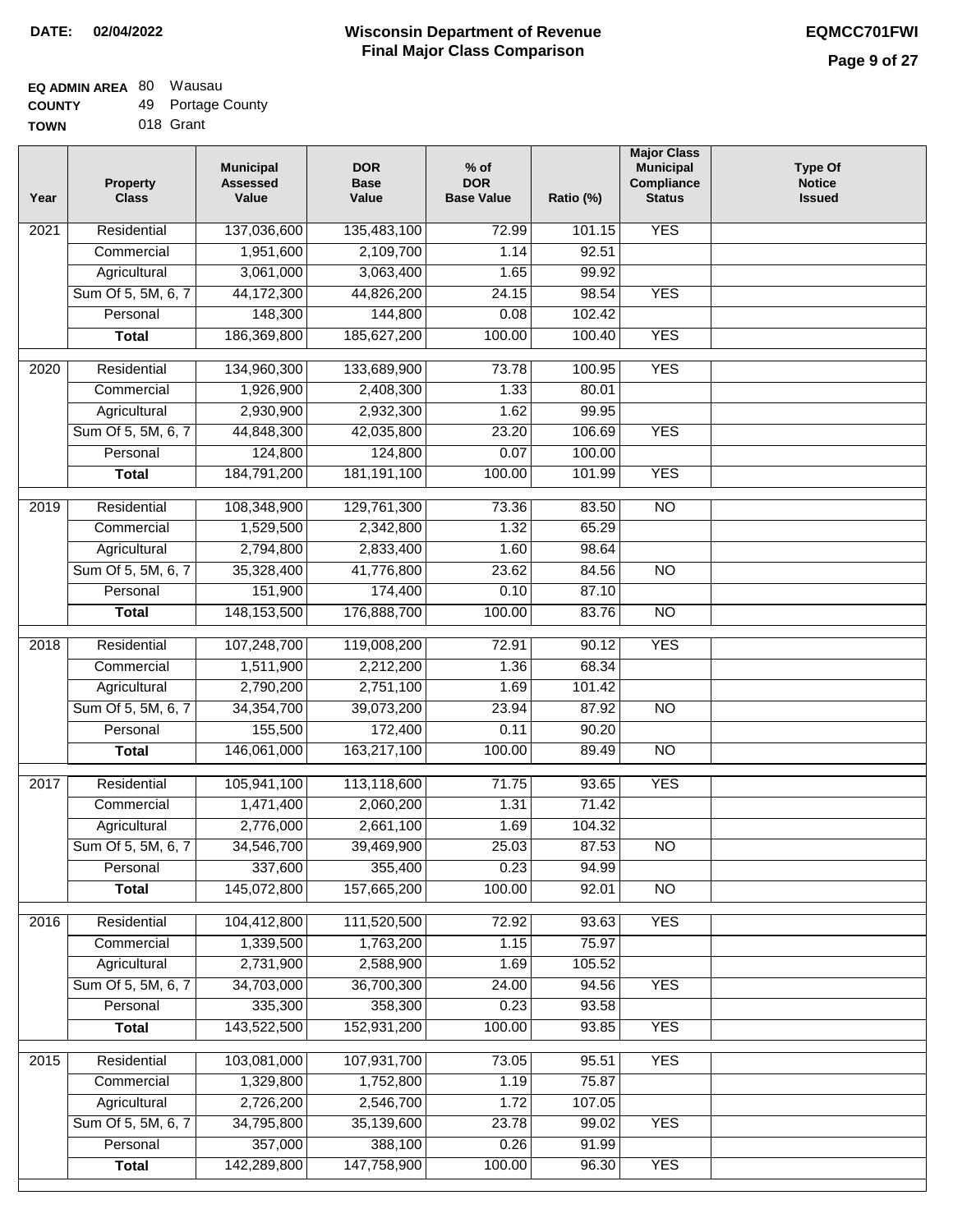| <b>TOWN</b> | 020 Hull |
|-------------|----------|
|             |          |

| Year              | <b>Property</b><br><b>Class</b> | <b>Municipal</b><br><b>Assessed</b><br>Value | <b>DOR</b><br><b>Base</b><br>Value | $%$ of<br><b>DOR</b><br><b>Base Value</b> | Ratio (%) | <b>Major Class</b><br><b>Municipal</b><br>Compliance<br><b>Status</b> | <b>Type Of</b><br><b>Notice</b><br><b>Issued</b> |
|-------------------|---------------------------------|----------------------------------------------|------------------------------------|-------------------------------------------|-----------|-----------------------------------------------------------------------|--------------------------------------------------|
| 2021              | Residential                     | 416,449,700                                  | 486,434,100                        | 92.87                                     | 85.61     | $\overline{NO}$                                                       |                                                  |
|                   | Commercial                      | 15,807,400                                   | 18,015,000                         | 3.44                                      | 87.75     |                                                                       |                                                  |
|                   | Agricultural                    | 386,500                                      | 386,500                            | 0.07                                      | 100.00    |                                                                       |                                                  |
|                   | Sum Of 5, 5M, 6, 7              | 18,690,100                                   | 17,992,600                         | 3.43                                      | 103.88    |                                                                       |                                                  |
|                   | Personal                        | 887,100                                      | 974,800                            | 0.19                                      | 91.00     |                                                                       |                                                  |
|                   | <b>Total</b>                    | 452,220,800                                  | 523,803,000                        | 100.00                                    | 86.33     | $\overline{NO}$                                                       |                                                  |
| 2020              | Residential                     | 413,344,700                                  | 456,314,900                        | 92.42                                     | 90.58     | <b>YES</b>                                                            |                                                  |
|                   | Commercial                      | 16,807,200                                   | 17,551,400                         | 3.55                                      | 95.76     |                                                                       |                                                  |
|                   | Agricultural                    | 371,700                                      | 371,800                            | 0.08                                      | 99.97     |                                                                       |                                                  |
|                   | Sum Of 5, 5M, 6, 7              | 19,078,900                                   | 18,514,000                         | 3.75                                      | 103.05    |                                                                       |                                                  |
|                   | Personal                        | 963,700                                      | 983,400                            | 0.20                                      | 98.00     |                                                                       |                                                  |
|                   | <b>Total</b>                    | 450,566,200                                  | 493,735,500                        | 100.00                                    | 91.26     | <b>YES</b>                                                            |                                                  |
|                   |                                 |                                              |                                    |                                           |           |                                                                       |                                                  |
| 2019              | Residential                     | 410,044,100                                  | 415,577,400                        | 91.74                                     | 98.67     | <b>YES</b>                                                            |                                                  |
|                   | Commercial                      | 16,898,200                                   | 16,974,600                         | 3.75                                      | 99.55     |                                                                       |                                                  |
|                   | Agricultural                    | 332,900                                      | 357,600                            | 0.08                                      | 93.09     |                                                                       |                                                  |
|                   | Sum Of 5, 5M, 6, 7              | 19,262,000                                   | 18,844,200                         | 4.16                                      | 102.22    |                                                                       |                                                  |
|                   | Personal                        | 1,243,100                                    | 1,243,100                          | 0.27                                      | 100.00    |                                                                       |                                                  |
|                   | <b>Total</b>                    | 447,780,300                                  | 452,996,900                        | 100.00                                    | 98.85     | <b>YES</b>                                                            |                                                  |
| $\overline{2018}$ | Residential                     | 343,338,000                                  | 410,778,800                        | 92.42                                     | 83.58     | $\overline{N}$                                                        |                                                  |
|                   | Commercial                      | 12,907,600                                   | 14,406,000                         | 3.24                                      | 89.60     |                                                                       |                                                  |
|                   | Agricultural                    | 328,300                                      | 352,400                            | 0.08                                      | 93.16     |                                                                       |                                                  |
|                   | Sum Of 5, 5M, 6, 7              | 17,016,200                                   | 17,440,100                         | 3.92                                      | 97.57     |                                                                       |                                                  |
|                   | Personal                        | 1,211,900                                    | 1,514,900                          | 0.34                                      | 80.00     |                                                                       |                                                  |
|                   | <b>Total</b>                    | 374,802,000                                  | 444,492,200                        | 100.00                                    | 84.32     | $\overline{NO}$                                                       |                                                  |
| 2017              | Residential                     | 340,684,200                                  | 391,983,300                        | 91.86                                     | 86.91     | $\overline{N}$                                                        |                                                  |
|                   | Commercial                      | 14,131,000                                   | 15,003,700                         | 3.52                                      | 94.18     |                                                                       |                                                  |
|                   | Agricultural                    | 320,300                                      | 343,800                            | 0.08                                      | 93.16     |                                                                       |                                                  |
|                   | Sum Of 5, 5M, 6, 7              | 17,347,300                                   | 16,910,600                         | 3.96                                      | 102.58    |                                                                       |                                                  |
|                   | Personal                        | 2,218,000                                    | 2,464,500                          | 0.58                                      | 90.00     |                                                                       |                                                  |
|                   | <b>Total</b>                    | 374,700,800                                  | 426,705,900                        | 100.00                                    | 87.81     | $\overline{N}$                                                        |                                                  |
| 2016              | Residential                     | 336,411,300                                  | 373,027,100                        | 91.41                                     | 90.18     | <b>YES</b>                                                            |                                                  |
|                   | Commercial                      | 14,132,800                                   | 14,022,200                         | 3.44                                      | 100.79    |                                                                       |                                                  |
|                   | Agricultural                    | 334,300                                      | 334,300                            | 0.08                                      | 100.00    |                                                                       |                                                  |
|                   | Sum Of 5, 5M, 6, 7              | 17,687,200                                   | 18,508,600                         | 4.54                                      | 95.56     |                                                                       |                                                  |
|                   | Personal                        | 2,166,800                                    | 2,166,800                          | 0.53                                      | 100.00    |                                                                       |                                                  |
|                   | <b>Total</b>                    | 370,732,400                                  | 408,059,000                        | 100.00                                    | 90.85     | <b>YES</b>                                                            |                                                  |
| 2015              | Residential                     | 335,179,500                                  | 362,923,200                        | 91.28                                     | 92.36     | <b>YES</b>                                                            |                                                  |
|                   | Commercial                      | 14,405,200                                   | 13,887,600                         | 3.49                                      | 103.73    |                                                                       |                                                  |
|                   | Agricultural                    | 314,900                                      | 313,800                            | 0.08                                      | 100.35    |                                                                       |                                                  |
|                   | Sum Of 5, 5M, 6, 7              | 17,578,900                                   |                                    | 4.52                                      | 97.71     |                                                                       |                                                  |
|                   | Personal                        | 2,316,300                                    | 17,991,000<br>2,490,600            | 0.63                                      | 93.00     |                                                                       |                                                  |
|                   | <b>Total</b>                    | 369,794,800                                  | 397,606,200                        | 100.00                                    | 93.01     | <b>YES</b>                                                            |                                                  |
|                   |                                 |                                              |                                    |                                           |           |                                                                       |                                                  |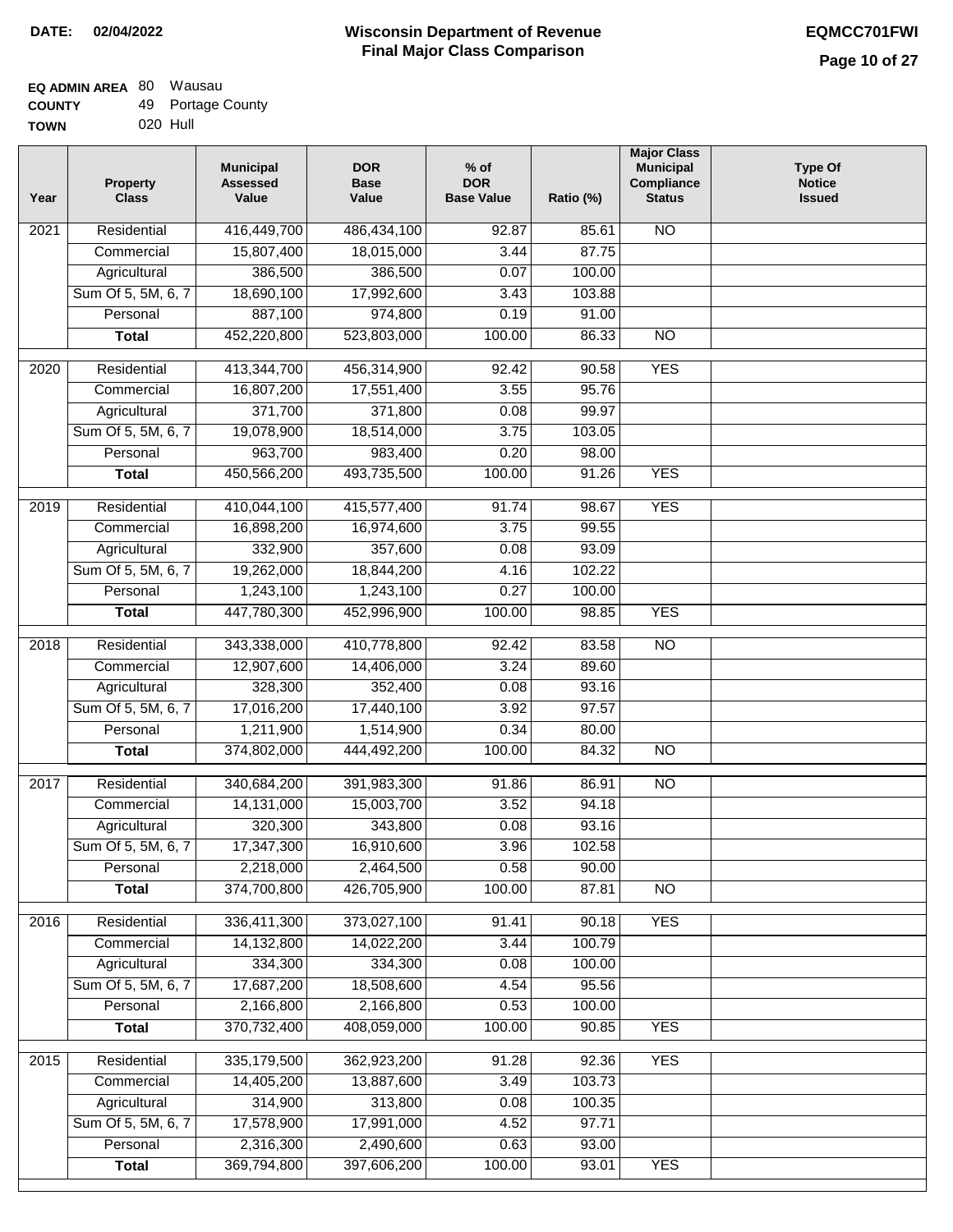| <b>TOWN</b> | 022 Lanark |
|-------------|------------|
|             |            |

| Year             | <b>Property</b><br><b>Class</b> | <b>Municipal</b><br><b>Assessed</b><br>Value | <b>DOR</b><br><b>Base</b><br>Value | $%$ of<br><b>DOR</b><br><b>Base Value</b> | Ratio (%) | <b>Major Class</b><br><b>Municipal</b><br>Compliance<br><b>Status</b> | <b>Type Of</b><br><b>Notice</b><br><b>Issued</b> |
|------------------|---------------------------------|----------------------------------------------|------------------------------------|-------------------------------------------|-----------|-----------------------------------------------------------------------|--------------------------------------------------|
| 2021             | Residential                     | 99,431,500                                   | 129,880,000                        | 81.01                                     | 76.56     | <b>NO</b>                                                             |                                                  |
|                  | Commercial                      | 517,700                                      | 691,500                            | 0.43                                      | 74.87     |                                                                       |                                                  |
|                  | Agricultural                    | 1,393,800                                    | 1,577,000                          | 0.98                                      | 88.38     |                                                                       |                                                  |
|                  | Sum Of 5, 5M, 6, 7              | 19,918,600                                   | 27,836,400                         | 17.36                                     | 71.56     | $\overline{NO}$                                                       |                                                  |
|                  | Personal                        | 271,700                                      | 335,400                            | 0.21                                      | 81.01     |                                                                       |                                                  |
|                  | <b>Total</b>                    | 121,533,300                                  | 160,320,300                        | 100.00                                    | 75.81     | $\overline{NO}$                                                       | 1st Notice of Non-Compliance                     |
| $\frac{1}{2020}$ | Residential                     | 98,089,000                                   | 121,199,700                        | 82.49                                     | 80.93     | $\overline{NO}$                                                       |                                                  |
|                  | Commercial                      | 517,700                                      | 706,600                            | 0.48                                      | 73.27     |                                                                       |                                                  |
|                  | Agricultural                    | 1,339,500                                    | 1,518,800                          | 1.03                                      | 88.19     |                                                                       |                                                  |
|                  | Sum Of 5, 5M, 6, 7              | 19,755,000                                   | 23,218,300                         | 15.80                                     | 85.08     | <b>NO</b>                                                             |                                                  |
|                  | Personal                        | 243,700                                      | 290,100                            | 0.20                                      | 84.01     |                                                                       |                                                  |
|                  | <b>Total</b>                    | 119,944,900                                  | 146,933,500                        | 100.00                                    | 81.63     | $\overline{NO}$                                                       |                                                  |
|                  |                                 |                                              |                                    |                                           |           |                                                                       |                                                  |
| $\frac{1}{2019}$ | Residential                     | 97,162,100                                   | 114,630,900                        | 80.89                                     | 84.76     | $\overline{NO}$                                                       |                                                  |
|                  | Commercial                      | 517,700                                      | 728,500                            | 0.51                                      | 71.06     |                                                                       |                                                  |
|                  | Agricultural                    | 1,425,100                                    | 1,453,400                          | 1.03                                      | 98.05     |                                                                       |                                                  |
|                  | Sum Of 5, 5M, 6, 7              | 20,024,600                                   | 24,630,200                         | 17.38                                     | 81.30     | $\overline{NO}$                                                       |                                                  |
|                  | Personal                        | 243,800                                      | 275,900                            | 0.19                                      | 88.37     |                                                                       |                                                  |
|                  | <b>Total</b>                    | 119,373,300                                  | 141,718,900                        | 100.00                                    | 84.23     | $\overline{NO}$                                                       |                                                  |
| 2018             | Residential                     | 95,946,400                                   | 107,821,300                        | 80.60                                     | 88.99     | $\overline{NO}$                                                       |                                                  |
|                  | Commercial                      | 517,700                                      | 693,800                            | 0.52                                      | 74.62     |                                                                       |                                                  |
|                  | Agricultural                    | 1,390,300                                    | 1,417,500                          | 1.06                                      | 98.08     |                                                                       |                                                  |
|                  | Sum Of 5, 5M, 6, 7              | 20,121,300                                   | 23,579,300                         | 17.63                                     | 85.33     | <b>NO</b>                                                             |                                                  |
|                  | Personal                        | 247,000                                      | 262,700                            | 0.20                                      | 94.02     |                                                                       |                                                  |
|                  | <b>Total</b>                    | 118,222,700                                  | 133,774,600                        | 100.00                                    | 88.37     | N <sub>O</sub>                                                        |                                                  |
| 2017             | Residential                     | 95,044,900                                   | 99,900,900                         | 80.43                                     | 95.14     | <b>YES</b>                                                            |                                                  |
|                  | Commercial                      | 517,700                                      | 660,800                            | 0.53                                      | 78.34     |                                                                       |                                                  |
|                  | Agricultural                    | 1,357,400                                    | 1,385,100                          | 1.12                                      | 98.00     |                                                                       |                                                  |
|                  | Sum Of 5, 5M, 6, 7              | 19,945,300                                   | 22,070,100                         | 17.77                                     | 90.37     | <b>YES</b>                                                            |                                                  |
|                  | Personal                        | 185,700                                      | 189,500                            | 0.15                                      | 97.99     |                                                                       |                                                  |
|                  | <b>Total</b>                    | 117,051,000                                  | 124,206,400                        | 100.00                                    | 94.24     | <b>YES</b>                                                            |                                                  |
| 2016             | Residential                     | 94,597,400                                   | 96,500,500                         | 79.96                                     | 98.03     | <b>YES</b>                                                            |                                                  |
|                  | Commercial                      | 517,700                                      | 606,200                            | 0.50                                      | 85.40     |                                                                       |                                                  |
|                  | Agricultural                    | 1,338,800                                    | 1,367,600                          | 1.13                                      | 97.89     |                                                                       |                                                  |
|                  | Sum Of 5, 5M, 6, 7              | 20,148,900                                   | 22,018,600                         | 18.24                                     | 91.51     | <b>YES</b>                                                            |                                                  |
|                  | Personal                        | 188,100                                      | 191,900                            | 0.16                                      | 98.02     |                                                                       |                                                  |
|                  | <b>Total</b>                    | 116,790,900                                  | 120,684,800                        | 100.00                                    | 96.77     | <b>YES</b>                                                            |                                                  |
| 2015             | Residential                     | 94,204,800                                   | 99,122,100                         | 81.59                                     | 95.04     | <b>YES</b>                                                            |                                                  |
|                  | Commercial                      | 517,700                                      | 594,300                            | 0.49                                      | 87.11     |                                                                       |                                                  |
|                  | Agricultural                    | 1,317,200                                    | 1,344,500                          | 1.11                                      | 97.97     |                                                                       |                                                  |
|                  | Sum Of 5, 5M, 6, 7              | 19,681,300                                   | 20,232,800                         | 16.65                                     | 97.27     | <b>YES</b>                                                            |                                                  |
|                  | Personal                        | 187,200                                      | 191,000                            | 0.16                                      | 98.01     |                                                                       |                                                  |
|                  | <b>Total</b>                    | 115,908,200                                  | 121,484,700                        | 100.00                                    | 95.41     | <b>YES</b>                                                            |                                                  |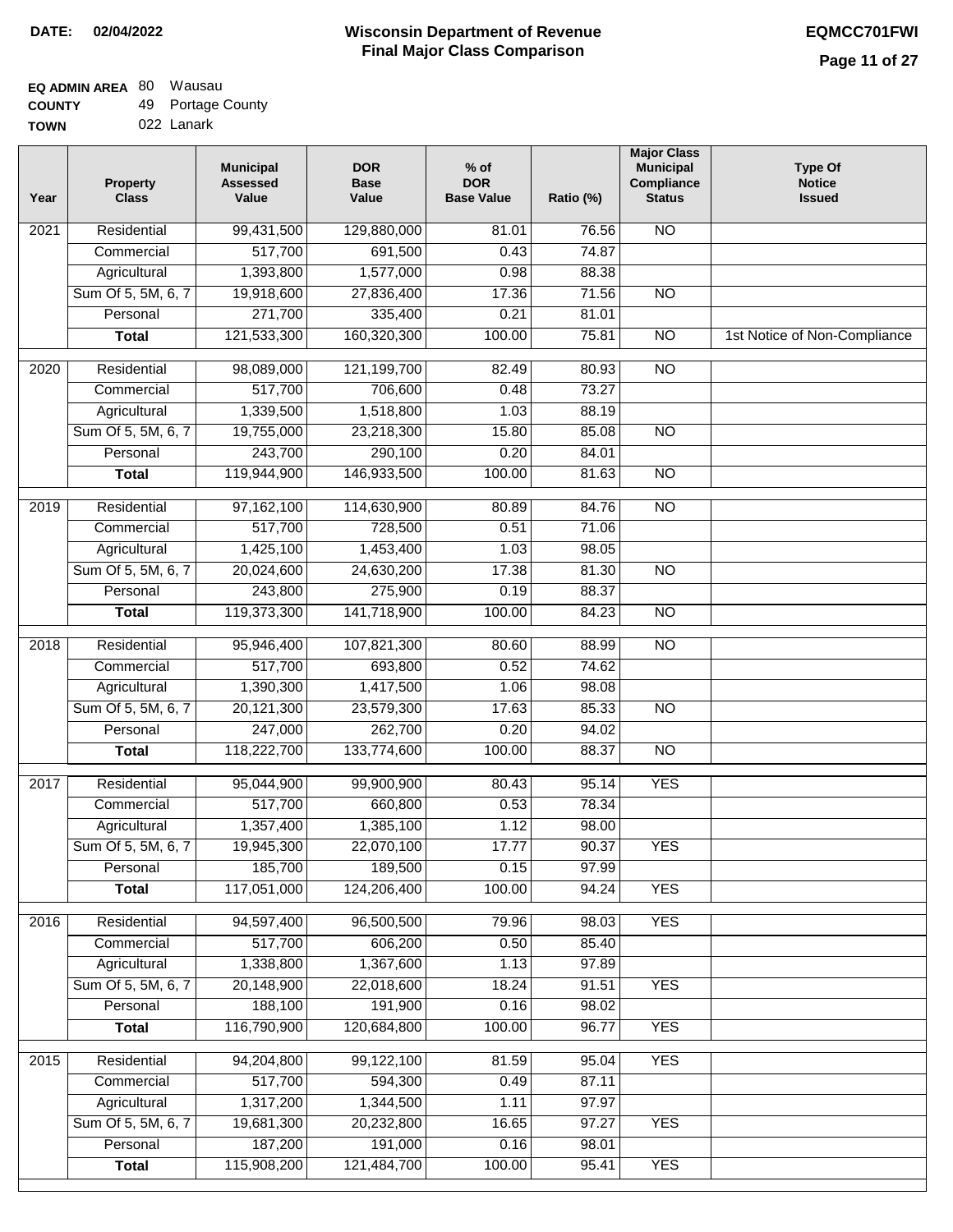| <b>UUUNII</b> | ு | T ontage Oour |
|---------------|---|---------------|
| <b>TOWN</b>   |   | 024 Linwood   |

| Year | <b>Property</b><br><b>Class</b> | <b>Municipal</b><br><b>Assessed</b><br>Value | <b>DOR</b><br><b>Base</b><br>Value | $%$ of<br><b>DOR</b><br><b>Base Value</b> | Ratio (%) | <b>Major Class</b><br><b>Municipal</b><br>Compliance<br><b>Status</b> | <b>Type Of</b><br><b>Notice</b><br><b>Issued</b> |
|------|---------------------------------|----------------------------------------------|------------------------------------|-------------------------------------------|-----------|-----------------------------------------------------------------------|--------------------------------------------------|
| 2021 | Residential                     | 96,349,200                                   | 106,680,800                        | 81.62                                     | 90.32     | <b>YES</b>                                                            |                                                  |
|      | Commercial                      | 2,025,200                                    | 2,033,500                          | 1.56                                      | 99.59     |                                                                       |                                                  |
|      | Agricultural                    | 685,900                                      | 685,600                            | 0.52                                      | 100.04    |                                                                       |                                                  |
|      | Sum Of 5, 5M, 6, 7              | 20,788,000                                   | 20,825,300                         | 15.93                                     | 99.82     | <b>YES</b>                                                            |                                                  |
|      | Personal                        | 453,500                                      | 472,400                            | 0.36                                      | 96.00     |                                                                       |                                                  |
|      | <b>Total</b>                    | 120,301,800                                  | 130,697,600                        | 100.00                                    | 92.05     | <b>YES</b>                                                            |                                                  |
| 2020 | Residential                     | 95,257,300                                   | 101,782,000                        | 82.12                                     | 93.59     | <b>YES</b>                                                            |                                                  |
|      | Commercial                      | 2,025,200                                    | 2,458,600                          | 1.98                                      | 82.37     |                                                                       |                                                  |
|      | Agricultural                    | 658,000                                      | 658,300                            | 0.53                                      | 99.95     |                                                                       |                                                  |
|      | Sum Of 5, 5M, 6, 7              | 20,869,800                                   | 18,562,200                         | 14.98                                     | 112.43    | $\overline{NO}$                                                       |                                                  |
|      | Personal                        | 467,700                                      | 482,100                            | 0.39                                      | 97.01     |                                                                       |                                                  |
|      | <b>Total</b>                    | 119,278,000                                  | 123,943,200                        | 100.00                                    | 96.24     | $\overline{NO}$                                                       |                                                  |
|      |                                 |                                              |                                    |                                           |           |                                                                       |                                                  |
| 2019 | Residential                     | 93,819,300                                   | 98,904,800                         | 81.15                                     | 94.86     | <b>YES</b>                                                            |                                                  |
|      | Commercial                      | 2,025,200                                    | 2,534,700                          | 2.08                                      | 79.90     |                                                                       |                                                  |
|      | Agricultural                    | 633,600                                      | 633,500                            | 0.52                                      | 100.02    |                                                                       |                                                  |
|      | Sum Of 5, 5M, 6, 7              | 21,247,400                                   | 19,320,100                         | 15.85                                     | 109.98    | <b>YES</b>                                                            |                                                  |
|      | Personal                        | 483,700                                      | 483,700                            | 0.40                                      | 100.00    |                                                                       |                                                  |
|      | <b>Total</b>                    | 118,209,200                                  | 121,876,800                        | 100.00                                    | 96.99     | <b>YES</b>                                                            |                                                  |
| 2018 | Residential                     | 73,361,600                                   | 89,916,800                         | 79.63                                     | 81.59     | $\overline{N}$                                                        |                                                  |
|      | Commercial                      | 2,048,700                                    | 2,414,000                          | 2.14                                      | 84.87     |                                                                       |                                                  |
|      | Agricultural                    | 609,600                                      | 608,900                            | 0.54                                      | 100.11    |                                                                       |                                                  |
|      | Sum Of 5, 5M, 6, 7              | 19,473,900                                   | 19,409,200                         | 17.19                                     | 100.33    | <b>YES</b>                                                            |                                                  |
|      | Personal                        | 487,000                                      | 572,900                            | 0.51                                      | 85.01     |                                                                       |                                                  |
|      | <b>Total</b>                    | 95,980,800                                   | 112,921,800                        | 100.00                                    | 85.00     | $\overline{NO}$                                                       |                                                  |
| 2017 | Residential                     | 73,346,600                                   | 87,124,700                         | 77.85                                     | 84.19     | N <sub>O</sub>                                                        |                                                  |
|      | Commercial                      | 2,048,700                                    | 2,299,100                          | 2.05                                      | 89.11     |                                                                       |                                                  |
|      | Agricultural                    | 598,600                                      | 598,000                            | 0.53                                      | 100.10    |                                                                       |                                                  |
|      | Sum Of 5, 5M, 6, 7              | 19,325,300                                   | 21,154,300                         | 18.90                                     | 91.35     | <b>YES</b>                                                            |                                                  |
|      | Personal                        | 679,500                                      | 738,600                            | 0.66                                      | 92.00     |                                                                       |                                                  |
|      | <b>Total</b>                    | 95,998,700                                   | 111,914,700                        | 100.00                                    | 85.78     | <b>NO</b>                                                             |                                                  |
|      |                                 |                                              |                                    |                                           |           |                                                                       |                                                  |
| 2016 | Residential                     | 72,617,500                                   | 80,673,500                         | 77.84                                     | 90.01     | <b>YES</b>                                                            |                                                  |
|      | Commercial                      | 2,045,400                                    | 2,105,900                          | 2.03                                      | 97.13     |                                                                       |                                                  |
|      | Agricultural                    | 598,300                                      | 599,200                            | 0.58                                      | 99.85     |                                                                       |                                                  |
|      | Sum Of 5, 5M, 6, 7              | 19,532,100                                   | 19,474,400                         | 18.79                                     | 100.30    | <b>YES</b>                                                            |                                                  |
|      | Personal                        | 700,200                                      | 786,700                            | 0.76                                      | 89.00     |                                                                       |                                                  |
|      | <b>Total</b>                    | 95,493,500                                   | 103,639,700                        | 100.00                                    | 92.14     | <b>YES</b>                                                            |                                                  |
| 2015 | Residential                     | 71,985,600                                   | 82,690,100                         | 78.04                                     | 87.05     | N <sub>O</sub>                                                        |                                                  |
|      | Commercial                      | 2,045,400                                    | 2,064,600                          | 1.95                                      | 99.07     |                                                                       |                                                  |
|      | Agricultural                    | 590,900                                      | 587,700                            | 0.55                                      | 100.54    |                                                                       |                                                  |
|      | Sum Of 5, 5M, 6, 7              | 19,689,700                                   | 19,939,800                         | 18.82                                     | 98.75     | <b>YES</b>                                                            |                                                  |
|      | Personal                        | 636,800                                      | 670,300                            | 0.63                                      | 95.00     |                                                                       |                                                  |
|      | <b>Total</b>                    | 94,948,400                                   | 105,952,500                        | 100.00                                    | 89.61     | $\overline{NO}$                                                       |                                                  |
|      |                                 |                                              |                                    |                                           |           |                                                                       |                                                  |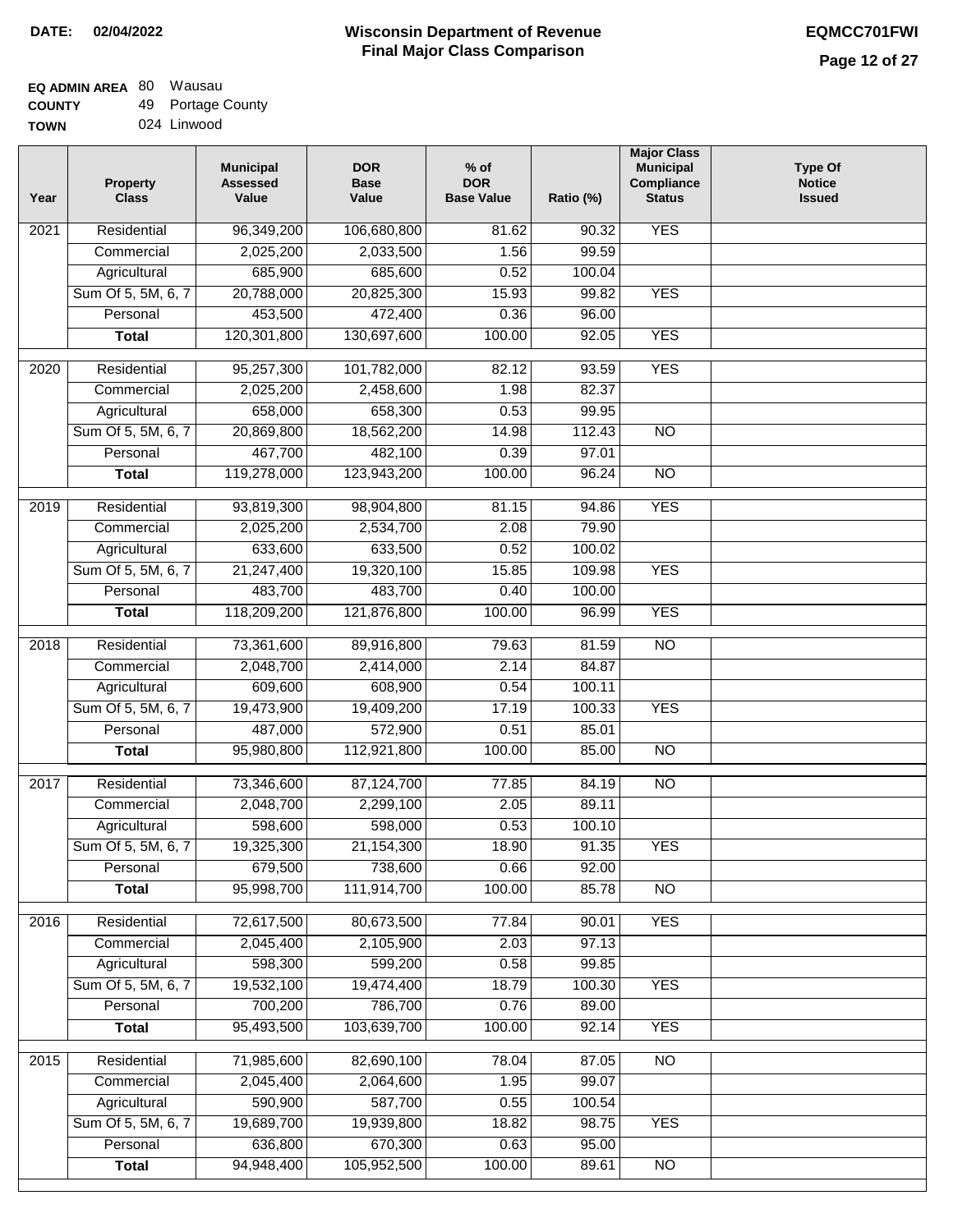#### **Wisconsin Department of Revenue Final Major Class Comparison DATE: 02/04/2022 EQMCC701FWI**

#### **EQ ADMIN AREA** 80 Wausau **COUNTY** 49 Portage County

**TOWN** 026 New Hope

| Year              | <b>Property</b><br><b>Class</b> | <b>Municipal</b><br><b>Assessed</b><br>Value | <b>DOR</b><br><b>Base</b><br>Value | $%$ of<br><b>DOR</b><br><b>Base Value</b> | Ratio (%) | <b>Major Class</b><br><b>Municipal</b><br>Compliance<br><b>Status</b> | <b>Type Of</b><br><b>Notice</b><br><b>Issued</b> |
|-------------------|---------------------------------|----------------------------------------------|------------------------------------|-------------------------------------------|-----------|-----------------------------------------------------------------------|--------------------------------------------------|
| 2021              | Residential                     | 70,044,500                                   | 79,036,700                         | 75.38                                     | 88.62     | <b>NO</b>                                                             |                                                  |
|                   | Commercial                      | 49,600                                       | 52,500                             | 0.05                                      | 94.48     |                                                                       |                                                  |
|                   | Agricultural                    | 1,607,000                                    | 1,742,500                          | 1.66                                      | 92.22     |                                                                       |                                                  |
|                   | Sum Of 5, 5M, 6, 7              | 22,234,300                                   | 23,877,400                         | 22.77                                     | 93.12     | <b>YES</b>                                                            |                                                  |
|                   | Personal                        | 125,200                                      | 139,100                            | 0.13                                      | 90.01     |                                                                       |                                                  |
|                   | <b>Total</b>                    | 94,060,600                                   | 104,848,200                        | 100.00                                    | 89.71     | $\overline{NO}$                                                       |                                                  |
| $\overline{20}20$ | Residential                     | 68,941,100                                   | 73,557,600                         | 75.72                                     | 93.72     | <b>YES</b>                                                            |                                                  |
|                   | Commercial                      | 49,600                                       | 42,800                             | 0.04                                      | 115.89    |                                                                       |                                                  |
|                   | Agricultural                    | 1,605,900                                    | 1,677,400                          | 1.73                                      | 95.74     |                                                                       |                                                  |
|                   | Sum Of 5, 5M, 6, 7              | 22,285,700                                   | 21,732,700                         | 22.37                                     | 102.54    | <b>YES</b>                                                            |                                                  |
|                   | Personal                        | 133,600                                      | 133,600                            | 0.14                                      | 100.00    |                                                                       |                                                  |
|                   | <b>Total</b>                    | 93,015,900                                   | 97,144,100                         | 100.00                                    | 95.75     | <b>YES</b>                                                            |                                                  |
|                   |                                 |                                              |                                    |                                           |           |                                                                       |                                                  |
| $\frac{1}{2019}$  | Residential                     | 68,708,200                                   | 69,790,400                         | 73.53                                     | 98.45     | <b>YES</b>                                                            |                                                  |
|                   | Commercial                      | 49,600                                       | 44,100                             | 0.05                                      | 112.47    |                                                                       |                                                  |
|                   | Agricultural                    | 1,606,300                                    | 1,607,300                          | 1.69                                      | 99.94     |                                                                       |                                                  |
|                   | Sum Of 5, 5M, 6, 7              | 22,315,500                                   | 23,334,600                         | 24.59                                     | 95.63     | <b>YES</b>                                                            |                                                  |
|                   | Personal                        | 133,300                                      | 133,300                            | 0.14                                      | 100.00    |                                                                       |                                                  |
|                   | <b>Total</b>                    | 92,812,900                                   | 94,909,700                         | 100.00                                    | 97.79     | <b>YES</b>                                                            |                                                  |
| 2018              | Residential                     | 62,388,200                                   | 66,753,300                         | 73.97                                     | 93.46     | <b>YES</b>                                                            |                                                  |
|                   | Commercial                      | 44,300                                       | 42,000                             | 0.05                                      | 105.48    |                                                                       |                                                  |
|                   | Agricultural                    | 1,553,400                                    | 1,517,200                          | 1.68                                      | 102.39    |                                                                       |                                                  |
|                   | Sum Of 5, 5M, 6, 7              | 20,759,400                                   | 21,794,800                         | 24.15                                     | 95.25     | <b>YES</b>                                                            |                                                  |
|                   | Personal                        | 135,900                                      | 135,900                            | 0.15                                      | 100.00    |                                                                       |                                                  |
|                   | <b>Total</b>                    | 84,881,200                                   | 90,243,200                         | 100.00                                    | 94.06     | <b>YES</b>                                                            |                                                  |
| 2017              | Residential                     | 62,094,100                                   | 60,416,000                         | 72.84                                     | 102.78    | <b>YES</b>                                                            |                                                  |
|                   | Commercial                      | 44,300                                       | 40,000                             | 0.05                                      | 110.75    |                                                                       |                                                  |
|                   | Agricultural                    | 1,553,900                                    | 1,482,200                          | 1.79                                      | 104.84    |                                                                       |                                                  |
|                   | Sum Of 5, 5M, 6, 7              | 21,024,500                                   | 20,847,800                         | 25.13                                     | 100.85    | <b>YES</b>                                                            |                                                  |
|                   | Personal                        | 163,800                                      | 158,900                            | 0.19                                      | 103.08    |                                                                       |                                                  |
|                   | <b>Total</b>                    | 84,880,600                                   | 82,944,900                         | 100.00                                    | 102.33    | <b>YES</b>                                                            |                                                  |
|                   |                                 |                                              |                                    |                                           |           |                                                                       |                                                  |
| 2016              | Residential                     | 61,469,900                                   | 58,769,900                         | 72.18                                     | 104.59    | <b>YES</b>                                                            |                                                  |
|                   | Commercial                      | 44,300                                       | 36,700                             | 0.05                                      | 120.71    |                                                                       |                                                  |
|                   | Agricultural                    | 1,552,900                                    | 1,460,200                          | 1.79                                      | 106.35    |                                                                       |                                                  |
|                   | Sum Of 5, 5M, 6, 7              | 21,142,800                                   | 21,017,800                         | 25.81                                     | 100.59    | <b>YES</b>                                                            |                                                  |
|                   | Personal                        | 140,500                                      | 140,500                            | 0.17                                      | 100.00    |                                                                       |                                                  |
|                   | <b>Total</b>                    | 84,350,400                                   | 81,425,100                         | 100.00                                    | 103.59    | <b>YES</b>                                                            |                                                  |
| 2015              | Residential                     | 61,195,900                                   | 62,881,000                         | 74.44                                     | 97.32     | <b>YES</b>                                                            |                                                  |
|                   | Commercial                      | 44,300                                       | 35,600                             | 0.04                                      | 124.44    |                                                                       |                                                  |
|                   | Agricultural                    | 1,551,000                                    | 1,436,500                          | 1.70                                      | 107.97    |                                                                       |                                                  |
|                   | Sum Of 5, 5M, 6, 7              | 21,436,900                                   | 19,980,000                         | 23.65                                     | 107.29    | <b>YES</b>                                                            |                                                  |
|                   | Personal                        | 139,300                                      | 139,300                            | 0.16                                      | 100.00    |                                                                       |                                                  |
|                   | <b>Total</b>                    | 84, 367, 400                                 | 84,472,400                         | 100.00                                    | 99.88     | <b>YES</b>                                                            |                                                  |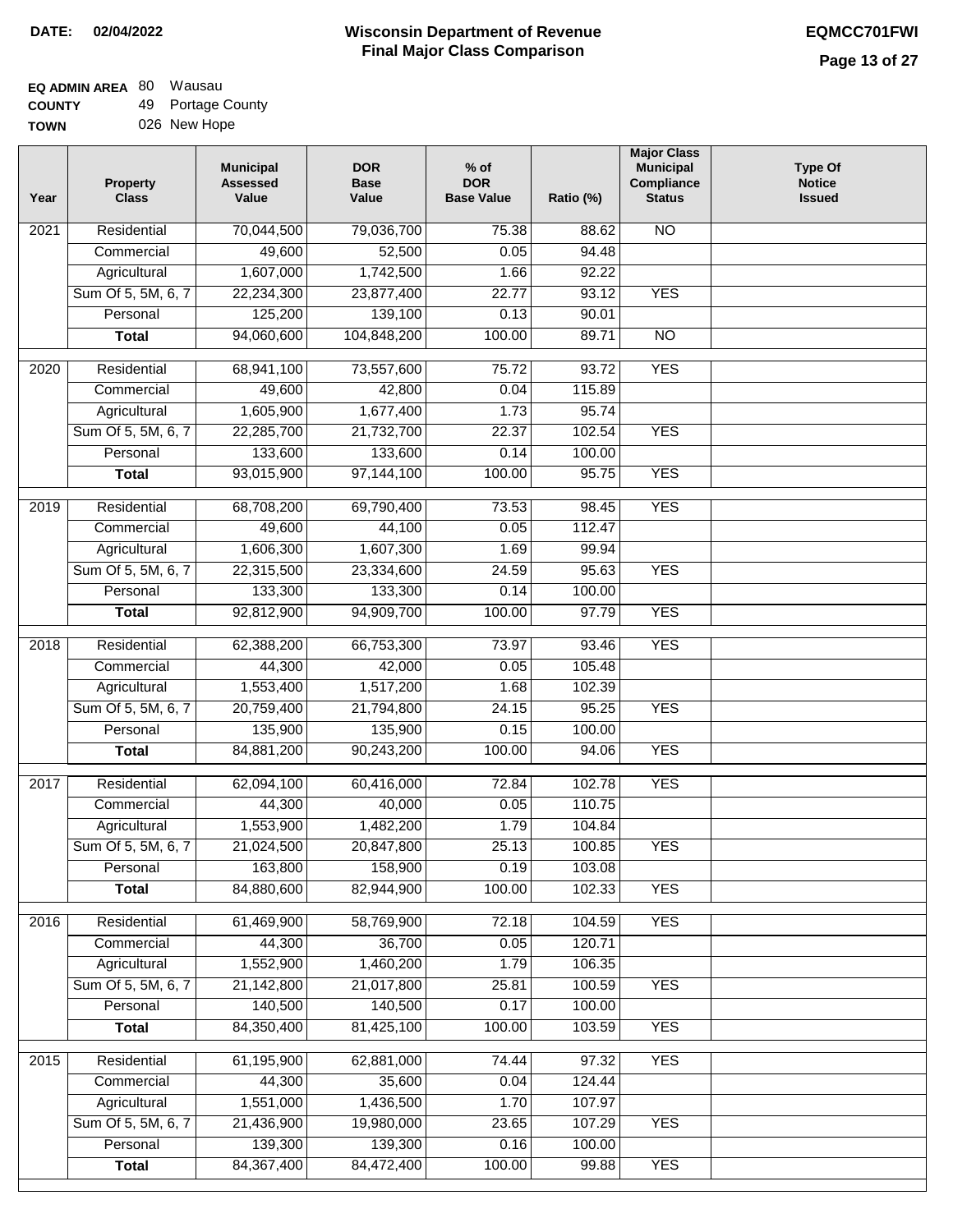#### **Wisconsin Department of Revenue Final Major Class Comparison DATE: 02/04/2022 EQMCC701FWI**

#### **EQ ADMIN AREA** 80 Wausau **COUNTY** 49 Portage County

| <b>UUUNII</b> | $\overline{ }$ | n ontago Oour  |
|---------------|----------------|----------------|
| <b>TOWN</b>   |                | 028 Pine Grove |

| Year              | <b>Property</b><br><b>Class</b> | <b>Municipal</b><br><b>Assessed</b><br>Value | <b>DOR</b><br><b>Base</b><br>Value | $%$ of<br><b>DOR</b><br><b>Base Value</b> | Ratio (%) | <b>Major Class</b><br><b>Municipal</b><br>Compliance<br><b>Status</b> | <b>Type Of</b><br><b>Notice</b><br><b>Issued</b> |
|-------------------|---------------------------------|----------------------------------------------|------------------------------------|-------------------------------------------|-----------|-----------------------------------------------------------------------|--------------------------------------------------|
| 2021              | Residential                     | 28,497,700                                   | 33,837,200                         | 55.88                                     | 84.22     | $\overline{NO}$                                                       |                                                  |
|                   | Commercial                      | 10,891,600                                   | 11,945,800                         | 19.73                                     | 91.18     | <b>YES</b>                                                            |                                                  |
|                   | Agricultural                    | 2,188,000                                    | 2,568,600                          | 4.24                                      | 85.18     |                                                                       |                                                  |
|                   | Sum Of 5, 5M, 6, 7              | 10,028,800                                   | 11,859,400                         | 19.58                                     | 84.56     | $\overline{NO}$                                                       |                                                  |
|                   | Personal                        | 291,300                                      | 342,700                            | 0.57                                      | 85.00     |                                                                       |                                                  |
|                   | <b>Total</b>                    | 51,897,400                                   | 60,553,700                         | 100.00                                    | 85.70     | $\overline{NO}$                                                       |                                                  |
| 2020              | Residential                     | 28,288,000                                   | 32,001,600                         | 56.71                                     | 88.40     | $\overline{NO}$                                                       |                                                  |
|                   | Commercial                      | 10,646,800                                   | 10,570,200                         | 18.73                                     | 100.72    | <b>YES</b>                                                            |                                                  |
|                   | Agricultural                    | 2,187,900                                    | 2,476,600                          | 4.39                                      | 88.34     |                                                                       |                                                  |
|                   | Sum Of 5, 5M, 6, 7              | 10,036,100                                   | 11,045,700                         | 19.57                                     | 90.86     | <b>YES</b>                                                            |                                                  |
|                   | Personal                        | 306,600                                      | 340,700                            | 0.60                                      | 89.99     |                                                                       |                                                  |
|                   | <b>Total</b>                    | 51,465,400                                   | 56,434,800                         | 100.00                                    | 91.19     | $\overline{NO}$                                                       |                                                  |
| 2019              | Residential                     | 28,226,400                                   | 31,287,500                         | 55.88                                     | 90.22     | <b>YES</b>                                                            |                                                  |
|                   | Commercial                      | 10,620,600                                   | 10,835,900                         | 19.35                                     | 98.01     | <b>YES</b>                                                            |                                                  |
|                   | Agricultural                    | 2,185,400                                    | 2,369,500                          | 4.23                                      | 92.23     |                                                                       |                                                  |
|                   | Sum Of 5, 5M, 6, 7              | 10,158,200                                   | 11,200,400                         | 20.00                                     | 90.69     | <b>YES</b>                                                            |                                                  |
|                   | Personal                        | 301,200                                      | 301,200                            | 0.54                                      | 100.00    |                                                                       |                                                  |
|                   | <b>Total</b>                    | 51,491,800                                   | 55,994,500                         | 100.00                                    | 91.96     | <b>YES</b>                                                            |                                                  |
|                   |                                 |                                              |                                    |                                           |           |                                                                       |                                                  |
| $\overline{2018}$ | Residential                     | 28,065,200                                   | 28,827,100                         | 54.51                                     | 97.36     | <b>YES</b>                                                            |                                                  |
|                   | Commercial                      | 10,609,600                                   | 10,295,700                         | 19.47                                     | 103.05    | <b>YES</b>                                                            |                                                  |
|                   | Agricultural                    | 2,185,400                                    | 2,302,400                          | 4.35                                      | 94.92     |                                                                       |                                                  |
|                   | Sum Of 5, 5M, 6, 7              | 10,138,600                                   | 11,060,700                         | 20.91                                     | 91.66     | <b>YES</b>                                                            |                                                  |
|                   | Personal                        | 358,400                                      | 398,300                            | 0.75                                      | 89.98     |                                                                       |                                                  |
|                   | <b>Total</b>                    | 51,357,200                                   | 52,884,200                         | 100.00                                    | 97.11     | <b>YES</b>                                                            |                                                  |
| 2017              | Residential                     | 27,912,600                                   | 30,135,900                         | 55.48                                     | 92.62     | <b>YES</b>                                                            |                                                  |
|                   | Commercial                      | 9,811,400                                    | 9,904,000                          | 18.23                                     | 99.07     | <b>YES</b>                                                            |                                                  |
|                   | Agricultural                    | 2,183,500                                    | 2,248,600                          | 4.14                                      | 97.10     |                                                                       |                                                  |
|                   | Sum Of 5, 5M, 6, 7              | 10,094,500                                   | 11,017,000                         | 20.28                                     | 91.63     | <b>YES</b>                                                            |                                                  |
|                   | Personal                        | 994,600                                      | 1,014,900                          | 1.87                                      | 98.00     |                                                                       |                                                  |
|                   | <b>Total</b>                    | 50,996,600                                   | 54,320,400                         | 100.00                                    | 93.88     | <b>YES</b>                                                            |                                                  |
|                   |                                 |                                              |                                    |                                           |           |                                                                       |                                                  |
| 2016              | Residential                     | 27,437,100                                   | 29,086,200                         | 56.29                                     | 94.33     | <b>YES</b>                                                            |                                                  |
|                   | Commercial                      | 9,689,100                                    | 8,990,600                          | 17.40                                     | 107.77    | <b>YES</b>                                                            |                                                  |
|                   | Agricultural                    | 2,183,700                                    | 2,209,200                          | 4.28                                      | 98.85     |                                                                       |                                                  |
|                   | Sum Of 5, 5M, 6, 7              | 9,987,100                                    | 10,116,400                         | 19.58                                     | 98.72     | <b>YES</b>                                                            |                                                  |
|                   | Personal                        | 1,268,600                                    | 1,268,600                          | 2.46                                      | 100.00    |                                                                       |                                                  |
|                   | <b>Total</b>                    | 50,565,600                                   | 51,671,000                         | 100.00                                    | 97.86     | <b>YES</b>                                                            |                                                  |
| 2015              | Residential                     | 27,242,200                                   | 27,399,400                         | 55.69                                     | 99.43     | <b>YES</b>                                                            |                                                  |
|                   | Commercial                      | 9,664,400                                    | 8,965,900                          | 18.22                                     | 107.79    | <b>YES</b>                                                            |                                                  |
|                   | Agricultural                    | 2,183,500                                    | 2,182,100                          | 4.44                                      | 100.06    |                                                                       |                                                  |
|                   | Sum Of 5, 5M, 6, 7              | 9,886,700                                    | 9,786,000                          | 19.89                                     | 101.03    | <b>YES</b>                                                            |                                                  |
|                   | Personal                        | 862,300                                      | 862,300                            | 1.75                                      | 100.00    |                                                                       |                                                  |
|                   | <b>Total</b>                    | 49,839,100                                   | 49,195,700                         | 100.00                                    | 101.31    | <b>YES</b>                                                            |                                                  |
|                   |                                 |                                              |                                    |                                           |           |                                                                       |                                                  |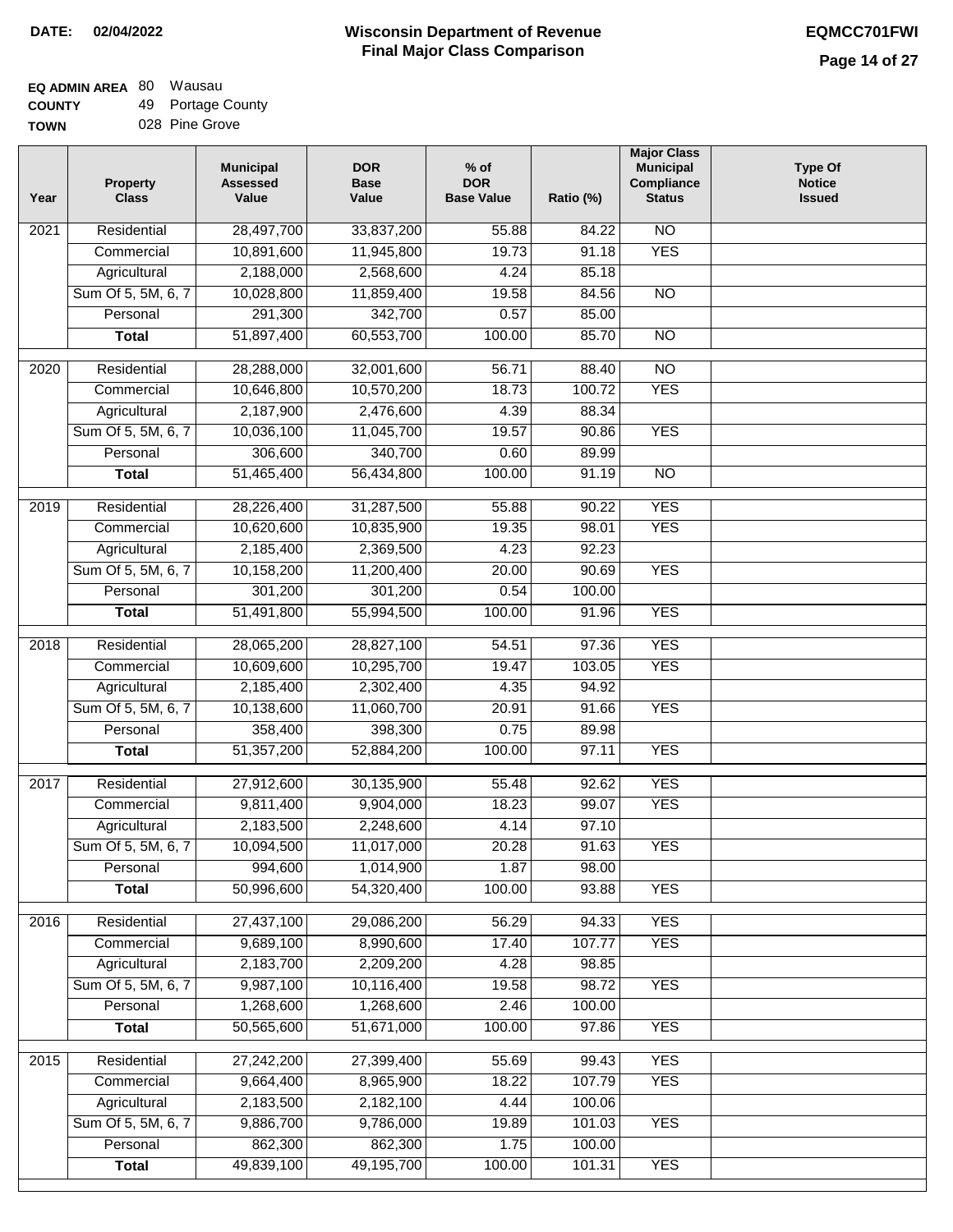| <b>TOWN</b> | 030 Plover |
|-------------|------------|

| 132,010,000<br>N <sub>O</sub><br>Residential<br>150,825,100<br>2021<br>79.26<br>87.53<br>16,231,800<br>15,518,400<br>104.60<br>Commercial<br>8.15<br>Agricultural<br>2,169,000<br>2,169,300<br>1.14<br>99.99<br>16,853,800<br>Sum Of 5, 5M, 6, 7<br>19,184,600<br>10.08<br>87.85<br>$\overline{NO}$<br>2,440,100<br>2,603,600<br>1.37<br>93.72<br>Personal<br>169,704,700<br>190,301,000<br>100.00<br>89.18<br>$\overline{NO}$<br><b>Total</b><br><b>YES</b><br>Residential<br>131,629,700<br>141,920,500<br>78.36<br>92.75<br>2020<br>16,231,800<br>8.20<br>14,845,600<br>109.34<br>Commercial<br>2,083,100<br>Agricultural<br>2,080,800<br>1.15<br>100.11<br>Sum Of 5, 5M, 6, 7<br>16,996,300<br>19,252,600<br>10.63<br>88.28<br>$\overline{NO}$<br>93.60<br>Personal<br>2,811,700<br>3,004,000<br>1.66<br>169,752,600<br><b>Total</b><br>181, 103, 500<br>100.00<br>93.73<br>$\overline{NO}$<br>Residential<br>130,064,100<br>132,355,400<br>98.27<br><b>YES</b><br>2019<br>77.41<br>Commercial<br>15,726,100<br>8.71<br>105.55<br>14,898,800<br>1,946,600<br>Agricultural<br>2,006,400<br>1.17<br>97.02<br>Sum Of 5, 5M, 6, 7<br>17,091,500<br>19,427,300<br>$\overline{NO}$<br>11.36<br>87.98<br>2,205,500<br>1.34<br>Personal<br>2,297,400<br>96.00<br>167,033,800<br>170,985,300<br>100.00<br>97.69<br>$\overline{NO}$<br><b>Total</b><br><b>YES</b><br>Residential<br>98.30<br>2018<br>128,393,600<br>130,613,400<br>78.19<br>Commercial<br>15,679,800<br>14,250,600<br>8.53<br>110.03<br>Agricultural<br>1,946,000<br>1,946,900<br>1.17<br>99.95<br>Sum Of 5, 5M, 6, 7<br>17,308,200<br>18,480,700<br><b>YES</b><br>11.06<br>93.66<br>1,762,300<br>1,762,300<br>Personal<br>1.05<br>100.00<br>165,089,900<br>167,053,900<br>100.00<br>98.82<br><b>YES</b><br><b>Total</b><br>$\overline{NO}$<br>2017<br>Residential<br>109,482,800<br>125,727,600<br>77.00<br>87.08<br>14,205,500<br>13,850,000<br>8.48<br>102.57<br>Commercial<br>2,062,600<br>1,902,300<br>1.17<br>108.43<br>Agricultural<br>Sum Of 5, 5M, 6, 7<br>17,129,200<br>18,482,400<br>11.32<br>92.68<br>YES<br>2,852,600<br>3,317,000<br>2.03<br>Personal<br>86.00<br>145,732,700<br>N <sub>O</sub><br>163,279,300<br>100.00<br>89.25<br><b>Total</b><br>Residential<br>108,845,800<br>122,535,800<br>77.24<br>88.83<br>N <sub>O</sub><br>2016<br>14,115,300<br>Commercial<br>12,609,100<br>7.95<br>111.95<br>2,063,100<br>1,873,200<br>1.18<br>110.14<br>Agricultural<br>Sum Of 5, 5M, 6, 7<br>16,334,000<br>18,070,900<br>11.39<br>90.39<br><b>YES</b><br>3,149,400<br>2.24<br>Personal<br>3,553,800<br>88.62<br>144,507,600<br>100.00<br><b>Total</b><br>158,642,800<br>91.09<br>$\overline{NO}$<br><b>YES</b><br>Residential<br>107,967,300<br>113,521,600<br>74.53<br>$\frac{2015}{ }$<br>95.11 | Year | <b>Property</b><br><b>Class</b> | <b>Municipal</b><br><b>Assessed</b><br>Value | <b>DOR</b><br><b>Base</b><br>Value | $%$ of<br><b>DOR</b><br><b>Base Value</b> | Ratio (%) | <b>Major Class</b><br><b>Municipal</b><br>Compliance<br><b>Status</b> | <b>Type Of</b><br><b>Notice</b><br><b>Issued</b> |
|--------------------------------------------------------------------------------------------------------------------------------------------------------------------------------------------------------------------------------------------------------------------------------------------------------------------------------------------------------------------------------------------------------------------------------------------------------------------------------------------------------------------------------------------------------------------------------------------------------------------------------------------------------------------------------------------------------------------------------------------------------------------------------------------------------------------------------------------------------------------------------------------------------------------------------------------------------------------------------------------------------------------------------------------------------------------------------------------------------------------------------------------------------------------------------------------------------------------------------------------------------------------------------------------------------------------------------------------------------------------------------------------------------------------------------------------------------------------------------------------------------------------------------------------------------------------------------------------------------------------------------------------------------------------------------------------------------------------------------------------------------------------------------------------------------------------------------------------------------------------------------------------------------------------------------------------------------------------------------------------------------------------------------------------------------------------------------------------------------------------------------------------------------------------------------------------------------------------------------------------------------------------------------------------------------------------------------------------------------------------------------------------------------------------------------------------------------------------------------------------------------------------------------------------------------------------------------------------------------------------------------------------------------------------------------------------------------------------------------------------------------------------------|------|---------------------------------|----------------------------------------------|------------------------------------|-------------------------------------------|-----------|-----------------------------------------------------------------------|--------------------------------------------------|
|                                                                                                                                                                                                                                                                                                                                                                                                                                                                                                                                                                                                                                                                                                                                                                                                                                                                                                                                                                                                                                                                                                                                                                                                                                                                                                                                                                                                                                                                                                                                                                                                                                                                                                                                                                                                                                                                                                                                                                                                                                                                                                                                                                                                                                                                                                                                                                                                                                                                                                                                                                                                                                                                                                                                                                          |      |                                 |                                              |                                    |                                           |           |                                                                       |                                                  |
|                                                                                                                                                                                                                                                                                                                                                                                                                                                                                                                                                                                                                                                                                                                                                                                                                                                                                                                                                                                                                                                                                                                                                                                                                                                                                                                                                                                                                                                                                                                                                                                                                                                                                                                                                                                                                                                                                                                                                                                                                                                                                                                                                                                                                                                                                                                                                                                                                                                                                                                                                                                                                                                                                                                                                                          |      |                                 |                                              |                                    |                                           |           |                                                                       |                                                  |
|                                                                                                                                                                                                                                                                                                                                                                                                                                                                                                                                                                                                                                                                                                                                                                                                                                                                                                                                                                                                                                                                                                                                                                                                                                                                                                                                                                                                                                                                                                                                                                                                                                                                                                                                                                                                                                                                                                                                                                                                                                                                                                                                                                                                                                                                                                                                                                                                                                                                                                                                                                                                                                                                                                                                                                          |      |                                 |                                              |                                    |                                           |           |                                                                       |                                                  |
|                                                                                                                                                                                                                                                                                                                                                                                                                                                                                                                                                                                                                                                                                                                                                                                                                                                                                                                                                                                                                                                                                                                                                                                                                                                                                                                                                                                                                                                                                                                                                                                                                                                                                                                                                                                                                                                                                                                                                                                                                                                                                                                                                                                                                                                                                                                                                                                                                                                                                                                                                                                                                                                                                                                                                                          |      |                                 |                                              |                                    |                                           |           |                                                                       |                                                  |
|                                                                                                                                                                                                                                                                                                                                                                                                                                                                                                                                                                                                                                                                                                                                                                                                                                                                                                                                                                                                                                                                                                                                                                                                                                                                                                                                                                                                                                                                                                                                                                                                                                                                                                                                                                                                                                                                                                                                                                                                                                                                                                                                                                                                                                                                                                                                                                                                                                                                                                                                                                                                                                                                                                                                                                          |      |                                 |                                              |                                    |                                           |           |                                                                       |                                                  |
|                                                                                                                                                                                                                                                                                                                                                                                                                                                                                                                                                                                                                                                                                                                                                                                                                                                                                                                                                                                                                                                                                                                                                                                                                                                                                                                                                                                                                                                                                                                                                                                                                                                                                                                                                                                                                                                                                                                                                                                                                                                                                                                                                                                                                                                                                                                                                                                                                                                                                                                                                                                                                                                                                                                                                                          |      |                                 |                                              |                                    |                                           |           |                                                                       |                                                  |
|                                                                                                                                                                                                                                                                                                                                                                                                                                                                                                                                                                                                                                                                                                                                                                                                                                                                                                                                                                                                                                                                                                                                                                                                                                                                                                                                                                                                                                                                                                                                                                                                                                                                                                                                                                                                                                                                                                                                                                                                                                                                                                                                                                                                                                                                                                                                                                                                                                                                                                                                                                                                                                                                                                                                                                          |      |                                 |                                              |                                    |                                           |           |                                                                       |                                                  |
|                                                                                                                                                                                                                                                                                                                                                                                                                                                                                                                                                                                                                                                                                                                                                                                                                                                                                                                                                                                                                                                                                                                                                                                                                                                                                                                                                                                                                                                                                                                                                                                                                                                                                                                                                                                                                                                                                                                                                                                                                                                                                                                                                                                                                                                                                                                                                                                                                                                                                                                                                                                                                                                                                                                                                                          |      |                                 |                                              |                                    |                                           |           |                                                                       |                                                  |
|                                                                                                                                                                                                                                                                                                                                                                                                                                                                                                                                                                                                                                                                                                                                                                                                                                                                                                                                                                                                                                                                                                                                                                                                                                                                                                                                                                                                                                                                                                                                                                                                                                                                                                                                                                                                                                                                                                                                                                                                                                                                                                                                                                                                                                                                                                                                                                                                                                                                                                                                                                                                                                                                                                                                                                          |      |                                 |                                              |                                    |                                           |           |                                                                       |                                                  |
|                                                                                                                                                                                                                                                                                                                                                                                                                                                                                                                                                                                                                                                                                                                                                                                                                                                                                                                                                                                                                                                                                                                                                                                                                                                                                                                                                                                                                                                                                                                                                                                                                                                                                                                                                                                                                                                                                                                                                                                                                                                                                                                                                                                                                                                                                                                                                                                                                                                                                                                                                                                                                                                                                                                                                                          |      |                                 |                                              |                                    |                                           |           |                                                                       |                                                  |
|                                                                                                                                                                                                                                                                                                                                                                                                                                                                                                                                                                                                                                                                                                                                                                                                                                                                                                                                                                                                                                                                                                                                                                                                                                                                                                                                                                                                                                                                                                                                                                                                                                                                                                                                                                                                                                                                                                                                                                                                                                                                                                                                                                                                                                                                                                                                                                                                                                                                                                                                                                                                                                                                                                                                                                          |      |                                 |                                              |                                    |                                           |           |                                                                       |                                                  |
|                                                                                                                                                                                                                                                                                                                                                                                                                                                                                                                                                                                                                                                                                                                                                                                                                                                                                                                                                                                                                                                                                                                                                                                                                                                                                                                                                                                                                                                                                                                                                                                                                                                                                                                                                                                                                                                                                                                                                                                                                                                                                                                                                                                                                                                                                                                                                                                                                                                                                                                                                                                                                                                                                                                                                                          |      |                                 |                                              |                                    |                                           |           |                                                                       |                                                  |
|                                                                                                                                                                                                                                                                                                                                                                                                                                                                                                                                                                                                                                                                                                                                                                                                                                                                                                                                                                                                                                                                                                                                                                                                                                                                                                                                                                                                                                                                                                                                                                                                                                                                                                                                                                                                                                                                                                                                                                                                                                                                                                                                                                                                                                                                                                                                                                                                                                                                                                                                                                                                                                                                                                                                                                          |      |                                 |                                              |                                    |                                           |           |                                                                       |                                                  |
|                                                                                                                                                                                                                                                                                                                                                                                                                                                                                                                                                                                                                                                                                                                                                                                                                                                                                                                                                                                                                                                                                                                                                                                                                                                                                                                                                                                                                                                                                                                                                                                                                                                                                                                                                                                                                                                                                                                                                                                                                                                                                                                                                                                                                                                                                                                                                                                                                                                                                                                                                                                                                                                                                                                                                                          |      |                                 |                                              |                                    |                                           |           |                                                                       |                                                  |
|                                                                                                                                                                                                                                                                                                                                                                                                                                                                                                                                                                                                                                                                                                                                                                                                                                                                                                                                                                                                                                                                                                                                                                                                                                                                                                                                                                                                                                                                                                                                                                                                                                                                                                                                                                                                                                                                                                                                                                                                                                                                                                                                                                                                                                                                                                                                                                                                                                                                                                                                                                                                                                                                                                                                                                          |      |                                 |                                              |                                    |                                           |           |                                                                       |                                                  |
|                                                                                                                                                                                                                                                                                                                                                                                                                                                                                                                                                                                                                                                                                                                                                                                                                                                                                                                                                                                                                                                                                                                                                                                                                                                                                                                                                                                                                                                                                                                                                                                                                                                                                                                                                                                                                                                                                                                                                                                                                                                                                                                                                                                                                                                                                                                                                                                                                                                                                                                                                                                                                                                                                                                                                                          |      |                                 |                                              |                                    |                                           |           |                                                                       |                                                  |
|                                                                                                                                                                                                                                                                                                                                                                                                                                                                                                                                                                                                                                                                                                                                                                                                                                                                                                                                                                                                                                                                                                                                                                                                                                                                                                                                                                                                                                                                                                                                                                                                                                                                                                                                                                                                                                                                                                                                                                                                                                                                                                                                                                                                                                                                                                                                                                                                                                                                                                                                                                                                                                                                                                                                                                          |      |                                 |                                              |                                    |                                           |           |                                                                       |                                                  |
|                                                                                                                                                                                                                                                                                                                                                                                                                                                                                                                                                                                                                                                                                                                                                                                                                                                                                                                                                                                                                                                                                                                                                                                                                                                                                                                                                                                                                                                                                                                                                                                                                                                                                                                                                                                                                                                                                                                                                                                                                                                                                                                                                                                                                                                                                                                                                                                                                                                                                                                                                                                                                                                                                                                                                                          |      |                                 |                                              |                                    |                                           |           |                                                                       |                                                  |
|                                                                                                                                                                                                                                                                                                                                                                                                                                                                                                                                                                                                                                                                                                                                                                                                                                                                                                                                                                                                                                                                                                                                                                                                                                                                                                                                                                                                                                                                                                                                                                                                                                                                                                                                                                                                                                                                                                                                                                                                                                                                                                                                                                                                                                                                                                                                                                                                                                                                                                                                                                                                                                                                                                                                                                          |      |                                 |                                              |                                    |                                           |           |                                                                       |                                                  |
|                                                                                                                                                                                                                                                                                                                                                                                                                                                                                                                                                                                                                                                                                                                                                                                                                                                                                                                                                                                                                                                                                                                                                                                                                                                                                                                                                                                                                                                                                                                                                                                                                                                                                                                                                                                                                                                                                                                                                                                                                                                                                                                                                                                                                                                                                                                                                                                                                                                                                                                                                                                                                                                                                                                                                                          |      |                                 |                                              |                                    |                                           |           |                                                                       |                                                  |
|                                                                                                                                                                                                                                                                                                                                                                                                                                                                                                                                                                                                                                                                                                                                                                                                                                                                                                                                                                                                                                                                                                                                                                                                                                                                                                                                                                                                                                                                                                                                                                                                                                                                                                                                                                                                                                                                                                                                                                                                                                                                                                                                                                                                                                                                                                                                                                                                                                                                                                                                                                                                                                                                                                                                                                          |      |                                 |                                              |                                    |                                           |           |                                                                       |                                                  |
|                                                                                                                                                                                                                                                                                                                                                                                                                                                                                                                                                                                                                                                                                                                                                                                                                                                                                                                                                                                                                                                                                                                                                                                                                                                                                                                                                                                                                                                                                                                                                                                                                                                                                                                                                                                                                                                                                                                                                                                                                                                                                                                                                                                                                                                                                                                                                                                                                                                                                                                                                                                                                                                                                                                                                                          |      |                                 |                                              |                                    |                                           |           |                                                                       |                                                  |
|                                                                                                                                                                                                                                                                                                                                                                                                                                                                                                                                                                                                                                                                                                                                                                                                                                                                                                                                                                                                                                                                                                                                                                                                                                                                                                                                                                                                                                                                                                                                                                                                                                                                                                                                                                                                                                                                                                                                                                                                                                                                                                                                                                                                                                                                                                                                                                                                                                                                                                                                                                                                                                                                                                                                                                          |      |                                 |                                              |                                    |                                           |           |                                                                       |                                                  |
|                                                                                                                                                                                                                                                                                                                                                                                                                                                                                                                                                                                                                                                                                                                                                                                                                                                                                                                                                                                                                                                                                                                                                                                                                                                                                                                                                                                                                                                                                                                                                                                                                                                                                                                                                                                                                                                                                                                                                                                                                                                                                                                                                                                                                                                                                                                                                                                                                                                                                                                                                                                                                                                                                                                                                                          |      |                                 |                                              |                                    |                                           |           |                                                                       |                                                  |
|                                                                                                                                                                                                                                                                                                                                                                                                                                                                                                                                                                                                                                                                                                                                                                                                                                                                                                                                                                                                                                                                                                                                                                                                                                                                                                                                                                                                                                                                                                                                                                                                                                                                                                                                                                                                                                                                                                                                                                                                                                                                                                                                                                                                                                                                                                                                                                                                                                                                                                                                                                                                                                                                                                                                                                          |      |                                 |                                              |                                    |                                           |           |                                                                       |                                                  |
|                                                                                                                                                                                                                                                                                                                                                                                                                                                                                                                                                                                                                                                                                                                                                                                                                                                                                                                                                                                                                                                                                                                                                                                                                                                                                                                                                                                                                                                                                                                                                                                                                                                                                                                                                                                                                                                                                                                                                                                                                                                                                                                                                                                                                                                                                                                                                                                                                                                                                                                                                                                                                                                                                                                                                                          |      |                                 |                                              |                                    |                                           |           |                                                                       |                                                  |
|                                                                                                                                                                                                                                                                                                                                                                                                                                                                                                                                                                                                                                                                                                                                                                                                                                                                                                                                                                                                                                                                                                                                                                                                                                                                                                                                                                                                                                                                                                                                                                                                                                                                                                                                                                                                                                                                                                                                                                                                                                                                                                                                                                                                                                                                                                                                                                                                                                                                                                                                                                                                                                                                                                                                                                          |      |                                 |                                              |                                    |                                           |           |                                                                       |                                                  |
|                                                                                                                                                                                                                                                                                                                                                                                                                                                                                                                                                                                                                                                                                                                                                                                                                                                                                                                                                                                                                                                                                                                                                                                                                                                                                                                                                                                                                                                                                                                                                                                                                                                                                                                                                                                                                                                                                                                                                                                                                                                                                                                                                                                                                                                                                                                                                                                                                                                                                                                                                                                                                                                                                                                                                                          |      |                                 |                                              |                                    |                                           |           |                                                                       |                                                  |
|                                                                                                                                                                                                                                                                                                                                                                                                                                                                                                                                                                                                                                                                                                                                                                                                                                                                                                                                                                                                                                                                                                                                                                                                                                                                                                                                                                                                                                                                                                                                                                                                                                                                                                                                                                                                                                                                                                                                                                                                                                                                                                                                                                                                                                                                                                                                                                                                                                                                                                                                                                                                                                                                                                                                                                          |      |                                 |                                              |                                    |                                           |           |                                                                       |                                                  |
|                                                                                                                                                                                                                                                                                                                                                                                                                                                                                                                                                                                                                                                                                                                                                                                                                                                                                                                                                                                                                                                                                                                                                                                                                                                                                                                                                                                                                                                                                                                                                                                                                                                                                                                                                                                                                                                                                                                                                                                                                                                                                                                                                                                                                                                                                                                                                                                                                                                                                                                                                                                                                                                                                                                                                                          |      |                                 |                                              |                                    |                                           |           |                                                                       |                                                  |
|                                                                                                                                                                                                                                                                                                                                                                                                                                                                                                                                                                                                                                                                                                                                                                                                                                                                                                                                                                                                                                                                                                                                                                                                                                                                                                                                                                                                                                                                                                                                                                                                                                                                                                                                                                                                                                                                                                                                                                                                                                                                                                                                                                                                                                                                                                                                                                                                                                                                                                                                                                                                                                                                                                                                                                          |      |                                 |                                              |                                    |                                           |           |                                                                       |                                                  |
|                                                                                                                                                                                                                                                                                                                                                                                                                                                                                                                                                                                                                                                                                                                                                                                                                                                                                                                                                                                                                                                                                                                                                                                                                                                                                                                                                                                                                                                                                                                                                                                                                                                                                                                                                                                                                                                                                                                                                                                                                                                                                                                                                                                                                                                                                                                                                                                                                                                                                                                                                                                                                                                                                                                                                                          |      |                                 |                                              |                                    |                                           |           |                                                                       |                                                  |
|                                                                                                                                                                                                                                                                                                                                                                                                                                                                                                                                                                                                                                                                                                                                                                                                                                                                                                                                                                                                                                                                                                                                                                                                                                                                                                                                                                                                                                                                                                                                                                                                                                                                                                                                                                                                                                                                                                                                                                                                                                                                                                                                                                                                                                                                                                                                                                                                                                                                                                                                                                                                                                                                                                                                                                          |      |                                 |                                              |                                    |                                           |           |                                                                       |                                                  |
|                                                                                                                                                                                                                                                                                                                                                                                                                                                                                                                                                                                                                                                                                                                                                                                                                                                                                                                                                                                                                                                                                                                                                                                                                                                                                                                                                                                                                                                                                                                                                                                                                                                                                                                                                                                                                                                                                                                                                                                                                                                                                                                                                                                                                                                                                                                                                                                                                                                                                                                                                                                                                                                                                                                                                                          |      |                                 |                                              |                                    |                                           |           |                                                                       |                                                  |
|                                                                                                                                                                                                                                                                                                                                                                                                                                                                                                                                                                                                                                                                                                                                                                                                                                                                                                                                                                                                                                                                                                                                                                                                                                                                                                                                                                                                                                                                                                                                                                                                                                                                                                                                                                                                                                                                                                                                                                                                                                                                                                                                                                                                                                                                                                                                                                                                                                                                                                                                                                                                                                                                                                                                                                          |      |                                 |                                              |                                    |                                           |           |                                                                       |                                                  |
|                                                                                                                                                                                                                                                                                                                                                                                                                                                                                                                                                                                                                                                                                                                                                                                                                                                                                                                                                                                                                                                                                                                                                                                                                                                                                                                                                                                                                                                                                                                                                                                                                                                                                                                                                                                                                                                                                                                                                                                                                                                                                                                                                                                                                                                                                                                                                                                                                                                                                                                                                                                                                                                                                                                                                                          |      |                                 |                                              |                                    |                                           |           |                                                                       |                                                  |
|                                                                                                                                                                                                                                                                                                                                                                                                                                                                                                                                                                                                                                                                                                                                                                                                                                                                                                                                                                                                                                                                                                                                                                                                                                                                                                                                                                                                                                                                                                                                                                                                                                                                                                                                                                                                                                                                                                                                                                                                                                                                                                                                                                                                                                                                                                                                                                                                                                                                                                                                                                                                                                                                                                                                                                          |      |                                 |                                              |                                    |                                           |           |                                                                       |                                                  |
|                                                                                                                                                                                                                                                                                                                                                                                                                                                                                                                                                                                                                                                                                                                                                                                                                                                                                                                                                                                                                                                                                                                                                                                                                                                                                                                                                                                                                                                                                                                                                                                                                                                                                                                                                                                                                                                                                                                                                                                                                                                                                                                                                                                                                                                                                                                                                                                                                                                                                                                                                                                                                                                                                                                                                                          |      |                                 |                                              |                                    |                                           |           |                                                                       |                                                  |
|                                                                                                                                                                                                                                                                                                                                                                                                                                                                                                                                                                                                                                                                                                                                                                                                                                                                                                                                                                                                                                                                                                                                                                                                                                                                                                                                                                                                                                                                                                                                                                                                                                                                                                                                                                                                                                                                                                                                                                                                                                                                                                                                                                                                                                                                                                                                                                                                                                                                                                                                                                                                                                                                                                                                                                          |      |                                 |                                              |                                    |                                           |           |                                                                       |                                                  |
|                                                                                                                                                                                                                                                                                                                                                                                                                                                                                                                                                                                                                                                                                                                                                                                                                                                                                                                                                                                                                                                                                                                                                                                                                                                                                                                                                                                                                                                                                                                                                                                                                                                                                                                                                                                                                                                                                                                                                                                                                                                                                                                                                                                                                                                                                                                                                                                                                                                                                                                                                                                                                                                                                                                                                                          |      | Commercial                      | 17,610,200                                   | 16,266,000                         | 10.68                                     | 108.26    | <b>YES</b>                                                            |                                                  |
| 2,063,200<br>Agricultural<br>1,844,000<br>1.21<br>111.89                                                                                                                                                                                                                                                                                                                                                                                                                                                                                                                                                                                                                                                                                                                                                                                                                                                                                                                                                                                                                                                                                                                                                                                                                                                                                                                                                                                                                                                                                                                                                                                                                                                                                                                                                                                                                                                                                                                                                                                                                                                                                                                                                                                                                                                                                                                                                                                                                                                                                                                                                                                                                                                                                                                 |      |                                 |                                              |                                    |                                           |           |                                                                       |                                                  |
| Sum Of 5, 5M, 6, 7<br>16,292,000<br>17,346,900<br>11.39<br>93.92<br><b>YES</b>                                                                                                                                                                                                                                                                                                                                                                                                                                                                                                                                                                                                                                                                                                                                                                                                                                                                                                                                                                                                                                                                                                                                                                                                                                                                                                                                                                                                                                                                                                                                                                                                                                                                                                                                                                                                                                                                                                                                                                                                                                                                                                                                                                                                                                                                                                                                                                                                                                                                                                                                                                                                                                                                                           |      |                                 |                                              |                                    |                                           |           |                                                                       |                                                  |
| Personal<br>3,194,900<br>3,328,100<br>2.19<br>96.00                                                                                                                                                                                                                                                                                                                                                                                                                                                                                                                                                                                                                                                                                                                                                                                                                                                                                                                                                                                                                                                                                                                                                                                                                                                                                                                                                                                                                                                                                                                                                                                                                                                                                                                                                                                                                                                                                                                                                                                                                                                                                                                                                                                                                                                                                                                                                                                                                                                                                                                                                                                                                                                                                                                      |      |                                 |                                              |                                    |                                           |           |                                                                       |                                                  |
| 147, 127, 600<br>152,306,600<br><b>YES</b><br><b>Total</b><br>100.00<br>96.60                                                                                                                                                                                                                                                                                                                                                                                                                                                                                                                                                                                                                                                                                                                                                                                                                                                                                                                                                                                                                                                                                                                                                                                                                                                                                                                                                                                                                                                                                                                                                                                                                                                                                                                                                                                                                                                                                                                                                                                                                                                                                                                                                                                                                                                                                                                                                                                                                                                                                                                                                                                                                                                                                            |      |                                 |                                              |                                    |                                           |           |                                                                       |                                                  |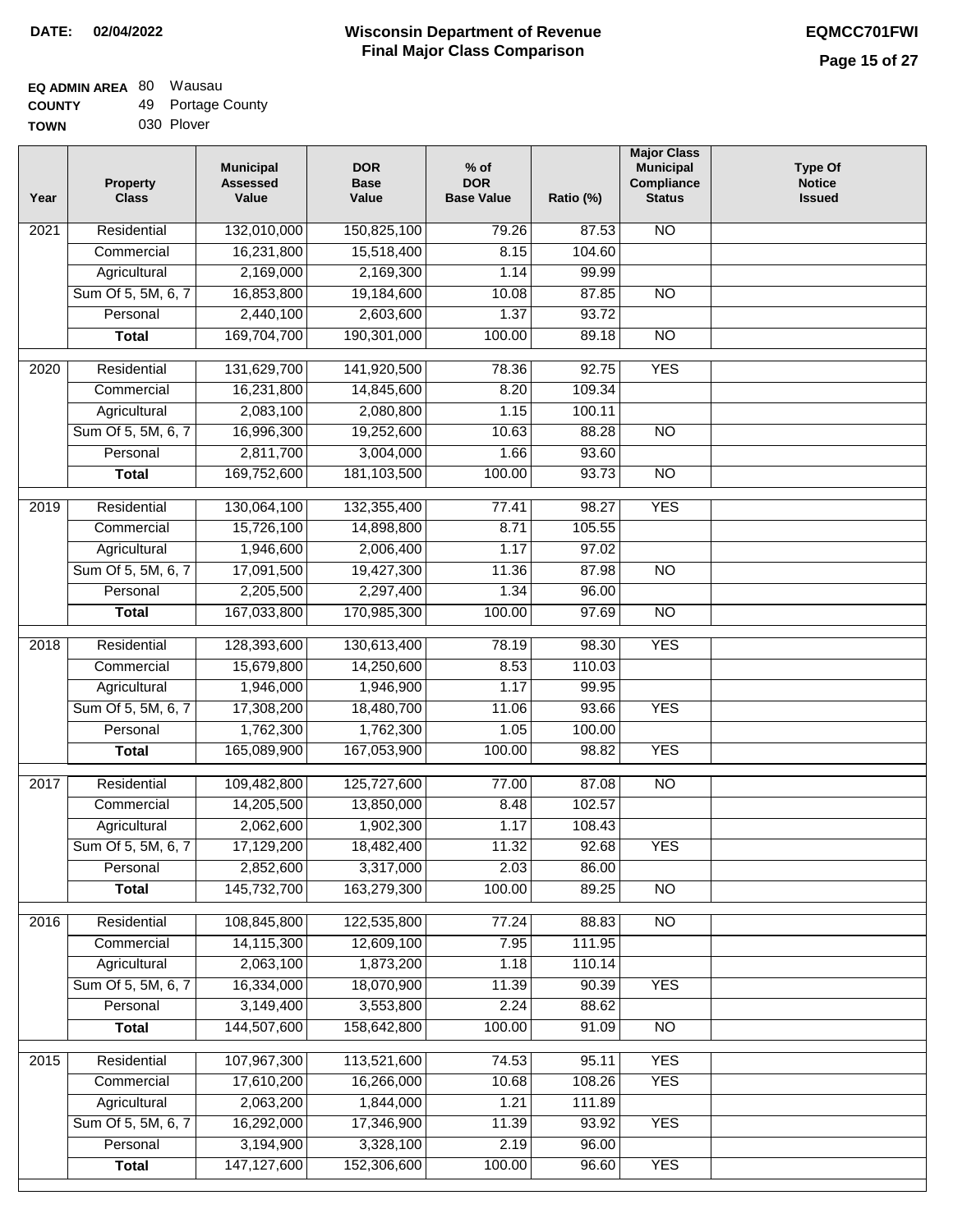| Year | <b>Property</b><br><b>Class</b> | <b>Municipal</b><br><b>Assessed</b><br>Value | <b>DOR</b><br><b>Base</b><br>Value | $%$ of<br><b>DOR</b><br><b>Base Value</b> | Ratio (%) | <b>Major Class</b><br><b>Municipal</b><br>Compliance<br><b>Status</b> | <b>Type Of</b><br><b>Notice</b><br><b>Issued</b> |
|------|---------------------------------|----------------------------------------------|------------------------------------|-------------------------------------------|-----------|-----------------------------------------------------------------------|--------------------------------------------------|
| 2021 | Residential                     | 178,663,900                                  | 180,908,800                        | 76.37                                     | 98.76     | <b>YES</b>                                                            |                                                  |
|      | Commercial                      | 6,541,800                                    | 5,846,600                          | 2.47                                      | 111.89    |                                                                       |                                                  |
|      | Agricultural                    | 2,550,400                                    | 2,547,500                          | 1.08                                      | 100.11    |                                                                       |                                                  |
|      | Sum Of 5, 5M, 6, 7              | 47,071,200                                   | 46,773,000                         | 19.75                                     | 100.64    | <b>YES</b>                                                            |                                                  |
|      | Personal                        | 805,100                                      | 805,100                            | 0.34                                      | 100.00    |                                                                       |                                                  |
|      | <b>Total</b>                    | 235,632,400                                  | 236,881,000                        | 100.00                                    | 99.47     | <b>YES</b>                                                            |                                                  |
| 2020 | Residential                     | 133,011,800                                  | 171,884,700                        | 76.95                                     | 77.38     | $\overline{NO}$                                                       |                                                  |
|      | Commercial                      | 4,996,700                                    | 5,323,900                          | 2.38                                      | 93.85     |                                                                       |                                                  |
|      | Agricultural                    | 2,305,200                                    | 2,476,400                          | 1.11                                      | 93.09     |                                                                       |                                                  |
|      | Sum Of 5, 5M, 6, 7              | 37,087,100                                   | 42,787,400                         | 19.16                                     | 86.68     | $\overline{NO}$                                                       |                                                  |
|      | Personal                        | 717,800                                      | 897,300                            | 0.40                                      | 80.00     |                                                                       |                                                  |
|      | <b>Total</b>                    | 178,118,600                                  | 223,369,700                        | 100.00                                    | 79.74     | $\overline{NO}$                                                       |                                                  |
|      |                                 |                                              |                                    |                                           |           |                                                                       |                                                  |
| 2019 | Residential                     | 130,592,500                                  | 156,471,600                        | 74.76                                     | 83.46     | $\overline{3}$                                                        |                                                  |
|      | Commercial                      | 4,917,000                                    | 5,385,900                          | 2.57                                      | 91.29     |                                                                       |                                                  |
|      | Agricultural                    | 2,299,000                                    | 2,376,700                          | 1.14                                      | 96.73     |                                                                       |                                                  |
|      | Sum Of 5, 5M, 6, 7              | 37,192,700                                   | 43,037,500                         | 20.56                                     | 86.42     | $\overline{NO}$                                                       |                                                  |
|      | Personal                        | 1,726,300                                    | 2,030,900                          | 0.97                                      | 85.00     |                                                                       |                                                  |
|      | <b>Total</b>                    | 176,727,500                                  | 209,302,600                        | 100.00                                    | 84.44     | $\overline{NO}$                                                       |                                                  |
| 2018 | Residential                     | 129,789,500                                  | 152,258,900                        | 76.01                                     | 85.24     | $\overline{10}$                                                       |                                                  |
|      | Commercial                      | 4,740,300                                    | 4,942,700                          | 2.47                                      | 95.91     |                                                                       |                                                  |
|      | Agricultural                    | 2,287,800                                    | 2,299,600                          | 1.15                                      | 99.49     |                                                                       |                                                  |
|      | Sum Of 5, 5M, 6, 7              | 37,144,500                                   | 40,431,300                         | 20.18                                     | 91.87     | <b>YES</b>                                                            |                                                  |
|      | Personal                        | 339,100                                      | 376,800                            | 0.19                                      | 89.99     |                                                                       |                                                  |
|      | <b>Total</b>                    | 174,301,200                                  | 200,309,300                        | 100.00                                    | 87.02     | <b>NO</b>                                                             |                                                  |
| 2017 | Residential                     | 127,715,300                                  | 140,264,000                        | 76.23                                     | 91.05     | <b>YES</b>                                                            |                                                  |
|      | Commercial                      | 4,327,000                                    | 4,270,000                          | 2.32                                      | 101.33    |                                                                       |                                                  |
|      | Agricultural                    | 2,291,600                                    | 2,250,700                          | 1.22                                      | 101.82    |                                                                       |                                                  |
|      | Sum Of 5, 5M, 6, 7              | 36,579,800                                   | 36,722,200                         | 19.96                                     | 99.61     | <b>YES</b>                                                            |                                                  |
|      | Personal                        | 475,700                                      | 490,400                            | 0.27                                      | 97.00     |                                                                       |                                                  |
|      | <b>Total</b>                    | 171,389,400                                  | 183,997,300                        | 100.00                                    | 93.15     | <b>YES</b>                                                            |                                                  |
| 2016 | Residential                     | 125,827,300                                  | 133, 176, 200                      | 76.38                                     | 94.48     | <b>YES</b>                                                            |                                                  |
|      | Commercial                      | 4,222,800                                    | 3,819,300                          | 2.19                                      | 110.56    |                                                                       |                                                  |
|      | Agricultural                    | 2,295,900                                    | 2,215,200                          | 1.27                                      | 103.64    |                                                                       |                                                  |
|      | Sum Of 5, 5M, 6, 7              | 36,453,200                                   | 34,656,900                         | 19.88                                     | 105.18    | <b>YES</b>                                                            |                                                  |
|      | Personal                        | 497,000                                      | 497,000                            | 0.29                                      | 100.00    |                                                                       |                                                  |
|      | <b>Total</b>                    | 169,296,200                                  | 174,364,600                        | 100.00                                    | 97.09     | <b>YES</b>                                                            |                                                  |
| 2015 | Residential                     | 124, 147, 300                                | 137,044,800                        | 77.55                                     | 90.59     | <b>YES</b>                                                            |                                                  |
|      | Commercial                      | 4,080,300                                    | 3,551,200                          | 2.01                                      | 114.90    |                                                                       |                                                  |
|      | Agricultural                    | 2,291,300                                    | 2,184,800                          | 1.24                                      | 104.87    |                                                                       |                                                  |
|      | Sum Of 5, 5M, 6, 7              | 36,352,400                                   | 33,400,400                         | 18.90                                     | 108.84    | <b>YES</b>                                                            |                                                  |
|      | Personal                        | 527,400                                      | 527,400                            | 0.30                                      | 100.00    |                                                                       |                                                  |
|      | <b>Total</b>                    | 167,398,700                                  | 176,708,600                        | 100.00                                    | 94.73     | <b>YES</b>                                                            |                                                  |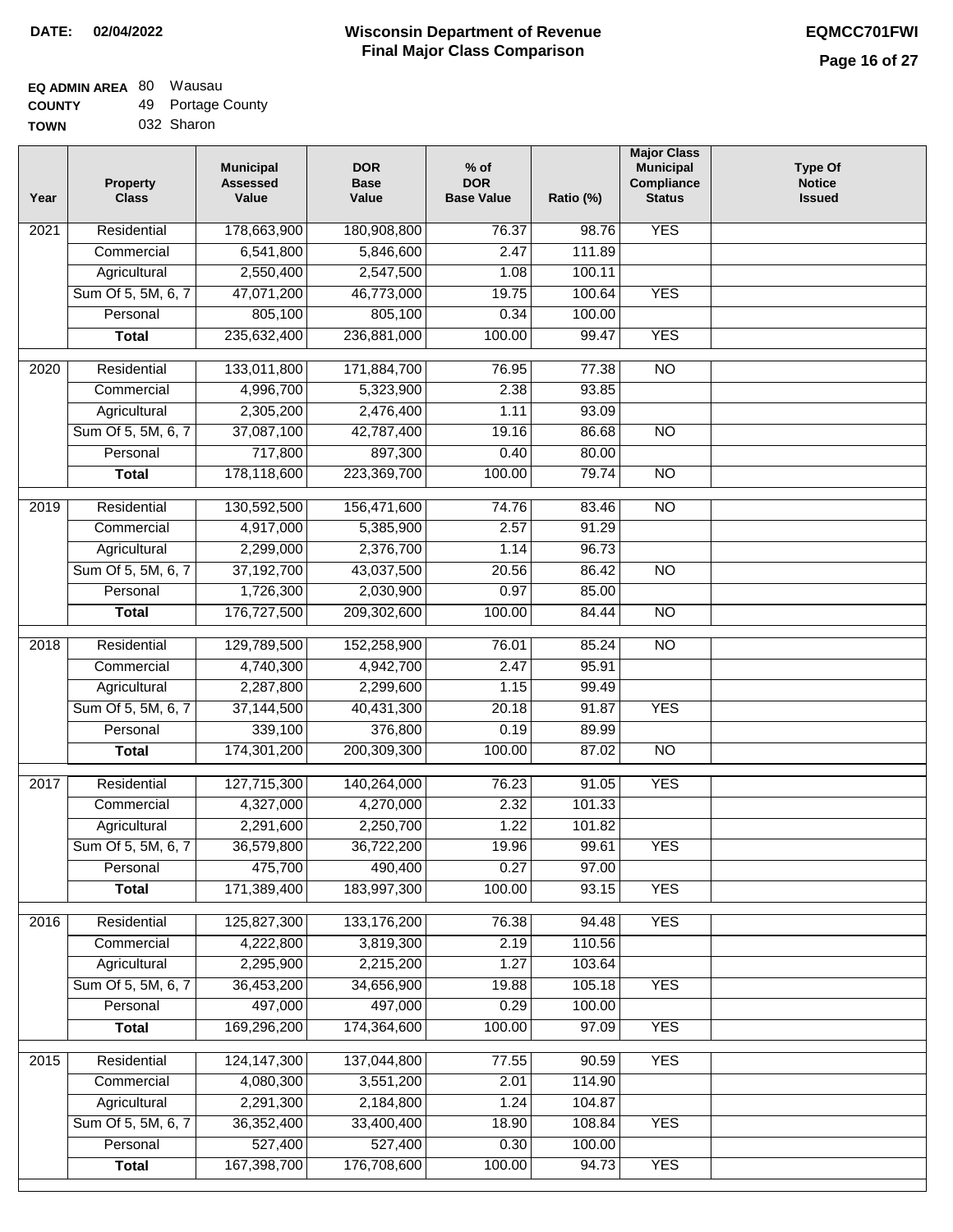| <b>TOWN</b> | 034 Stockton |
|-------------|--------------|

| Year | <b>Property</b><br><b>Class</b> | <b>Municipal</b><br><b>Assessed</b><br>Value | <b>DOR</b><br><b>Base</b><br>Value | $%$ of<br><b>DOR</b><br><b>Base Value</b> | Ratio (%) | <b>Major Class</b><br><b>Municipal</b><br>Compliance<br><b>Status</b> | <b>Type Of</b><br><b>Notice</b><br><b>Issued</b> |
|------|---------------------------------|----------------------------------------------|------------------------------------|-------------------------------------------|-----------|-----------------------------------------------------------------------|--------------------------------------------------|
| 2021 | Residential                     | 262,765,600                                  | 289,328,000                        | 85.64                                     | 90.82     | <b>YES</b>                                                            |                                                  |
|      | Commercial                      | 12,176,600                                   | 14,939,300                         | 4.42                                      | 81.51     |                                                                       |                                                  |
|      | Agricultural                    | 3,456,100                                    | 3,583,900                          | 1.06                                      | 96.43     |                                                                       |                                                  |
|      | Sum Of 5, 5M, 6, 7              | 29,580,800                                   | 28,258,600                         | 8.36                                      | 104.68    |                                                                       |                                                  |
|      | Personal                        | 1,649,500                                    | 1,736,300                          | 0.51                                      | 95.00     |                                                                       |                                                  |
|      | <b>Total</b>                    | 309,628,600                                  | 337,846,100                        | 100.00                                    | 91.65     | <b>YES</b>                                                            |                                                  |
| 2020 | Residential                     | 258,963,400                                  | 270,106,800                        | 85.69                                     | 95.87     | <b>YES</b>                                                            |                                                  |
|      | Commercial                      | 11,738,400                                   | 11,330,000                         | 3.59                                      | 103.60    |                                                                       |                                                  |
|      | Agricultural                    | 3,459,200                                    | 3,456,500                          | 1.10                                      | 100.08    |                                                                       |                                                  |
|      | Sum Of 5, 5M, 6, 7              | 29,529,600                                   | 28,583,900                         | 9.07                                      | 103.31    |                                                                       |                                                  |
|      | Personal                        | 1,729,200                                    | 1,729,200                          | 0.55                                      | 100.00    |                                                                       |                                                  |
|      | <b>Total</b>                    | 305,419,800                                  | 315,206,400                        | 100.00                                    | 96.90     | <b>YES</b>                                                            |                                                  |
|      |                                 |                                              |                                    |                                           |           |                                                                       |                                                  |
| 2019 | Residential                     | 202,687,100                                  | 249,280,400                        | 84.86                                     | 81.31     | $\overline{10}$                                                       |                                                  |
|      | Commercial                      | 9,132,800                                    | 10,510,500                         | 3.58                                      | 86.89     |                                                                       |                                                  |
|      | Agricultural                    | 2,803,300                                    | 2,837,000                          | 0.97                                      | 98.81     |                                                                       |                                                  |
|      | Sum Of 5, 5M, 6, 7              | 27,186,000                                   | 28,827,500                         | 9.81                                      | 94.31     |                                                                       |                                                  |
|      | Personal                        | 1,967,300                                    | 2,314,500                          | 0.79                                      | 85.00     |                                                                       |                                                  |
|      | <b>Total</b>                    | 243,776,500                                  | 293,769,900                        | 100.00                                    | 82.98     | $\overline{NO}$                                                       | 1st Notice of Non-Compliance                     |
| 2018 | Residential                     | 200, 437, 700                                | 237,242,100                        | 84.67                                     | 84.49     | <b>NO</b>                                                             |                                                  |
|      | Commercial                      | 9,134,200                                    | 10,010,000                         | 3.57                                      | 91.25     |                                                                       |                                                  |
|      | Agricultural                    | 2,816,800                                    | 2,768,400                          | 0.99                                      | 101.75    |                                                                       |                                                  |
|      | Sum Of 5, 5M, 6, 7              | 27,196,000                                   | 27,982,200                         | 9.99                                      | 97.19     |                                                                       |                                                  |
|      | Personal                        | 1,862,400                                    | 2,191,100                          | 0.78                                      | 85.00     |                                                                       |                                                  |
|      | <b>Total</b>                    | 241,447,100                                  | 280,193,800                        | 100.00                                    | 86.17     | $\overline{10}$                                                       |                                                  |
| 2017 | Residential                     | 197,608,000                                  | 229,265,700                        | 83.81                                     | 86.19     | $\overline{NO}$                                                       |                                                  |
|      | Commercial                      | 8,875,100                                    | 9,243,000                          | 3.38                                      | 96.02     |                                                                       |                                                  |
|      | Agricultural                    | 2,816,900                                    | 2,706,600                          | 0.99                                      | 104.08    |                                                                       |                                                  |
|      | Sum Of 5, 5M, 6, 7              | 27,594,800                                   | 27,566,800                         | 10.08                                     | 100.10    | <b>YES</b>                                                            |                                                  |
|      | Personal                        | 4,756,000                                    | 4,756,000                          | 1.74                                      | 100.00    |                                                                       |                                                  |
|      | <b>Total</b>                    | 241,650,800                                  | 273,538,100                        | 100.00                                    | 88.34     | $\overline{NO}$                                                       |                                                  |
| 2016 | Residential                     | 195,271,200                                  | 218,362,400                        | 83.60                                     | 89.43     | $\overline{NO}$                                                       |                                                  |
|      | Commercial                      | 8,741,800                                    | 8,333,100                          | 3.19                                      | 104.90    |                                                                       |                                                  |
|      | Agricultural                    | 2,818,900                                    | 2,661,800                          | 1.02                                      | 105.90    |                                                                       |                                                  |
|      | Sum Of 5, 5M, 6, 7              | 27,303,400                                   | 27,819,700                         | 10.65                                     | 98.14     | <b>YES</b>                                                            |                                                  |
|      | Personal                        | 4,011,600                                    | 4,011,600                          | 1.54                                      | 100.00    |                                                                       |                                                  |
|      | <b>Total</b>                    | 238,146,900                                  | 261,188,600                        | 100.00                                    | 91.18     | N <sub>O</sub>                                                        |                                                  |
| 2015 | Residential                     | 192,888,200                                  | 203,891,300                        | 83.45                                     | 94.60     | <b>YES</b>                                                            |                                                  |
|      | Commercial                      | 8,508,100                                    | 7,686,000                          | 3.15                                      | 110.70    |                                                                       |                                                  |
|      | Agricultural                    | 2,806,900                                    | 2,620,300                          | 1.07                                      | 107.12    |                                                                       |                                                  |
|      | Sum Of 5, 5M, 6, 7              | 26,373,700                                   | 26,336,900                         | 10.78                                     | 100.14    | <b>YES</b>                                                            |                                                  |
|      | Personal                        | 3,807,600                                    | 3,807,600                          | 1.56                                      | 100.00    |                                                                       |                                                  |
|      | <b>Total</b>                    | 234,384,500                                  | 244,342,100                        | 100.00                                    | 95.92     | <b>YES</b>                                                            |                                                  |
|      |                                 |                                              |                                    |                                           |           |                                                                       |                                                  |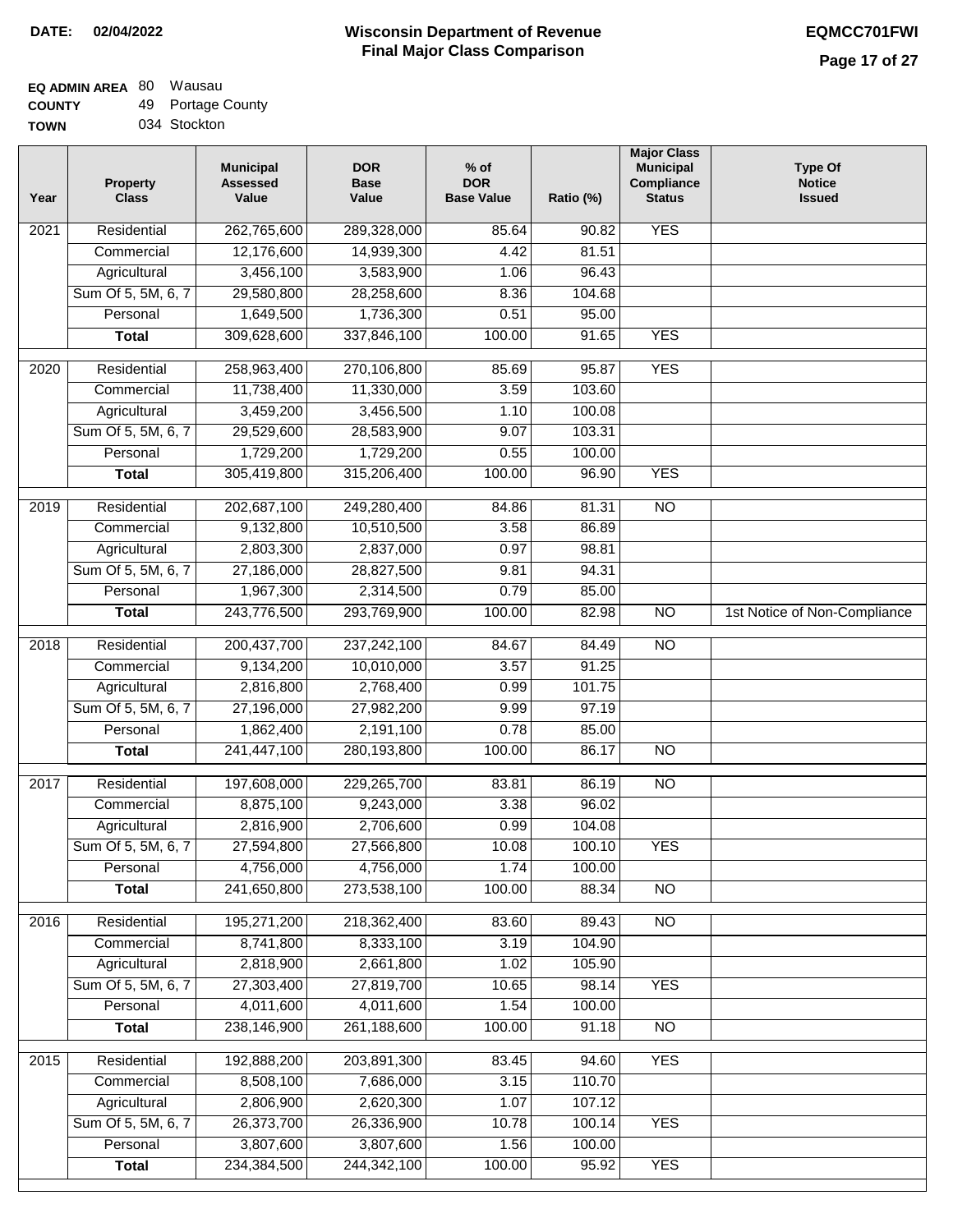## **EQ ADMIN AREA** 80 Wausau **COUNTY**

**VILLAGE** 49 Portage County 101 Almond

| Year | Property<br><b>Class</b> | <b>Municipal</b><br><b>Assessed</b><br>Value | <b>DOR</b><br><b>Base</b><br>Value | $%$ of<br><b>DOR</b><br><b>Base Value</b> | Ratio (%) | <b>Major Class</b><br><b>Municipal</b><br>Compliance<br><b>Status</b> | <b>Type Of</b><br><b>Notice</b><br><b>Issued</b> |
|------|--------------------------|----------------------------------------------|------------------------------------|-------------------------------------------|-----------|-----------------------------------------------------------------------|--------------------------------------------------|
| 2021 | Residential              | 16,678,800                                   | 17,179,900                         | 74.12                                     | 97.08     | <b>YES</b>                                                            |                                                  |
|      | Commercial               | 3,102,100                                    | 3,226,100                          | 13.92                                     | 96.16     | <b>YES</b>                                                            |                                                  |
|      | Agricultural             | 61,300                                       | 44,800                             | 0.19                                      | 136.83    |                                                                       |                                                  |
|      | Sum Of 5, 5M, 6, 7       | 3,203,900                                    | 2,653,800                          | 11.45                                     | 120.73    | $\overline{NO}$                                                       |                                                  |
|      | Personal                 | 73,400                                       | 73,400                             | 0.32                                      | 100.00    |                                                                       |                                                  |
|      | <b>Total</b>             | 23,119,500                                   | 23,178,000                         | 100.00                                    | 99.75     | $\overline{NO}$                                                       |                                                  |
| 2020 | Residential              | 16,787,700                                   | 17,253,700                         | 74.65                                     | 97.30     | <b>YES</b>                                                            |                                                  |
|      | Commercial               | 3,045,500                                    | 2,769,100                          | 11.98                                     | 109.98    | <b>YES</b>                                                            |                                                  |
|      | Agricultural             | 58,400                                       | 43,100                             | 0.19                                      | 135.50    |                                                                       |                                                  |
|      | Sum Of 5, 5M, 6, 7       | 3,203,900                                    | 2,960,300                          | 12.81                                     | 108.23    | <b>YES</b>                                                            |                                                  |
|      | Personal                 | 86,500                                       | 86,500                             | 0.37                                      | 100.00    |                                                                       |                                                  |
|      | <b>Total</b>             | 23,182,000                                   | 23,112,700                         | 100.00                                    | 100.30    | <b>YES</b>                                                            |                                                  |
|      |                          |                                              |                                    |                                           |           |                                                                       |                                                  |
| 2019 | Residential              | 11,678,200                                   | 15,789,500                         | 73.34                                     | 73.96     | $\overline{NO}$                                                       |                                                  |
|      | Commercial               | 2,830,200                                    | 2,577,700                          | 11.97                                     | 109.80    | <b>YES</b>                                                            |                                                  |
|      | Agricultural             | 56,300                                       | 41,500                             | 0.19                                      | 135.66    |                                                                       |                                                  |
|      | Sum Of 5, 5M, 6, 7       | 3,045,100                                    | 3,021,100                          | 14.03                                     | 100.79    | <b>YES</b>                                                            |                                                  |
|      | Personal                 | 82,300                                       | 100,400                            | 0.47                                      | 81.97     |                                                                       |                                                  |
|      | <b>Total</b>             | 17,692,100                                   | 21,530,200                         | 100.00                                    | 82.17     | $\overline{NO}$                                                       | 2nd Notice of Non-Compliance                     |
| 2018 | Residential              | 11,679,300                                   | 13,838,600                         | 70.63                                     | 84.40     | $\overline{NO}$                                                       |                                                  |
|      | Commercial               | 2,830,600                                    | 2,455,000                          | 12.53                                     | 115.30    | <b>NO</b>                                                             |                                                  |
|      | Agricultural             | 55,100                                       | 40,300                             | 0.21                                      | 136.72    |                                                                       |                                                  |
|      | Sum Of 5, 5M, 6, 7       | 3,031,300                                    | 3,151,500                          | 16.08                                     | 96.19     | <b>YES</b>                                                            |                                                  |
|      | Personal                 | 100,100                                      | 108,800                            | 0.56                                      | 92.00     |                                                                       |                                                  |
|      | <b>Total</b>             | 17,696,400                                   | 19,594,200                         | 100.00                                    | 90.31     | <b>NO</b>                                                             | 1st Notice of Non-Compliance                     |
| 2017 | Residential              | 11,598,400                                   | 13,123,700                         | 69.24                                     | 88.38     | $\overline{NO}$                                                       |                                                  |
|      | Commercial               | 2,830,600                                    | 2,584,200                          | 13.63                                     | 109.53    | <b>YES</b>                                                            |                                                  |
|      | Agricultural             | 53,900                                       | 39,300                             | 0.21                                      | 137.15    |                                                                       |                                                  |
|      | Sum Of 5, 5M, 6, 7       | 2,898,000                                    | 3,047,000                          | 16.08                                     | 95.11     | <b>YES</b>                                                            |                                                  |
|      | Personal                 | 146,300                                      | 159,100                            | 0.84                                      | 91.95     |                                                                       |                                                  |
|      | <b>Total</b>             | 17,527,200                                   | 18,953,300                         | 100.00                                    | 92.48     | <b>NO</b>                                                             |                                                  |
| 2016 | Residential              | 11,755,200                                   | 12,704,800                         | 69.26                                     | 92.53     | <b>YES</b>                                                            |                                                  |
|      | Commercial               | 2,837,200                                    | 2,474,600                          | 13.49                                     | 114.65    | $\overline{NO}$                                                       |                                                  |
|      | Agricultural             | 53,000                                       | 38,700                             | 0.21                                      | 136.95    |                                                                       |                                                  |
|      | Sum Of 5, 5M, 6, 7       | 2,898,000                                    | 2,929,400                          | 15.97                                     | 98.93     | <b>YES</b>                                                            |                                                  |
|      | Personal                 | 177,400                                      | 197,100                            | 1.07                                      | 90.01     |                                                                       |                                                  |
|      | <b>Total</b>             | 17,720,800                                   | 18,344,600                         | 100.00                                    | 96.60     | $\overline{NO}$                                                       |                                                  |
| 2015 | Residential              | 11,615,400                                   | 13,638,300                         | 70.49                                     | 85.17     | <b>NO</b>                                                             |                                                  |
|      | Commercial               | 2,803,400                                    | 2,551,200                          | 13.19                                     | 109.89    | <b>YES</b>                                                            |                                                  |
|      | Agricultural             | 51,100                                       | 37,600                             | 0.19                                      | 135.90    |                                                                       |                                                  |
|      | Sum Of 5, 5M, 6, 7       | 2,926,000                                    | 2,968,300                          | 15.34                                     | 98.57     | <b>YES</b>                                                            |                                                  |
|      | Personal                 | 153,000                                      | 153,000                            | 0.79                                      | 100.00    |                                                                       |                                                  |
|      | <b>Total</b>             | 17,548,900                                   | 19,348,400                         | 100.00                                    | 90.70     | $\overline{NO}$                                                       |                                                  |
|      |                          |                                              |                                    |                                           |           |                                                                       |                                                  |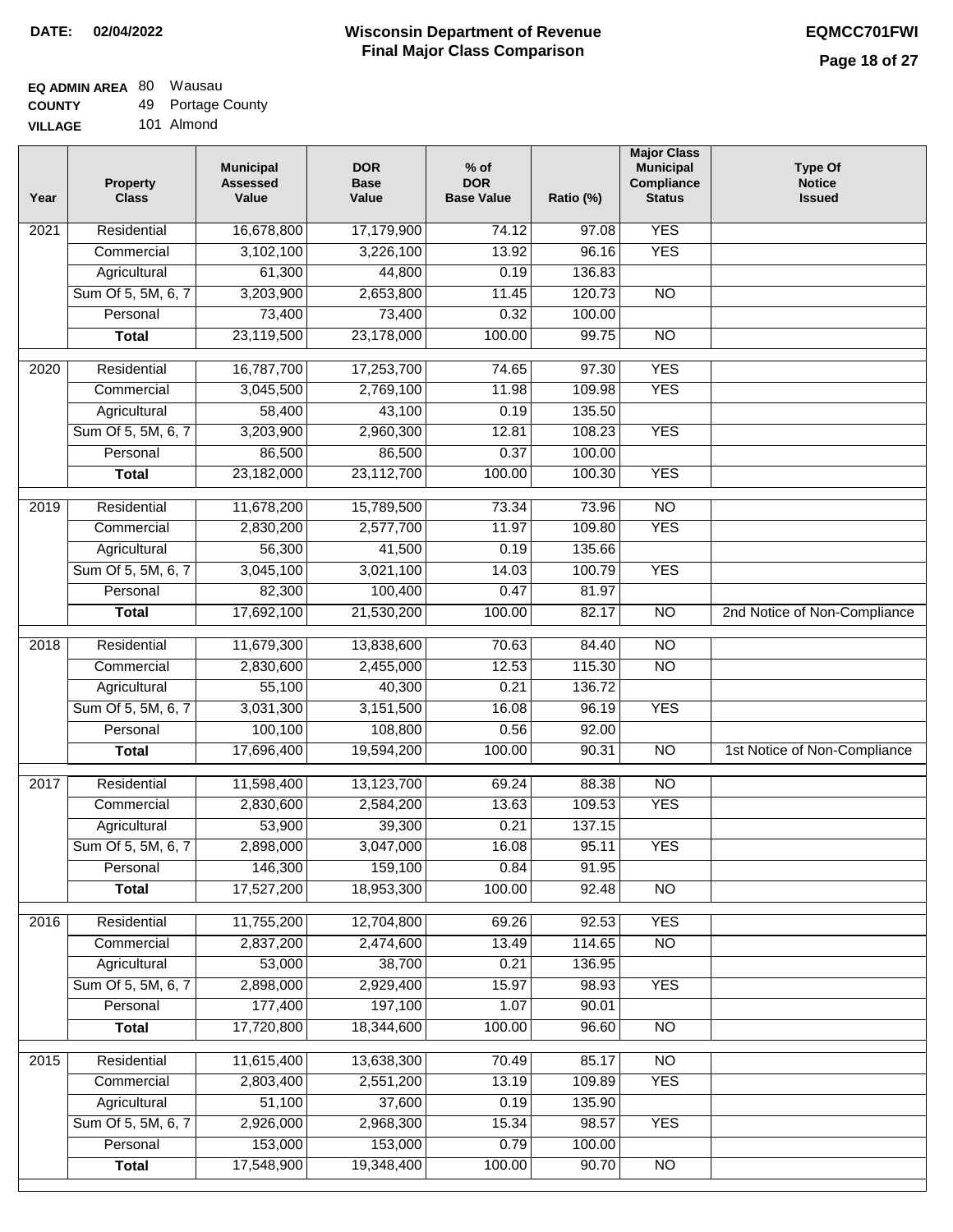#### **EQ ADMIN AREA** 80 Wausau **COUNTY** 49 Portage County

| --------       |             |
|----------------|-------------|
| <b>VILLAGE</b> | 102 Amherst |

| 48,390,400<br>63,231,500<br>$\overline{NO}$<br>2021<br>Residential<br>78.02<br>76.53<br>14,917,800<br>16,934,300<br>20.89<br>$\overline{NO}$<br>Commercial<br>88.09<br>99.57<br>Agricultural<br>23,000<br>23,100<br>0.03<br>Sum Of 5, 5M, 6, 7<br>59,900<br>87,900<br>0.11<br>68.15<br>655,900<br>771,700<br>Personal<br>0.95<br>84.99<br>64,047,000<br>81,048,500<br>100.00<br>79.02<br>$\overline{NO}$<br><b>Total</b><br>46,736,500<br>Residential<br>54,704,300<br>77.00<br>85.43<br>$\overline{N}$<br>2020<br>$\overline{NO}$<br>13,741,100<br>15,494,200<br>21.81<br>88.69<br>Commercial<br>93.27<br>20,800<br>22,300<br>0.03<br>Agricultural<br>59,900<br>83,700<br>Sum Of 5, 5M, 6, 7<br>0.12<br>71.57<br>701,300<br>738,200<br>Personal<br>1.04<br>95.00<br>61,259,600<br>71,042,700<br>100.00<br>86.23<br>$\overline{NO}$<br><b>Total</b><br>Residential<br>45,186,700<br>50,539,400<br>$\overline{10}$<br>2019<br>77.45<br>89.41<br>13,099,600<br><b>YES</b><br>Commercial<br>13,849,400<br>21.22<br>94.59 | <b>Type Of</b><br><b>Notice</b><br><b>Issued</b> |
|-----------------------------------------------------------------------------------------------------------------------------------------------------------------------------------------------------------------------------------------------------------------------------------------------------------------------------------------------------------------------------------------------------------------------------------------------------------------------------------------------------------------------------------------------------------------------------------------------------------------------------------------------------------------------------------------------------------------------------------------------------------------------------------------------------------------------------------------------------------------------------------------------------------------------------------------------------------------------------------------------------------------------|--------------------------------------------------|
|                                                                                                                                                                                                                                                                                                                                                                                                                                                                                                                                                                                                                                                                                                                                                                                                                                                                                                                                                                                                                       |                                                  |
|                                                                                                                                                                                                                                                                                                                                                                                                                                                                                                                                                                                                                                                                                                                                                                                                                                                                                                                                                                                                                       |                                                  |
|                                                                                                                                                                                                                                                                                                                                                                                                                                                                                                                                                                                                                                                                                                                                                                                                                                                                                                                                                                                                                       |                                                  |
|                                                                                                                                                                                                                                                                                                                                                                                                                                                                                                                                                                                                                                                                                                                                                                                                                                                                                                                                                                                                                       |                                                  |
|                                                                                                                                                                                                                                                                                                                                                                                                                                                                                                                                                                                                                                                                                                                                                                                                                                                                                                                                                                                                                       |                                                  |
|                                                                                                                                                                                                                                                                                                                                                                                                                                                                                                                                                                                                                                                                                                                                                                                                                                                                                                                                                                                                                       |                                                  |
|                                                                                                                                                                                                                                                                                                                                                                                                                                                                                                                                                                                                                                                                                                                                                                                                                                                                                                                                                                                                                       |                                                  |
|                                                                                                                                                                                                                                                                                                                                                                                                                                                                                                                                                                                                                                                                                                                                                                                                                                                                                                                                                                                                                       |                                                  |
|                                                                                                                                                                                                                                                                                                                                                                                                                                                                                                                                                                                                                                                                                                                                                                                                                                                                                                                                                                                                                       |                                                  |
|                                                                                                                                                                                                                                                                                                                                                                                                                                                                                                                                                                                                                                                                                                                                                                                                                                                                                                                                                                                                                       |                                                  |
|                                                                                                                                                                                                                                                                                                                                                                                                                                                                                                                                                                                                                                                                                                                                                                                                                                                                                                                                                                                                                       |                                                  |
|                                                                                                                                                                                                                                                                                                                                                                                                                                                                                                                                                                                                                                                                                                                                                                                                                                                                                                                                                                                                                       |                                                  |
|                                                                                                                                                                                                                                                                                                                                                                                                                                                                                                                                                                                                                                                                                                                                                                                                                                                                                                                                                                                                                       |                                                  |
|                                                                                                                                                                                                                                                                                                                                                                                                                                                                                                                                                                                                                                                                                                                                                                                                                                                                                                                                                                                                                       |                                                  |
|                                                                                                                                                                                                                                                                                                                                                                                                                                                                                                                                                                                                                                                                                                                                                                                                                                                                                                                                                                                                                       |                                                  |
| 0.03<br>97.20<br>Agricultural<br>20,800<br>21,400                                                                                                                                                                                                                                                                                                                                                                                                                                                                                                                                                                                                                                                                                                                                                                                                                                                                                                                                                                     |                                                  |
| 59,900<br>Sum Of 5, 5M, 6, 7<br>90,300<br>0.14<br>66.33                                                                                                                                                                                                                                                                                                                                                                                                                                                                                                                                                                                                                                                                                                                                                                                                                                                                                                                                                               |                                                  |
| 697,700<br>Personal<br>750,300<br>1.15<br>92.99                                                                                                                                                                                                                                                                                                                                                                                                                                                                                                                                                                                                                                                                                                                                                                                                                                                                                                                                                                       |                                                  |
| 59,064,700<br>65,250,800<br>100.00<br>90.52<br><b>NO</b><br><b>Total</b>                                                                                                                                                                                                                                                                                                                                                                                                                                                                                                                                                                                                                                                                                                                                                                                                                                                                                                                                              |                                                  |
| $\overline{2018}$<br>Residential<br>44,951,600<br>48,324,800<br>93.02<br><b>YES</b><br>77.66                                                                                                                                                                                                                                                                                                                                                                                                                                                                                                                                                                                                                                                                                                                                                                                                                                                                                                                          |                                                  |
| 99.23<br><b>YES</b><br>Commercial<br>13,063,500<br>13,165,100<br>21.16                                                                                                                                                                                                                                                                                                                                                                                                                                                                                                                                                                                                                                                                                                                                                                                                                                                                                                                                                |                                                  |
| Agricultural<br>20,800<br>20,800<br>0.03<br>100.00                                                                                                                                                                                                                                                                                                                                                                                                                                                                                                                                                                                                                                                                                                                                                                                                                                                                                                                                                                    |                                                  |
| Sum Of 5, 5M, 6, 7<br>60,900<br>84,100<br>0.14<br>72.41                                                                                                                                                                                                                                                                                                                                                                                                                                                                                                                                                                                                                                                                                                                                                                                                                                                                                                                                                               |                                                  |
| 635,200<br>Personal<br>635,200<br>1.02<br>100.00                                                                                                                                                                                                                                                                                                                                                                                                                                                                                                                                                                                                                                                                                                                                                                                                                                                                                                                                                                      |                                                  |
| <b>YES</b><br>58,732,000<br>62,230,000<br>100.00<br>94.38<br><b>Total</b>                                                                                                                                                                                                                                                                                                                                                                                                                                                                                                                                                                                                                                                                                                                                                                                                                                                                                                                                             |                                                  |
| <b>YES</b><br>2017<br>Residential<br>44,206,800<br>47,466,300<br>75.94<br>93.13                                                                                                                                                                                                                                                                                                                                                                                                                                                                                                                                                                                                                                                                                                                                                                                                                                                                                                                                       |                                                  |
| 13,243,700<br>22.32<br><b>YES</b><br>13,947,800<br>94.95<br>Commercial                                                                                                                                                                                                                                                                                                                                                                                                                                                                                                                                                                                                                                                                                                                                                                                                                                                                                                                                                |                                                  |
| 0.03<br>14,800<br>20,300<br>72.91<br>Agricultural                                                                                                                                                                                                                                                                                                                                                                                                                                                                                                                                                                                                                                                                                                                                                                                                                                                                                                                                                                     |                                                  |
| Sum Of 5, 5M, 6, 7<br>60,900<br>77,900<br>0.12<br>78.18                                                                                                                                                                                                                                                                                                                                                                                                                                                                                                                                                                                                                                                                                                                                                                                                                                                                                                                                                               |                                                  |
| 990,200<br>990,200<br>1.58<br>100.00<br>Personal                                                                                                                                                                                                                                                                                                                                                                                                                                                                                                                                                                                                                                                                                                                                                                                                                                                                                                                                                                      |                                                  |
| 58,516,400<br><b>YES</b><br>62,502,500<br>100.00<br>93.62<br><b>Total</b>                                                                                                                                                                                                                                                                                                                                                                                                                                                                                                                                                                                                                                                                                                                                                                                                                                                                                                                                             |                                                  |
| <b>YES</b><br>Residential<br>44,095,900<br>45,521,000<br>75.89<br>96.87<br>2016                                                                                                                                                                                                                                                                                                                                                                                                                                                                                                                                                                                                                                                                                                                                                                                                                                                                                                                                       |                                                  |
| 13,252,100<br>22.16<br>99.70<br>13,292,000<br><b>YES</b><br>Commercial                                                                                                                                                                                                                                                                                                                                                                                                                                                                                                                                                                                                                                                                                                                                                                                                                                                                                                                                                |                                                  |
| 14,800<br>0.03<br>Agricultural<br>19,900<br>74.37                                                                                                                                                                                                                                                                                                                                                                                                                                                                                                                                                                                                                                                                                                                                                                                                                                                                                                                                                                     |                                                  |
| Sum Of 5, 5M, 6, 7<br>60,900<br>77,900<br>0.13<br>78.18                                                                                                                                                                                                                                                                                                                                                                                                                                                                                                                                                                                                                                                                                                                                                                                                                                                                                                                                                               |                                                  |
| 1,070,700<br>1,070,700<br>100.00<br>Personal<br>1.79                                                                                                                                                                                                                                                                                                                                                                                                                                                                                                                                                                                                                                                                                                                                                                                                                                                                                                                                                                  |                                                  |
| 58,494,400<br>59,981,500<br>100.00<br>97.52<br><b>YES</b><br><b>Total</b>                                                                                                                                                                                                                                                                                                                                                                                                                                                                                                                                                                                                                                                                                                                                                                                                                                                                                                                                             |                                                  |
| 43,243,700<br>46,010,200<br>76.70<br><b>YES</b><br>2015<br>Residential<br>93.99                                                                                                                                                                                                                                                                                                                                                                                                                                                                                                                                                                                                                                                                                                                                                                                                                                                                                                                                       |                                                  |
| 12,352,900<br>12,781,900<br><b>YES</b><br>Commercial<br>21.31<br>96.64                                                                                                                                                                                                                                                                                                                                                                                                                                                                                                                                                                                                                                                                                                                                                                                                                                                                                                                                                |                                                  |
| 14,800<br>19,700<br>Agricultural<br>0.03<br>75.13                                                                                                                                                                                                                                                                                                                                                                                                                                                                                                                                                                                                                                                                                                                                                                                                                                                                                                                                                                     |                                                  |
| 70,700<br>Sum Of 5, 5M, 6, 7<br>60,900<br>86.14<br>0.12                                                                                                                                                                                                                                                                                                                                                                                                                                                                                                                                                                                                                                                                                                                                                                                                                                                                                                                                                               |                                                  |
| 1,107,300<br>1,107,300<br>Personal<br>1.85<br>100.00                                                                                                                                                                                                                                                                                                                                                                                                                                                                                                                                                                                                                                                                                                                                                                                                                                                                                                                                                                  |                                                  |
| 56,779,600<br>59,989,800<br>100.00<br><b>YES</b><br><b>Total</b><br>94.65                                                                                                                                                                                                                                                                                                                                                                                                                                                                                                                                                                                                                                                                                                                                                                                                                                                                                                                                             |                                                  |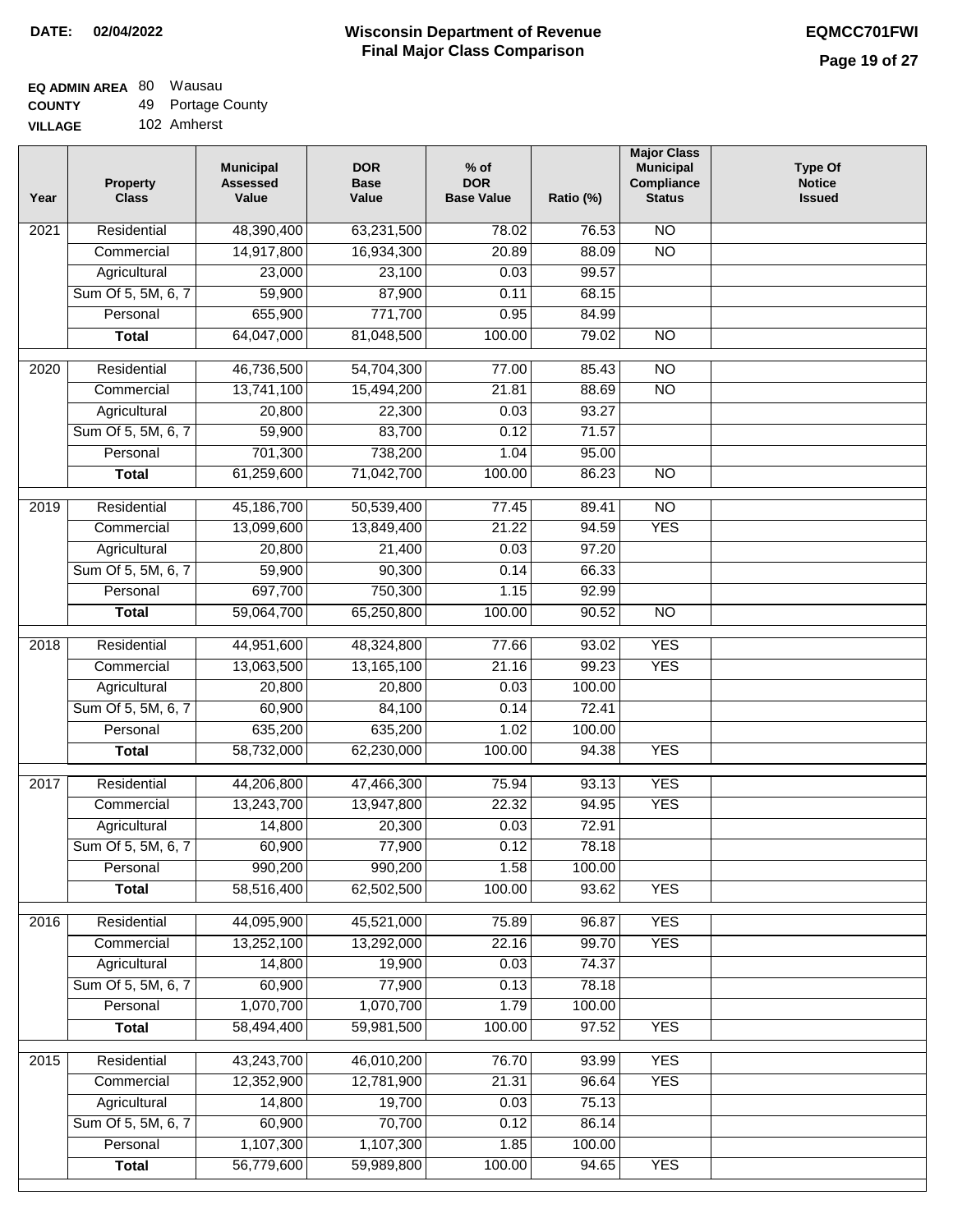# **EQ ADMIN AREA** 80 Wausau

**COUNTY VILLAGE** 49 Portage County 103 Amherst Junction

| Year | <b>Property</b><br><b>Class</b> | <b>Municipal</b><br><b>Assessed</b><br>Value | <b>DOR</b><br><b>Base</b><br>Value | % of<br><b>DOR</b><br><b>Base Value</b> | Ratio (%) | <b>Major Class</b><br><b>Municipal</b><br>Compliance<br><b>Status</b> | <b>Type Of</b><br><b>Notice</b><br><b>Issued</b> |
|------|---------------------------------|----------------------------------------------|------------------------------------|-----------------------------------------|-----------|-----------------------------------------------------------------------|--------------------------------------------------|
| 2021 | Residential                     | 27,510,500                                   | 32,942,300                         | 89.31                                   | 83.51     | N <sub>O</sub>                                                        |                                                  |
|      | Commercial                      | 3,153,700                                    | 3,426,500                          | 9.29                                    | 92.04     |                                                                       |                                                  |
|      | Agricultural                    | 43,600                                       | 48,800                             | 0.13                                    | 89.34     |                                                                       |                                                  |
|      | Sum Of 5, 5M, 6, 7              | 382,400                                      | 441,500                            | 1.20                                    | 86.61     |                                                                       |                                                  |
|      | Personal                        | 23,300                                       | 24,700                             | 0.07                                    | 94.33     |                                                                       |                                                  |
|      | <b>Total</b>                    | 31,113,500                                   | 36,883,800                         | 100.00                                  | 84.36     | $\overline{NO}$                                                       |                                                  |
| 2020 | Residential                     | 27,536,700                                   | 29,395,000                         | 89.47                                   | 93.68     | <b>YES</b>                                                            |                                                  |
|      | Commercial                      | 3,153,700                                    | 3,059,000                          | 9.31                                    | 103.10    |                                                                       |                                                  |
|      | Agricultural                    | 41,700                                       | 46,900                             | 0.14                                    | 88.91     |                                                                       |                                                  |
|      | Sum Of 5, 5M, 6, 7              | 382,400                                      | 329,400                            | 1.00                                    | 116.09    |                                                                       |                                                  |
|      | Personal                        | 23,700                                       | 23,700                             | 0.07                                    | 100.00    |                                                                       |                                                  |
|      | <b>Total</b>                    | 31,138,200                                   | 32,854,000                         | 100.00                                  | 94.78     | <b>YES</b>                                                            |                                                  |
| 2019 | Residential                     | 23,373,700                                   | 27,217,400                         | 89.24                                   | 85.88     | $\overline{10}$                                                       |                                                  |
|      | Commercial                      | 2,760,200                                    | 2,858,900                          | 9.37                                    | 96.55     |                                                                       |                                                  |
|      | Agricultural                    | 40,000                                       | 44,900                             | 0.15                                    | 89.09     |                                                                       |                                                  |
|      | Sum Of 5, 5M, 6, 7              | 324,100                                      | 340,700                            | 1.12                                    | 95.13     |                                                                       |                                                  |
|      | Personal                        | 33,400                                       | 37,500                             | 0.12                                    | 89.07     |                                                                       |                                                  |
|      | <b>Total</b>                    | 26,531,400                                   | 30,499,400                         | 100.00                                  | 86.99     | $\overline{NO}$                                                       | 1st Notice of Non-Compliance                     |
| 2018 | Residential                     | 22,853,200                                   | 26,732,900                         | 89.51                                   | 85.49     | $\overline{NO}$                                                       |                                                  |
|      | Commercial                      | 2,754,700                                    | 2,716,800                          | 9.10                                    | 101.40    |                                                                       |                                                  |
|      | Agricultural                    | 39,100                                       | 43,700                             | 0.15                                    | 89.47     |                                                                       |                                                  |
|      | Sum Of 5, 5M, 6, 7              | 324,100                                      | 339,000                            | 1.14                                    | 95.60     |                                                                       |                                                  |
|      | Personal                        | 30,900                                       | 34,700                             | 0.12                                    | 89.05     |                                                                       |                                                  |
|      | <b>Total</b>                    | 26,002,000                                   | 29,867,100                         | 100.00                                  | 87.06     | <b>NO</b>                                                             |                                                  |
| 2017 | Residential                     | 22,903,400                                   | 26,021,200                         | 85.68                                   | 88.02     | $\overline{NO}$                                                       |                                                  |
|      | Commercial                      | 2,713,100                                    | 2,810,500                          | 9.25                                    | 96.53     |                                                                       |                                                  |
|      | Agricultural                    | 42,600                                       | 42,800                             | 0.14                                    | 99.53     |                                                                       |                                                  |
|      | Sum Of 5, 5M, 6, 7              | 324,100                                      | 331,400                            | 1.09                                    | 97.80     |                                                                       |                                                  |
|      | Personal                        | 1,036,700                                    | 1,164,900                          | 3.84                                    | 88.99     |                                                                       |                                                  |
|      | <b>Total</b>                    | 27,019,900                                   | 30,370,800                         | 100.00                                  | 88.97     | <b>NO</b>                                                             |                                                  |
| 2016 | Residential                     | 21,820,700                                   | 24,927,200                         | 87.94                                   | 87.54     | $\overline{NO}$                                                       |                                                  |
|      | Commercial                      | 2,713,100                                    | 2,676,700                          | 9.44                                    | 101.36    |                                                                       |                                                  |
|      | Agricultural                    | 41,700                                       | 42,000                             | 0.15                                    | 99.29     |                                                                       |                                                  |
|      | Sum Of 5, 5M, 6, 7              | 324,100                                      | 320,700                            | 1.13                                    | 101.06    |                                                                       |                                                  |
|      | Personal                        | 361,000                                      | 380,000                            | 1.34                                    | 95.00     |                                                                       |                                                  |
|      | <b>Total</b>                    | 25,260,600                                   | 28,346,600                         | 100.00                                  | 89.11     | N <sub>O</sub>                                                        |                                                  |
| 2015 | Residential                     | 21,948,200                                   | 24,282,900                         | 87.97                                   | 90.39     | <b>YES</b>                                                            |                                                  |
|      | Commercial                      | 2,711,800                                    | 2,759,500                          | 10.00                                   | 98.27     | <b>YES</b>                                                            |                                                  |
|      | Agricultural                    | 41,500                                       | 41,500                             | 0.15                                    | 100.00    |                                                                       |                                                  |
|      | Sum Of 5, 5M, 6, 7              | 324,100                                      | 313,700                            | 1.14                                    | 103.32    |                                                                       |                                                  |
|      | Personal                        | 206,600                                      | 206,600                            | 0.75                                    | 100.00    |                                                                       |                                                  |
|      | <b>Total</b>                    | 25,232,200                                   | 27,604,200                         | 100.00                                  | 91.41     | <b>YES</b>                                                            |                                                  |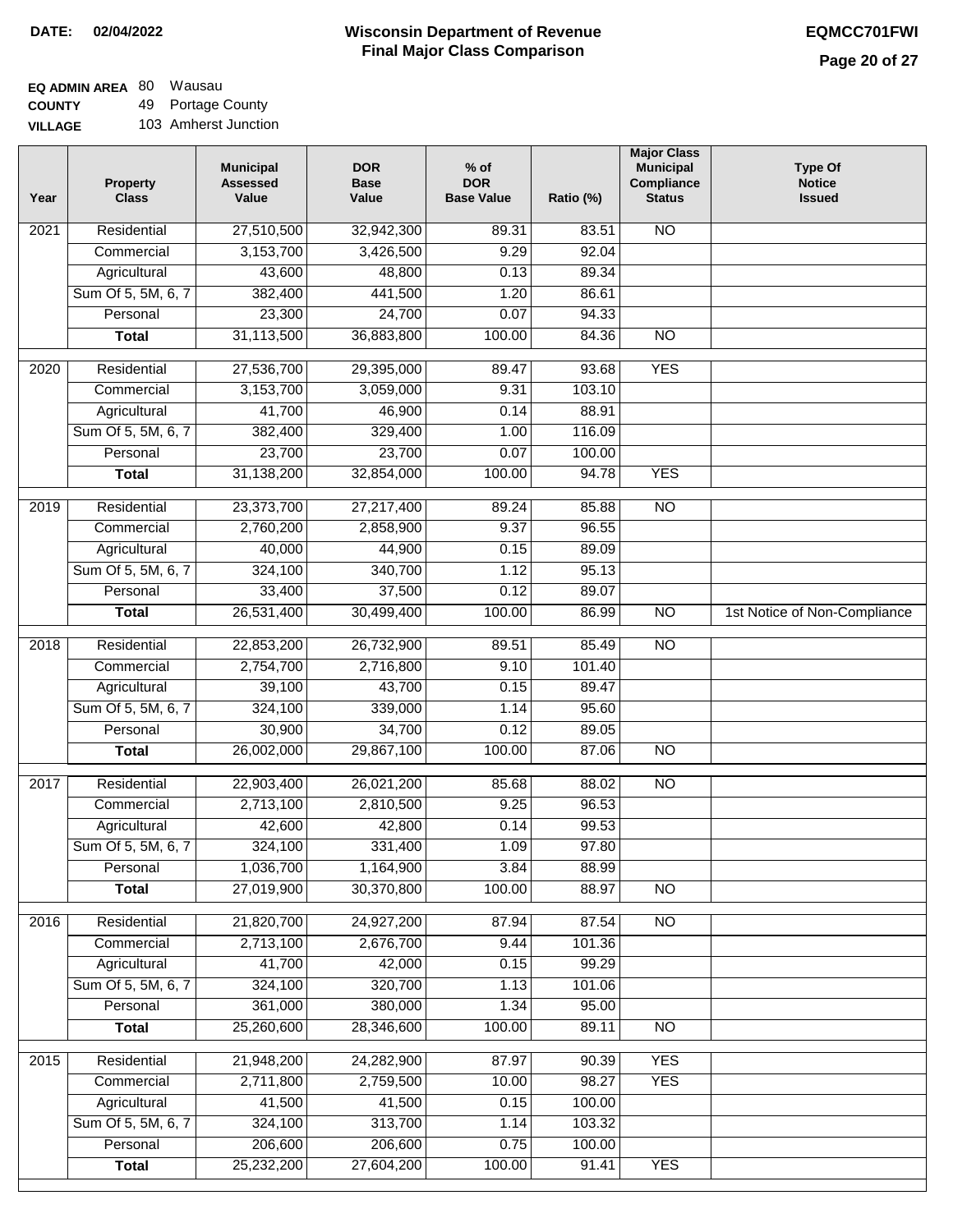#### **Wisconsin Department of Revenue Final Major Class Comparison DATE: 02/04/2022 EQMCC701FWI**

#### **EQ ADMIN AREA** 80 Wausau **COUNTY** 49 Portage County

**VILLAGE** 141 Junction City

| <b>NO</b><br>Residential<br>13,855,200<br>17,757,000<br>81.82<br>78.03<br>2021<br><b>YES</b><br>2,707,700<br>13.26<br>94.09<br>Commercial<br>2,877,800<br>82,300<br>95,200<br>0.44<br>86.45<br>Agricultural<br>Sum Of 5, 5M, 6, 7<br>674,000<br>837,200<br>3.86<br>80.51<br>114,200<br>Personal<br>134,400<br>0.62<br>84.97<br>17,433,400<br>21,701,600<br>100.00<br>80.33<br>$\overline{NO}$<br><b>Total</b><br>$\frac{1}{2020}$<br>Residential<br>13,735,500<br>16,538,300<br>81.31<br>83.05<br>$\overline{NO}$<br>93.67<br><b>YES</b><br>Commercial<br>2,833,700<br>3,025,100<br>14.87<br>Agricultural<br>82,800<br>91,500<br>90.49<br>0.45 | 1st Notice of Non-Compliance |
|------------------------------------------------------------------------------------------------------------------------------------------------------------------------------------------------------------------------------------------------------------------------------------------------------------------------------------------------------------------------------------------------------------------------------------------------------------------------------------------------------------------------------------------------------------------------------------------------------------------------------------------------|------------------------------|
|                                                                                                                                                                                                                                                                                                                                                                                                                                                                                                                                                                                                                                                |                              |
|                                                                                                                                                                                                                                                                                                                                                                                                                                                                                                                                                                                                                                                |                              |
|                                                                                                                                                                                                                                                                                                                                                                                                                                                                                                                                                                                                                                                |                              |
|                                                                                                                                                                                                                                                                                                                                                                                                                                                                                                                                                                                                                                                |                              |
|                                                                                                                                                                                                                                                                                                                                                                                                                                                                                                                                                                                                                                                |                              |
|                                                                                                                                                                                                                                                                                                                                                                                                                                                                                                                                                                                                                                                |                              |
|                                                                                                                                                                                                                                                                                                                                                                                                                                                                                                                                                                                                                                                |                              |
|                                                                                                                                                                                                                                                                                                                                                                                                                                                                                                                                                                                                                                                |                              |
|                                                                                                                                                                                                                                                                                                                                                                                                                                                                                                                                                                                                                                                |                              |
| Sum Of 5, 5M, 6, 7<br>674,000<br>525,600<br>2.58<br>128.23                                                                                                                                                                                                                                                                                                                                                                                                                                                                                                                                                                                     |                              |
| 143,500<br>Personal<br>159,400<br>0.78<br>90.03                                                                                                                                                                                                                                                                                                                                                                                                                                                                                                                                                                                                |                              |
| $\overline{NO}$<br><b>Total</b><br>17,469,500<br>20,339,900<br>100.00<br>85.89                                                                                                                                                                                                                                                                                                                                                                                                                                                                                                                                                                 |                              |
|                                                                                                                                                                                                                                                                                                                                                                                                                                                                                                                                                                                                                                                |                              |
| $\overline{NO}$<br>$\frac{1}{2019}$<br>Residential<br>13,654,300<br>15,523,600<br>79.99<br>87.96                                                                                                                                                                                                                                                                                                                                                                                                                                                                                                                                               |                              |
| 15.63<br><b>YES</b><br>Commercial<br>2,758,700<br>3,032,700<br>90.97                                                                                                                                                                                                                                                                                                                                                                                                                                                                                                                                                                           |                              |
| 81,200<br>87,700<br>92.59<br>Agricultural<br>0.45                                                                                                                                                                                                                                                                                                                                                                                                                                                                                                                                                                                              |                              |
| Sum Of 5, 5M, 6, 7<br>771,600<br>595,000<br>3.07<br>129.68                                                                                                                                                                                                                                                                                                                                                                                                                                                                                                                                                                                     |                              |
| 153,500<br>168,700<br>0.87<br>Personal<br>90.99                                                                                                                                                                                                                                                                                                                                                                                                                                                                                                                                                                                                |                              |
| 17,419,300<br>19,407,700<br>100.00<br>89.75<br>$\overline{NO}$<br><b>Total</b>                                                                                                                                                                                                                                                                                                                                                                                                                                                                                                                                                                 |                              |
| $\overline{NO}$<br>2018<br>Residential<br>13,612,900<br>15,356,400<br>79.77<br>88.65                                                                                                                                                                                                                                                                                                                                                                                                                                                                                                                                                           |                              |
| 95.51<br><b>YES</b><br>Commercial<br>2,758,700<br>2,888,300<br>15.00                                                                                                                                                                                                                                                                                                                                                                                                                                                                                                                                                                           |                              |
| 81,200<br>85,400<br>0.44<br>95.08<br>Agricultural                                                                                                                                                                                                                                                                                                                                                                                                                                                                                                                                                                                              |                              |
| 771,600<br>Sum Of 5, 5M, 6, 7<br>611,500<br>3.18<br>126.18                                                                                                                                                                                                                                                                                                                                                                                                                                                                                                                                                                                     |                              |
| 281,700<br>309,600<br>1.61<br>90.99<br>Personal                                                                                                                                                                                                                                                                                                                                                                                                                                                                                                                                                                                                |                              |
| 17,506,100<br>19,251,200<br>100.00<br>90.94<br>N <sub>O</sub><br><b>Total</b>                                                                                                                                                                                                                                                                                                                                                                                                                                                                                                                                                                  |                              |
| <b>YES</b><br>Residential<br>13,314,700<br>14,047,600<br>78.91<br>94.78<br>2017                                                                                                                                                                                                                                                                                                                                                                                                                                                                                                                                                                |                              |
| 15.20<br>2,469,800<br>2,706,100<br>91.27<br><b>YES</b><br>Commercial                                                                                                                                                                                                                                                                                                                                                                                                                                                                                                                                                                           |                              |
| 81,500<br>97.72<br>83,400<br>0.47<br>Agricultural                                                                                                                                                                                                                                                                                                                                                                                                                                                                                                                                                                                              |                              |
| Sum Of 5, 5M, 6, 7<br>771,600<br>632,700<br>3.55<br>121.95                                                                                                                                                                                                                                                                                                                                                                                                                                                                                                                                                                                     |                              |
| 322,200<br>332,200<br>Personal<br>1.87<br>96.99                                                                                                                                                                                                                                                                                                                                                                                                                                                                                                                                                                                                |                              |
| 16,959,800<br>17,802,000<br>100.00<br>95.27<br><b>YES</b><br><b>Total</b>                                                                                                                                                                                                                                                                                                                                                                                                                                                                                                                                                                      |                              |
| <b>YES</b><br>2016<br>Residential<br>13,322,700<br>13,917,100<br>80.10<br>95.73                                                                                                                                                                                                                                                                                                                                                                                                                                                                                                                                                                |                              |
| 96.74<br><b>YES</b><br>Commercial<br>2,468,100<br>2,551,200<br>14.68                                                                                                                                                                                                                                                                                                                                                                                                                                                                                                                                                                           |                              |
| 81,500<br>82,200<br>0.47<br>99.15<br>Agricultural                                                                                                                                                                                                                                                                                                                                                                                                                                                                                                                                                                                              |                              |
| Sum Of 5, 5M, 6, 7<br>771,600<br>622,400<br>3.58<br>123.97                                                                                                                                                                                                                                                                                                                                                                                                                                                                                                                                                                                     |                              |
| 197,200<br>201,300<br>Personal<br>1.16<br>97.96                                                                                                                                                                                                                                                                                                                                                                                                                                                                                                                                                                                                |                              |
| 16,841,100<br><b>Total</b><br>17,374,200<br>100.00<br>96.93<br><b>YES</b>                                                                                                                                                                                                                                                                                                                                                                                                                                                                                                                                                                      |                              |
| 2015<br>13,254,100<br>13,186,700<br><b>YES</b><br>Residential<br>79.52<br>100.51                                                                                                                                                                                                                                                                                                                                                                                                                                                                                                                                                               |                              |
| 2,500,600<br>2,476,900<br>14.94<br>100.96<br><b>YES</b><br>Commercial                                                                                                                                                                                                                                                                                                                                                                                                                                                                                                                                                                          |                              |
| 81,400<br>81,100<br>100.37<br>Agricultural<br>0.49                                                                                                                                                                                                                                                                                                                                                                                                                                                                                                                                                                                             |                              |
| Sum Of 5, 5M, 6, 7<br>771,500<br>633,500<br>121.78<br>3.82                                                                                                                                                                                                                                                                                                                                                                                                                                                                                                                                                                                     |                              |
| 205,400<br>205,400<br>Personal<br>1.24<br>100.00                                                                                                                                                                                                                                                                                                                                                                                                                                                                                                                                                                                               |                              |
| 16,813,000<br>16,583,600<br>100.00<br><b>YES</b><br>101.38<br><b>Total</b>                                                                                                                                                                                                                                                                                                                                                                                                                                                                                                                                                                     |                              |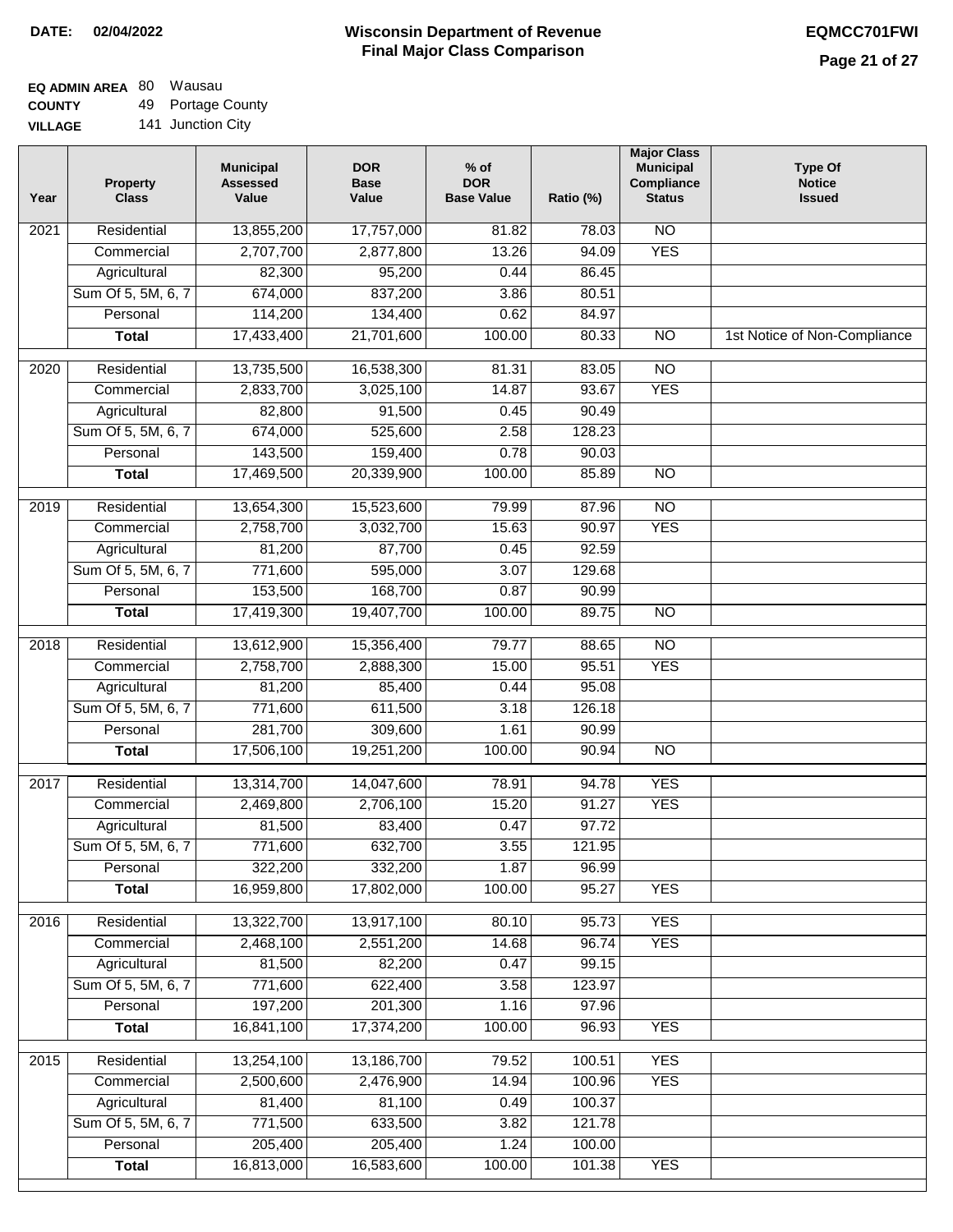$\overline{\phantom{a}}$ 

#### **Wisconsin Department of Revenue Final Major Class Comparison DATE: 02/04/2022 EQMCC701FWI**

٦

# **EQ ADMIN AREA** 80 Wausau

**COUNTY VILLAGE** 49 Portage County 161 Nelsonville

| Year | <b>Property</b><br><b>Class</b> | <b>Municipal</b><br><b>Assessed</b><br>Value | <b>DOR</b><br><b>Base</b><br>Value | $%$ of<br><b>DOR</b><br><b>Base Value</b> | Ratio (%) | <b>Major Class</b><br><b>Municipal</b><br>Compliance<br><b>Status</b> | Type Of<br><b>Notice</b><br><b>Issued</b> |
|------|---------------------------------|----------------------------------------------|------------------------------------|-------------------------------------------|-----------|-----------------------------------------------------------------------|-------------------------------------------|
| 2021 | Residential                     | 7,549,800                                    | 9,942,200                          | 74.82                                     | 75.94     | $\overline{NO}$                                                       |                                           |
|      | Commercial                      | 1,318,200                                    | 1,594,900                          | 12.00                                     | 82.65     | $\overline{NO}$                                                       |                                           |
|      | Agricultural                    | 54,000                                       | 54,200                             | 0.41                                      | 99.63     |                                                                       |                                           |
|      | Sum Of 5, 5M, 6, 7              | 1,503,600                                    | 1,556,200                          | 11.71                                     | 96.62     | <b>YES</b>                                                            |                                           |
|      | Personal                        | 120,500                                      | 140,100                            | 1.05                                      | 86.01     |                                                                       |                                           |
|      | <b>Total</b>                    | 10,546,100                                   | 13,287,600                         | 100.00                                    | 79.37     | $\overline{NO}$                                                       | 1st Notice of Non-Compliance              |
| 2020 | Residential                     | 7,400,500                                    | 8,995,200                          | 74.19                                     | 82.27     | $\overline{NO}$                                                       |                                           |
|      | Commercial                      | 1,369,900                                    | 1,416,700                          | 11.68                                     | 96.70     | <b>YES</b>                                                            |                                           |
|      | Agricultural                    | 52,200                                       | 52,200                             | 0.43                                      | 100.00    |                                                                       |                                           |
|      | Sum Of 5, 5M, 6, 7              | 1,503,600                                    | 1,525,000                          | 12.58                                     | 98.60     | <b>YES</b>                                                            |                                           |
|      | Personal                        | 120,900                                      | 135,800                            | 1.12                                      | 89.03     |                                                                       |                                           |
|      | <b>Total</b>                    | 10,447,100                                   | 12,124,900                         | 100.00                                    | 86.16     | $\overline{NO}$                                                       |                                           |
| 2019 | Residential                     | 7,372,100                                    | 8,616,200                          | 74.04                                     | 85.56     | $\overline{NO}$                                                       |                                           |
|      | Commercial                      | 1,308,100                                    | 1,259,100                          | 10.82                                     | 103.89    | <b>YES</b>                                                            |                                           |
|      | Agricultural                    | 49,700                                       | 50,000                             | 0.43                                      | 99.40     |                                                                       |                                           |
|      | Sum Of 5, 5M, 6, 7              | 1,522,500                                    | 1,589,900                          | 13.66                                     | 95.76     | <b>YES</b>                                                            |                                           |
|      | Personal                        | 122,600                                      | 122,600                            | 1.05                                      | 100.00    |                                                                       |                                           |
|      | <b>Total</b>                    | 10,375,000                                   | 11,637,800                         | 100.00                                    | 89.15     | $\overline{NO}$                                                       |                                           |
| 2018 | Residential                     | 7,363,100                                    | 8,447,300                          | 73.96                                     | 87.17     | $\overline{NO}$                                                       |                                           |
|      | Commercial                      | 1,307,000                                    | 1,198,200                          | 10.49                                     | 109.08    | <b>YES</b>                                                            |                                           |
|      | Agricultural                    | 48,500                                       | 48,600                             | 0.43                                      | 99.79     |                                                                       |                                           |
|      | Sum Of 5, 5M, 6, 7              | 1,522,500                                    | 1,600,100                          | 14.01                                     | 95.15     | <b>YES</b>                                                            |                                           |
|      | Personal                        | 124,300                                      | 126,900                            | 1.11                                      | 97.95     |                                                                       |                                           |
|      | <b>Total</b>                    | 10,365,400                                   | 11,421,100                         | 100.00                                    | 90.76     | $\overline{NO}$                                                       |                                           |
| 2017 | Residential                     | 7,483,200                                    | 7,679,400                          | 71.93                                     | 97.45     | <b>YES</b>                                                            |                                           |
|      | Commercial                      | 1,269,100                                    | 1,261,200                          | 11.81                                     | 100.63    | <b>YES</b>                                                            |                                           |
|      | Agricultural                    | 47,400                                       | 47,500                             | 0.44                                      | 99.79     |                                                                       |                                           |
|      | Sum Of 5, 5M, 6, 7              | 1,528,400                                    | 1,559,200                          | 14.60                                     | 98.02     | <b>YES</b>                                                            |                                           |
|      | Personal                        | 129,100                                      | 129,100                            | 1.21                                      | 100.00    |                                                                       |                                           |
|      | <b>Total</b>                    | 10,457,200                                   | 10,676,400                         | 100.00                                    | 97.95     | <b>YES</b>                                                            |                                           |
| 2016 | Residential                     | 6,977,400                                    | 7,591,500                          | 73.06                                     | 91.91     | <b>YES</b>                                                            |                                           |
|      | Commercial                      | 1,109,700                                    | 1,134,900                          | 10.92                                     | 97.78     | <b>YES</b>                                                            |                                           |
|      | Agricultural                    | 46,800                                       | 46,800                             | 0.45                                      | 100.00    |                                                                       |                                           |
|      | Sum Of 5, 5M, 6, 7              | 1,757,500                                    | 1,581,100                          | 15.22                                     | 111.16    | $\overline{NO}$                                                       |                                           |
|      | Personal                        | 35,100                                       | 37,000                             | 0.36                                      | 94.86     |                                                                       |                                           |
|      | <b>Total</b>                    | 9,926,500                                    | 10,391,300                         | 100.00                                    | 95.53     | N <sub>O</sub>                                                        | 2nd Notice of Non-Compliance              |
| 2015 | Residential                     | 6,890,000                                    | 7,400,000                          | 72.74                                     | 93.11     | <b>YES</b>                                                            |                                           |
|      | Commercial                      | 1,091,700                                    | 1,170,000                          | 11.50                                     | 93.31     | <b>YES</b>                                                            |                                           |
|      | Agricultural                    | 38,400                                       | 37,700                             | 0.37                                      | 101.86    |                                                                       |                                           |
|      | Sum Of 5, 5M, 6, 7              | 1,756,600                                    | 1,536,300                          | 15.10                                     | 114.34    | <b>NO</b>                                                             |                                           |
|      | Personal                        | 28,900                                       | 28,900                             | 0.28                                      | 100.00    |                                                                       |                                           |
|      | <b>Total</b>                    | 9,805,600                                    | 10,172,900                         | 100.00                                    | 96.39     | $\overline{NO}$                                                       | Non-Compliance Notice                     |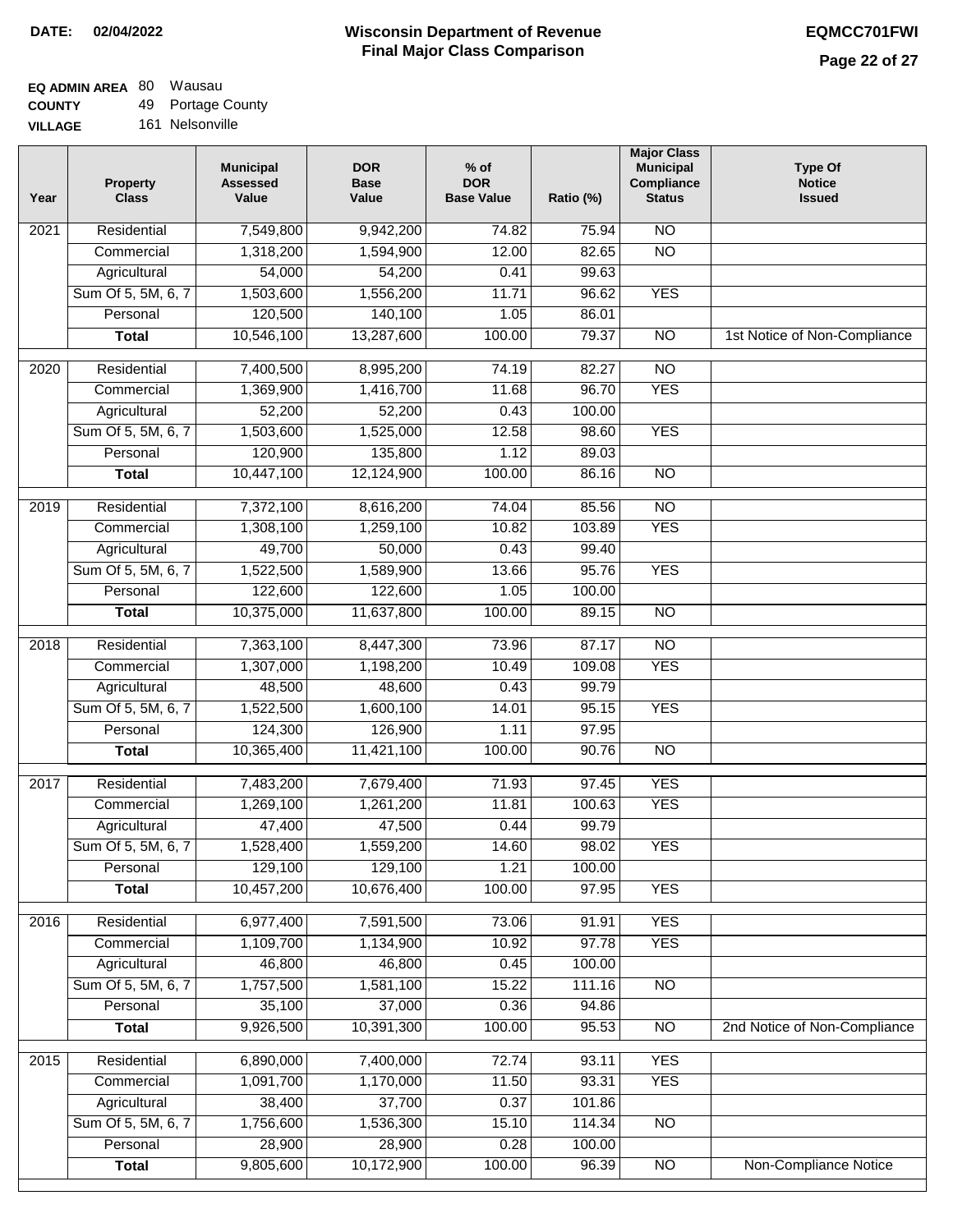# **EQ ADMIN AREA** 80 Wausau

**COUNTY VILLAGE** 49 Portage County 171 Park Ridge

| <b>YES</b><br>Residential<br>45,004,000<br>2021<br>49,139,500<br>82.25<br>91.58<br>9,124,300<br>9,810,600<br>16.42<br>93.00<br><b>YES</b><br>Commercial<br>0.00<br>Agricultural<br>0.00<br>0<br>0<br>Sum Of 5, 5M, 6, 7<br>$\mathbf{0}$<br>0.00<br>$\Omega$<br>0.00<br>711,700<br>Personal<br>790,800<br>1.32<br>90.00<br>54,840,000<br>59,740,900<br>100.00<br>91.80<br><b>YES</b><br><b>Total</b><br><b>YES</b><br>2020<br>Residential<br>43,957,900<br>47,502,100<br>81.77<br>92.54<br>9,124,300<br><b>YES</b><br>Commercial<br>9,806,900<br>16.88<br>93.04<br>0.00<br>0.00<br>Agricultural<br>0<br>0<br>Sum Of 5, 5M, 6, 7<br>0.00<br>0.00<br>$\Omega$<br>0<br>782,200<br>95.00<br>Personal<br>743,100<br>1.35<br><b>YES</b><br>53,825,300<br>58,091,200<br>100.00<br>92.66<br><b>Total</b><br><b>YES</b><br>Residential<br>43,282,600<br>45,873,800<br>81.56<br>94.35<br>2019<br><b>YES</b><br>9,124,300<br>9,581,700<br>17.04<br>95.23<br>Commercial<br>0.00<br>0.00<br>Agricultural<br>0<br>0<br>Sum Of 5, 5M, 6, 7<br>0.00<br>0.00<br>$\Omega$<br>0<br>787,600<br>787,600<br>Personal<br>1.40<br>100.00<br>53,194,500<br>100.00<br><b>YES</b><br>56,243,100<br>94.58<br><b>Total</b><br><b>YES</b><br>Residential<br>43,593,700<br>2018<br>43,544,000<br>82.03<br>100.11<br>Commercial<br>8,622,000<br>8,647,100<br>16.29<br>99.71<br><b>YES</b><br>Agricultural<br>0.00<br>0.00<br>0<br>0<br>Sum Of 5, 5M, 6, 7<br>0.00<br>0.00<br>0<br>0<br>Personal<br>1.69<br>894,900<br>894,900<br>100.00<br>53,110,600<br>53,086,000<br>100.00<br>100.05<br><b>YES</b><br><b>Total</b><br>2017<br>Residential<br>38,137,600<br>44,700,400<br>85.32<br>$\overline{NO}$<br>81.98<br><b>YES</b><br>Commercial<br>8,597,300<br>8,915,000<br>16.35<br>96.44<br>0<br>0.00<br>0.00<br>Agricultural<br>0<br>0.00<br>Sum Of 5, 5M, 6, 7<br>0.00<br>0<br>0<br>909,800<br>909,800<br>1.67<br>Personal<br>100.00<br>47,644,700<br>54,525,200<br>100.00<br>87.38<br>$\overline{NO}$<br><b>Total</b><br>38,055,000<br><b>YES</b><br>2016<br>Residential<br>40,561,600<br>81.11<br>93.82<br>Commercial<br>8,616,100<br>8,592,800<br>17.18<br>100.27<br><b>YES</b><br>Agricultural<br>0.00<br>0.00<br>0<br>0<br>Sum Of 5, 5M, 6, 7<br>0.00<br>0.00<br>$\Omega$<br>$\Omega$<br>856,100<br>Personal<br>856,100<br>1.71<br>100.00<br>47,527,200<br><b>YES</b><br>50,010,500<br>100.00<br>95.03<br><b>Total</b><br>Residential<br><b>YES</b><br>2015<br>37,886,500<br>39,065,500<br>80.46<br>96.98<br>8,521,100<br>17.64<br>8,565,200<br>99.49<br><b>YES</b><br>Commercial | Year | <b>Property</b><br><b>Class</b> | <b>Municipal</b><br><b>Assessed</b><br>Value | <b>DOR</b><br><b>Base</b><br>Value | $%$ of<br><b>DOR</b><br><b>Base Value</b> | Ratio (%) | <b>Major Class</b><br><b>Municipal</b><br>Compliance<br><b>Status</b> | <b>Type Of</b><br><b>Notice</b><br><b>Issued</b> |
|------------------------------------------------------------------------------------------------------------------------------------------------------------------------------------------------------------------------------------------------------------------------------------------------------------------------------------------------------------------------------------------------------------------------------------------------------------------------------------------------------------------------------------------------------------------------------------------------------------------------------------------------------------------------------------------------------------------------------------------------------------------------------------------------------------------------------------------------------------------------------------------------------------------------------------------------------------------------------------------------------------------------------------------------------------------------------------------------------------------------------------------------------------------------------------------------------------------------------------------------------------------------------------------------------------------------------------------------------------------------------------------------------------------------------------------------------------------------------------------------------------------------------------------------------------------------------------------------------------------------------------------------------------------------------------------------------------------------------------------------------------------------------------------------------------------------------------------------------------------------------------------------------------------------------------------------------------------------------------------------------------------------------------------------------------------------------------------------------------------------------------------------------------------------------------------------------------------------------------------------------------------------------------------------------------------------------------------------------------------------------------------------------------------------------------------------------------------------------------------------------------------------------------------------------|------|---------------------------------|----------------------------------------------|------------------------------------|-------------------------------------------|-----------|-----------------------------------------------------------------------|--------------------------------------------------|
|                                                                                                                                                                                                                                                                                                                                                                                                                                                                                                                                                                                                                                                                                                                                                                                                                                                                                                                                                                                                                                                                                                                                                                                                                                                                                                                                                                                                                                                                                                                                                                                                                                                                                                                                                                                                                                                                                                                                                                                                                                                                                                                                                                                                                                                                                                                                                                                                                                                                                                                                                      |      |                                 |                                              |                                    |                                           |           |                                                                       |                                                  |
|                                                                                                                                                                                                                                                                                                                                                                                                                                                                                                                                                                                                                                                                                                                                                                                                                                                                                                                                                                                                                                                                                                                                                                                                                                                                                                                                                                                                                                                                                                                                                                                                                                                                                                                                                                                                                                                                                                                                                                                                                                                                                                                                                                                                                                                                                                                                                                                                                                                                                                                                                      |      |                                 |                                              |                                    |                                           |           |                                                                       |                                                  |
|                                                                                                                                                                                                                                                                                                                                                                                                                                                                                                                                                                                                                                                                                                                                                                                                                                                                                                                                                                                                                                                                                                                                                                                                                                                                                                                                                                                                                                                                                                                                                                                                                                                                                                                                                                                                                                                                                                                                                                                                                                                                                                                                                                                                                                                                                                                                                                                                                                                                                                                                                      |      |                                 |                                              |                                    |                                           |           |                                                                       |                                                  |
|                                                                                                                                                                                                                                                                                                                                                                                                                                                                                                                                                                                                                                                                                                                                                                                                                                                                                                                                                                                                                                                                                                                                                                                                                                                                                                                                                                                                                                                                                                                                                                                                                                                                                                                                                                                                                                                                                                                                                                                                                                                                                                                                                                                                                                                                                                                                                                                                                                                                                                                                                      |      |                                 |                                              |                                    |                                           |           |                                                                       |                                                  |
|                                                                                                                                                                                                                                                                                                                                                                                                                                                                                                                                                                                                                                                                                                                                                                                                                                                                                                                                                                                                                                                                                                                                                                                                                                                                                                                                                                                                                                                                                                                                                                                                                                                                                                                                                                                                                                                                                                                                                                                                                                                                                                                                                                                                                                                                                                                                                                                                                                                                                                                                                      |      |                                 |                                              |                                    |                                           |           |                                                                       |                                                  |
|                                                                                                                                                                                                                                                                                                                                                                                                                                                                                                                                                                                                                                                                                                                                                                                                                                                                                                                                                                                                                                                                                                                                                                                                                                                                                                                                                                                                                                                                                                                                                                                                                                                                                                                                                                                                                                                                                                                                                                                                                                                                                                                                                                                                                                                                                                                                                                                                                                                                                                                                                      |      |                                 |                                              |                                    |                                           |           |                                                                       |                                                  |
|                                                                                                                                                                                                                                                                                                                                                                                                                                                                                                                                                                                                                                                                                                                                                                                                                                                                                                                                                                                                                                                                                                                                                                                                                                                                                                                                                                                                                                                                                                                                                                                                                                                                                                                                                                                                                                                                                                                                                                                                                                                                                                                                                                                                                                                                                                                                                                                                                                                                                                                                                      |      |                                 |                                              |                                    |                                           |           |                                                                       |                                                  |
|                                                                                                                                                                                                                                                                                                                                                                                                                                                                                                                                                                                                                                                                                                                                                                                                                                                                                                                                                                                                                                                                                                                                                                                                                                                                                                                                                                                                                                                                                                                                                                                                                                                                                                                                                                                                                                                                                                                                                                                                                                                                                                                                                                                                                                                                                                                                                                                                                                                                                                                                                      |      |                                 |                                              |                                    |                                           |           |                                                                       |                                                  |
|                                                                                                                                                                                                                                                                                                                                                                                                                                                                                                                                                                                                                                                                                                                                                                                                                                                                                                                                                                                                                                                                                                                                                                                                                                                                                                                                                                                                                                                                                                                                                                                                                                                                                                                                                                                                                                                                                                                                                                                                                                                                                                                                                                                                                                                                                                                                                                                                                                                                                                                                                      |      |                                 |                                              |                                    |                                           |           |                                                                       |                                                  |
|                                                                                                                                                                                                                                                                                                                                                                                                                                                                                                                                                                                                                                                                                                                                                                                                                                                                                                                                                                                                                                                                                                                                                                                                                                                                                                                                                                                                                                                                                                                                                                                                                                                                                                                                                                                                                                                                                                                                                                                                                                                                                                                                                                                                                                                                                                                                                                                                                                                                                                                                                      |      |                                 |                                              |                                    |                                           |           |                                                                       |                                                  |
|                                                                                                                                                                                                                                                                                                                                                                                                                                                                                                                                                                                                                                                                                                                                                                                                                                                                                                                                                                                                                                                                                                                                                                                                                                                                                                                                                                                                                                                                                                                                                                                                                                                                                                                                                                                                                                                                                                                                                                                                                                                                                                                                                                                                                                                                                                                                                                                                                                                                                                                                                      |      |                                 |                                              |                                    |                                           |           |                                                                       |                                                  |
|                                                                                                                                                                                                                                                                                                                                                                                                                                                                                                                                                                                                                                                                                                                                                                                                                                                                                                                                                                                                                                                                                                                                                                                                                                                                                                                                                                                                                                                                                                                                                                                                                                                                                                                                                                                                                                                                                                                                                                                                                                                                                                                                                                                                                                                                                                                                                                                                                                                                                                                                                      |      |                                 |                                              |                                    |                                           |           |                                                                       |                                                  |
|                                                                                                                                                                                                                                                                                                                                                                                                                                                                                                                                                                                                                                                                                                                                                                                                                                                                                                                                                                                                                                                                                                                                                                                                                                                                                                                                                                                                                                                                                                                                                                                                                                                                                                                                                                                                                                                                                                                                                                                                                                                                                                                                                                                                                                                                                                                                                                                                                                                                                                                                                      |      |                                 |                                              |                                    |                                           |           |                                                                       |                                                  |
|                                                                                                                                                                                                                                                                                                                                                                                                                                                                                                                                                                                                                                                                                                                                                                                                                                                                                                                                                                                                                                                                                                                                                                                                                                                                                                                                                                                                                                                                                                                                                                                                                                                                                                                                                                                                                                                                                                                                                                                                                                                                                                                                                                                                                                                                                                                                                                                                                                                                                                                                                      |      |                                 |                                              |                                    |                                           |           |                                                                       |                                                  |
|                                                                                                                                                                                                                                                                                                                                                                                                                                                                                                                                                                                                                                                                                                                                                                                                                                                                                                                                                                                                                                                                                                                                                                                                                                                                                                                                                                                                                                                                                                                                                                                                                                                                                                                                                                                                                                                                                                                                                                                                                                                                                                                                                                                                                                                                                                                                                                                                                                                                                                                                                      |      |                                 |                                              |                                    |                                           |           |                                                                       |                                                  |
|                                                                                                                                                                                                                                                                                                                                                                                                                                                                                                                                                                                                                                                                                                                                                                                                                                                                                                                                                                                                                                                                                                                                                                                                                                                                                                                                                                                                                                                                                                                                                                                                                                                                                                                                                                                                                                                                                                                                                                                                                                                                                                                                                                                                                                                                                                                                                                                                                                                                                                                                                      |      |                                 |                                              |                                    |                                           |           |                                                                       |                                                  |
|                                                                                                                                                                                                                                                                                                                                                                                                                                                                                                                                                                                                                                                                                                                                                                                                                                                                                                                                                                                                                                                                                                                                                                                                                                                                                                                                                                                                                                                                                                                                                                                                                                                                                                                                                                                                                                                                                                                                                                                                                                                                                                                                                                                                                                                                                                                                                                                                                                                                                                                                                      |      |                                 |                                              |                                    |                                           |           |                                                                       |                                                  |
|                                                                                                                                                                                                                                                                                                                                                                                                                                                                                                                                                                                                                                                                                                                                                                                                                                                                                                                                                                                                                                                                                                                                                                                                                                                                                                                                                                                                                                                                                                                                                                                                                                                                                                                                                                                                                                                                                                                                                                                                                                                                                                                                                                                                                                                                                                                                                                                                                                                                                                                                                      |      |                                 |                                              |                                    |                                           |           |                                                                       |                                                  |
|                                                                                                                                                                                                                                                                                                                                                                                                                                                                                                                                                                                                                                                                                                                                                                                                                                                                                                                                                                                                                                                                                                                                                                                                                                                                                                                                                                                                                                                                                                                                                                                                                                                                                                                                                                                                                                                                                                                                                                                                                                                                                                                                                                                                                                                                                                                                                                                                                                                                                                                                                      |      |                                 |                                              |                                    |                                           |           |                                                                       |                                                  |
|                                                                                                                                                                                                                                                                                                                                                                                                                                                                                                                                                                                                                                                                                                                                                                                                                                                                                                                                                                                                                                                                                                                                                                                                                                                                                                                                                                                                                                                                                                                                                                                                                                                                                                                                                                                                                                                                                                                                                                                                                                                                                                                                                                                                                                                                                                                                                                                                                                                                                                                                                      |      |                                 |                                              |                                    |                                           |           |                                                                       |                                                  |
|                                                                                                                                                                                                                                                                                                                                                                                                                                                                                                                                                                                                                                                                                                                                                                                                                                                                                                                                                                                                                                                                                                                                                                                                                                                                                                                                                                                                                                                                                                                                                                                                                                                                                                                                                                                                                                                                                                                                                                                                                                                                                                                                                                                                                                                                                                                                                                                                                                                                                                                                                      |      |                                 |                                              |                                    |                                           |           |                                                                       |                                                  |
|                                                                                                                                                                                                                                                                                                                                                                                                                                                                                                                                                                                                                                                                                                                                                                                                                                                                                                                                                                                                                                                                                                                                                                                                                                                                                                                                                                                                                                                                                                                                                                                                                                                                                                                                                                                                                                                                                                                                                                                                                                                                                                                                                                                                                                                                                                                                                                                                                                                                                                                                                      |      |                                 |                                              |                                    |                                           |           |                                                                       |                                                  |
|                                                                                                                                                                                                                                                                                                                                                                                                                                                                                                                                                                                                                                                                                                                                                                                                                                                                                                                                                                                                                                                                                                                                                                                                                                                                                                                                                                                                                                                                                                                                                                                                                                                                                                                                                                                                                                                                                                                                                                                                                                                                                                                                                                                                                                                                                                                                                                                                                                                                                                                                                      |      |                                 |                                              |                                    |                                           |           |                                                                       |                                                  |
|                                                                                                                                                                                                                                                                                                                                                                                                                                                                                                                                                                                                                                                                                                                                                                                                                                                                                                                                                                                                                                                                                                                                                                                                                                                                                                                                                                                                                                                                                                                                                                                                                                                                                                                                                                                                                                                                                                                                                                                                                                                                                                                                                                                                                                                                                                                                                                                                                                                                                                                                                      |      |                                 |                                              |                                    |                                           |           |                                                                       |                                                  |
|                                                                                                                                                                                                                                                                                                                                                                                                                                                                                                                                                                                                                                                                                                                                                                                                                                                                                                                                                                                                                                                                                                                                                                                                                                                                                                                                                                                                                                                                                                                                                                                                                                                                                                                                                                                                                                                                                                                                                                                                                                                                                                                                                                                                                                                                                                                                                                                                                                                                                                                                                      |      |                                 |                                              |                                    |                                           |           |                                                                       |                                                  |
|                                                                                                                                                                                                                                                                                                                                                                                                                                                                                                                                                                                                                                                                                                                                                                                                                                                                                                                                                                                                                                                                                                                                                                                                                                                                                                                                                                                                                                                                                                                                                                                                                                                                                                                                                                                                                                                                                                                                                                                                                                                                                                                                                                                                                                                                                                                                                                                                                                                                                                                                                      |      |                                 |                                              |                                    |                                           |           |                                                                       |                                                  |
|                                                                                                                                                                                                                                                                                                                                                                                                                                                                                                                                                                                                                                                                                                                                                                                                                                                                                                                                                                                                                                                                                                                                                                                                                                                                                                                                                                                                                                                                                                                                                                                                                                                                                                                                                                                                                                                                                                                                                                                                                                                                                                                                                                                                                                                                                                                                                                                                                                                                                                                                                      |      |                                 |                                              |                                    |                                           |           |                                                                       |                                                  |
|                                                                                                                                                                                                                                                                                                                                                                                                                                                                                                                                                                                                                                                                                                                                                                                                                                                                                                                                                                                                                                                                                                                                                                                                                                                                                                                                                                                                                                                                                                                                                                                                                                                                                                                                                                                                                                                                                                                                                                                                                                                                                                                                                                                                                                                                                                                                                                                                                                                                                                                                                      |      |                                 |                                              |                                    |                                           |           |                                                                       |                                                  |
|                                                                                                                                                                                                                                                                                                                                                                                                                                                                                                                                                                                                                                                                                                                                                                                                                                                                                                                                                                                                                                                                                                                                                                                                                                                                                                                                                                                                                                                                                                                                                                                                                                                                                                                                                                                                                                                                                                                                                                                                                                                                                                                                                                                                                                                                                                                                                                                                                                                                                                                                                      |      |                                 |                                              |                                    |                                           |           |                                                                       |                                                  |
|                                                                                                                                                                                                                                                                                                                                                                                                                                                                                                                                                                                                                                                                                                                                                                                                                                                                                                                                                                                                                                                                                                                                                                                                                                                                                                                                                                                                                                                                                                                                                                                                                                                                                                                                                                                                                                                                                                                                                                                                                                                                                                                                                                                                                                                                                                                                                                                                                                                                                                                                                      |      |                                 |                                              |                                    |                                           |           |                                                                       |                                                  |
|                                                                                                                                                                                                                                                                                                                                                                                                                                                                                                                                                                                                                                                                                                                                                                                                                                                                                                                                                                                                                                                                                                                                                                                                                                                                                                                                                                                                                                                                                                                                                                                                                                                                                                                                                                                                                                                                                                                                                                                                                                                                                                                                                                                                                                                                                                                                                                                                                                                                                                                                                      |      |                                 |                                              |                                    |                                           |           |                                                                       |                                                  |
|                                                                                                                                                                                                                                                                                                                                                                                                                                                                                                                                                                                                                                                                                                                                                                                                                                                                                                                                                                                                                                                                                                                                                                                                                                                                                                                                                                                                                                                                                                                                                                                                                                                                                                                                                                                                                                                                                                                                                                                                                                                                                                                                                                                                                                                                                                                                                                                                                                                                                                                                                      |      |                                 |                                              |                                    |                                           |           |                                                                       |                                                  |
|                                                                                                                                                                                                                                                                                                                                                                                                                                                                                                                                                                                                                                                                                                                                                                                                                                                                                                                                                                                                                                                                                                                                                                                                                                                                                                                                                                                                                                                                                                                                                                                                                                                                                                                                                                                                                                                                                                                                                                                                                                                                                                                                                                                                                                                                                                                                                                                                                                                                                                                                                      |      |                                 |                                              |                                    |                                           |           |                                                                       |                                                  |
|                                                                                                                                                                                                                                                                                                                                                                                                                                                                                                                                                                                                                                                                                                                                                                                                                                                                                                                                                                                                                                                                                                                                                                                                                                                                                                                                                                                                                                                                                                                                                                                                                                                                                                                                                                                                                                                                                                                                                                                                                                                                                                                                                                                                                                                                                                                                                                                                                                                                                                                                                      |      |                                 |                                              |                                    |                                           |           |                                                                       |                                                  |
|                                                                                                                                                                                                                                                                                                                                                                                                                                                                                                                                                                                                                                                                                                                                                                                                                                                                                                                                                                                                                                                                                                                                                                                                                                                                                                                                                                                                                                                                                                                                                                                                                                                                                                                                                                                                                                                                                                                                                                                                                                                                                                                                                                                                                                                                                                                                                                                                                                                                                                                                                      |      |                                 |                                              |                                    |                                           |           |                                                                       |                                                  |
|                                                                                                                                                                                                                                                                                                                                                                                                                                                                                                                                                                                                                                                                                                                                                                                                                                                                                                                                                                                                                                                                                                                                                                                                                                                                                                                                                                                                                                                                                                                                                                                                                                                                                                                                                                                                                                                                                                                                                                                                                                                                                                                                                                                                                                                                                                                                                                                                                                                                                                                                                      |      |                                 |                                              |                                    |                                           |           |                                                                       |                                                  |
|                                                                                                                                                                                                                                                                                                                                                                                                                                                                                                                                                                                                                                                                                                                                                                                                                                                                                                                                                                                                                                                                                                                                                                                                                                                                                                                                                                                                                                                                                                                                                                                                                                                                                                                                                                                                                                                                                                                                                                                                                                                                                                                                                                                                                                                                                                                                                                                                                                                                                                                                                      |      |                                 |                                              |                                    |                                           |           |                                                                       |                                                  |
|                                                                                                                                                                                                                                                                                                                                                                                                                                                                                                                                                                                                                                                                                                                                                                                                                                                                                                                                                                                                                                                                                                                                                                                                                                                                                                                                                                                                                                                                                                                                                                                                                                                                                                                                                                                                                                                                                                                                                                                                                                                                                                                                                                                                                                                                                                                                                                                                                                                                                                                                                      |      |                                 |                                              |                                    |                                           |           |                                                                       |                                                  |
|                                                                                                                                                                                                                                                                                                                                                                                                                                                                                                                                                                                                                                                                                                                                                                                                                                                                                                                                                                                                                                                                                                                                                                                                                                                                                                                                                                                                                                                                                                                                                                                                                                                                                                                                                                                                                                                                                                                                                                                                                                                                                                                                                                                                                                                                                                                                                                                                                                                                                                                                                      |      | Agricultural                    | 0                                            | 0                                  | 0.00                                      | 0.00      |                                                                       |                                                  |
| Sum Of 5, 5M, 6, 7<br>0.00<br>0.00<br>0<br>0                                                                                                                                                                                                                                                                                                                                                                                                                                                                                                                                                                                                                                                                                                                                                                                                                                                                                                                                                                                                                                                                                                                                                                                                                                                                                                                                                                                                                                                                                                                                                                                                                                                                                                                                                                                                                                                                                                                                                                                                                                                                                                                                                                                                                                                                                                                                                                                                                                                                                                         |      |                                 |                                              |                                    |                                           |           |                                                                       |                                                  |
| 923,600<br>923,600<br>100.00<br>Personal<br>1.90                                                                                                                                                                                                                                                                                                                                                                                                                                                                                                                                                                                                                                                                                                                                                                                                                                                                                                                                                                                                                                                                                                                                                                                                                                                                                                                                                                                                                                                                                                                                                                                                                                                                                                                                                                                                                                                                                                                                                                                                                                                                                                                                                                                                                                                                                                                                                                                                                                                                                                     |      |                                 |                                              |                                    |                                           |           |                                                                       |                                                  |
| 47,331,200<br>48,554,300<br>100.00<br>97.48<br><b>YES</b><br><b>Total</b>                                                                                                                                                                                                                                                                                                                                                                                                                                                                                                                                                                                                                                                                                                                                                                                                                                                                                                                                                                                                                                                                                                                                                                                                                                                                                                                                                                                                                                                                                                                                                                                                                                                                                                                                                                                                                                                                                                                                                                                                                                                                                                                                                                                                                                                                                                                                                                                                                                                                            |      |                                 |                                              |                                    |                                           |           |                                                                       |                                                  |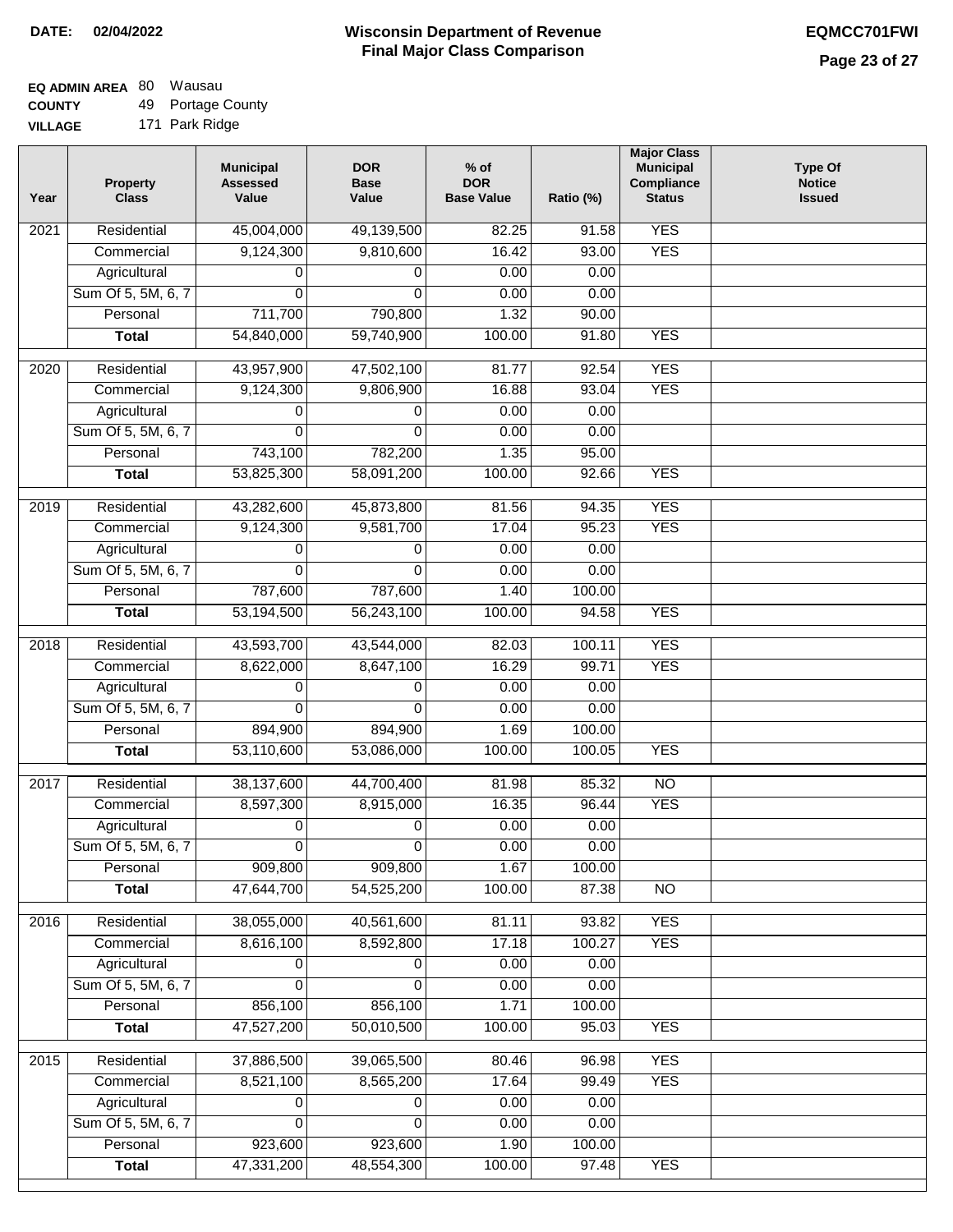#### **Wisconsin Department of Revenue Final Major Class Comparison DATE: 02/04/2022 EQMCC701FWI**

٦

## **EQ ADMIN AREA** 80 Wausau **COUNTY**

| <b>COUNTY</b>  | 49 Portage County |
|----------------|-------------------|
| <b>VILLAGE</b> | 173 Plover        |

| Year | <b>Property</b><br><b>Class</b> | <b>Municipal</b><br><b>Assessed</b><br>Value | <b>DOR</b><br><b>Base</b><br>Value | $%$ of<br><b>DOR</b><br><b>Base Value</b> | Ratio (%) | <b>Major Class</b><br><b>Municipal</b><br>Compliance<br><b>Status</b> | <b>Type Of</b><br><b>Notice</b><br><b>Issued</b> |
|------|---------------------------------|----------------------------------------------|------------------------------------|-------------------------------------------|-----------|-----------------------------------------------------------------------|--------------------------------------------------|
| 2021 | Residential                     | 606,748,800                                  | 843,005,400                        | 63.06                                     | 71.97     | <b>NO</b>                                                             |                                                  |
|      | Commercial                      | 342,358,000                                  | 473,762,000                        | 35.44                                     | 72.26     | $\overline{NO}$                                                       |                                                  |
|      | Agricultural                    | 107,400                                      | 149,300                            | 0.01                                      | 71.94     |                                                                       |                                                  |
|      | Sum Of 5, 5M, 6, 7              | 65,100                                       | 121,100                            | 0.01                                      | 53.76     |                                                                       |                                                  |
|      | Personal                        | 14,204,500                                   | 19,728,400                         | 1.48                                      | 72.00     |                                                                       |                                                  |
|      | <b>Total</b>                    | 963,483,800                                  | 1,336,766,200                      | 100.00                                    | 72.08     | $\overline{NO}$                                                       | 2nd Notice of Non-Compliance                     |
| 2020 | Residential                     | 596,292,900                                  | 790,403,200                        | 63.56                                     | 75.44     | $\overline{NO}$                                                       |                                                  |
|      | Commercial                      | 330,592,300                                  | 433,156,700                        | 34.83                                     | 76.32     | $\overline{NO}$                                                       |                                                  |
|      | Agricultural                    | 113,600                                      | 143,800                            | 0.01                                      | 79.00     |                                                                       |                                                  |
|      | Sum Of 5, 5M, 6, 7              | 65,100                                       | 118,100                            | 0.01                                      | 55.12     |                                                                       |                                                  |
|      | Personal                        | 14,767,430                                   | 19,689,900                         | 1.58                                      | 75.00     |                                                                       |                                                  |
|      | <b>Total</b>                    | 941,831,330                                  | 1,243,511,700                      | 100.00                                    | 75.74     | $\overline{NO}$                                                       | 1st Notice of Non-Compliance                     |
|      |                                 |                                              |                                    |                                           |           |                                                                       |                                                  |
| 2019 | Residential                     | 582,391,300                                  | 735,423,500                        | 62.54                                     | 79.19     | $\overline{NO}$                                                       |                                                  |
|      | Commercial                      | 336,275,500                                  | 421,913,200                        | 35.88                                     | 79.70     | $\overline{NO}$                                                       |                                                  |
|      | Agricultural                    | 113,200                                      | 136,800                            | 0.01                                      | 82.75     |                                                                       |                                                  |
|      | Sum Of 5, 5M, 6, 7              | 65,100                                       | 119,300                            | 0.01                                      | 54.57     |                                                                       |                                                  |
|      | Personal                        | 14,846,810                                   | 18,329,400                         | 1.56                                      | 81.00     |                                                                       |                                                  |
|      | <b>Total</b>                    | 933,691,910                                  | 1,175,922,200                      | 100.00                                    | 79.40     | $\overline{NO}$                                                       |                                                  |
| 2018 | Residential                     | 568,852,400                                  | 691,275,000                        | 62.50                                     | 82.29     | $\overline{NO}$                                                       |                                                  |
|      | Commercial                      | 336,625,600                                  | 395,538,900                        | 35.76                                     | 85.11     | $\overline{NO}$                                                       |                                                  |
|      | Agricultural                    | 117,900                                      | 133,600                            | 0.01                                      | 88.25     |                                                                       |                                                  |
|      | Sum Of 5, 5M, 6, 7              | 65,100                                       | 114,400                            | 0.01                                      | 56.91     |                                                                       |                                                  |
|      | Personal                        | 16,128,600                                   | 18,974,800                         | 1.72                                      | 85.00     |                                                                       |                                                  |
|      | <b>Total</b>                    | 921,789,600                                  | 1,106,036,700                      | 100.00                                    | 83.34     | $\overline{NO}$                                                       |                                                  |
| 2017 | Residential                     | 556,010,500                                  | 640,404,800                        | 62.08                                     | 86.82     | $\overline{NO}$                                                       |                                                  |
|      | Commercial                      | 332,345,600                                  | 363, 367, 900                      | 35.23                                     | 91.46     | <b>YES</b>                                                            |                                                  |
|      | Agricultural                    | 116,300                                      | 129,700                            | 0.01                                      | 89.67     |                                                                       |                                                  |
|      | Sum Of 5, 5M, 6, 7              | 65,100                                       | 98,400                             | 0.01                                      | 66.16     |                                                                       |                                                  |
|      | Personal                        | 24,475,780                                   | 27,500,800                         | 2.67                                      | 89.00     |                                                                       |                                                  |
|      | <b>Total</b>                    | 913,013,280                                  | 1,031,501,600                      | 100.00                                    | 88.51     | $\overline{NO}$                                                       |                                                  |
| 2016 | Residential                     | 546,820,100                                  | 594,599,600                        | 61.75                                     | 91.96     | <b>YES</b>                                                            |                                                  |
|      | Commercial                      | 321,212,400                                  | 341,547,900                        | 35.47                                     | 94.05     | <b>YES</b>                                                            |                                                  |
|      | Agricultural                    | 116,300                                      | 128,100                            | 0.01                                      | 90.79     |                                                                       |                                                  |
|      | Sum Of 5, 5M, 6, 7              | 65,100                                       | 92,100                             | 0.01                                      | 70.68     |                                                                       |                                                  |
|      | Personal                        | 23,825,820                                   | 26,473,200                         | 2.75                                      | 90.00     |                                                                       |                                                  |
|      | <b>Total</b>                    | 892,039,720                                  | 962,840,900                        | 100.00                                    | 92.65     | <b>YES</b>                                                            |                                                  |
|      |                                 |                                              |                                    |                                           |           |                                                                       |                                                  |
| 2015 | Residential                     | 539,894,700                                  | 584,992,000                        | 60.97                                     | 92.29     | <b>YES</b>                                                            |                                                  |
|      | Commercial                      | 317,999,100                                  | 346,621,800                        | 36.13                                     | 91.74     | <b>YES</b>                                                            |                                                  |
|      | Agricultural                    | 119,200                                      | 129,600                            | 0.01                                      | 91.98     |                                                                       |                                                  |
|      | Sum Of 5, 5M, 6, 7              | 65,100                                       | 89,600                             | 0.01                                      | 72.66     |                                                                       |                                                  |
|      | Personal                        | 25,707,740                                   | 27,642,700                         | 2.88                                      | 93.00     |                                                                       |                                                  |
|      | <b>Total</b>                    | 883,785,840                                  | 959,475,700                        | 100.00                                    | 92.11     | <b>YES</b>                                                            |                                                  |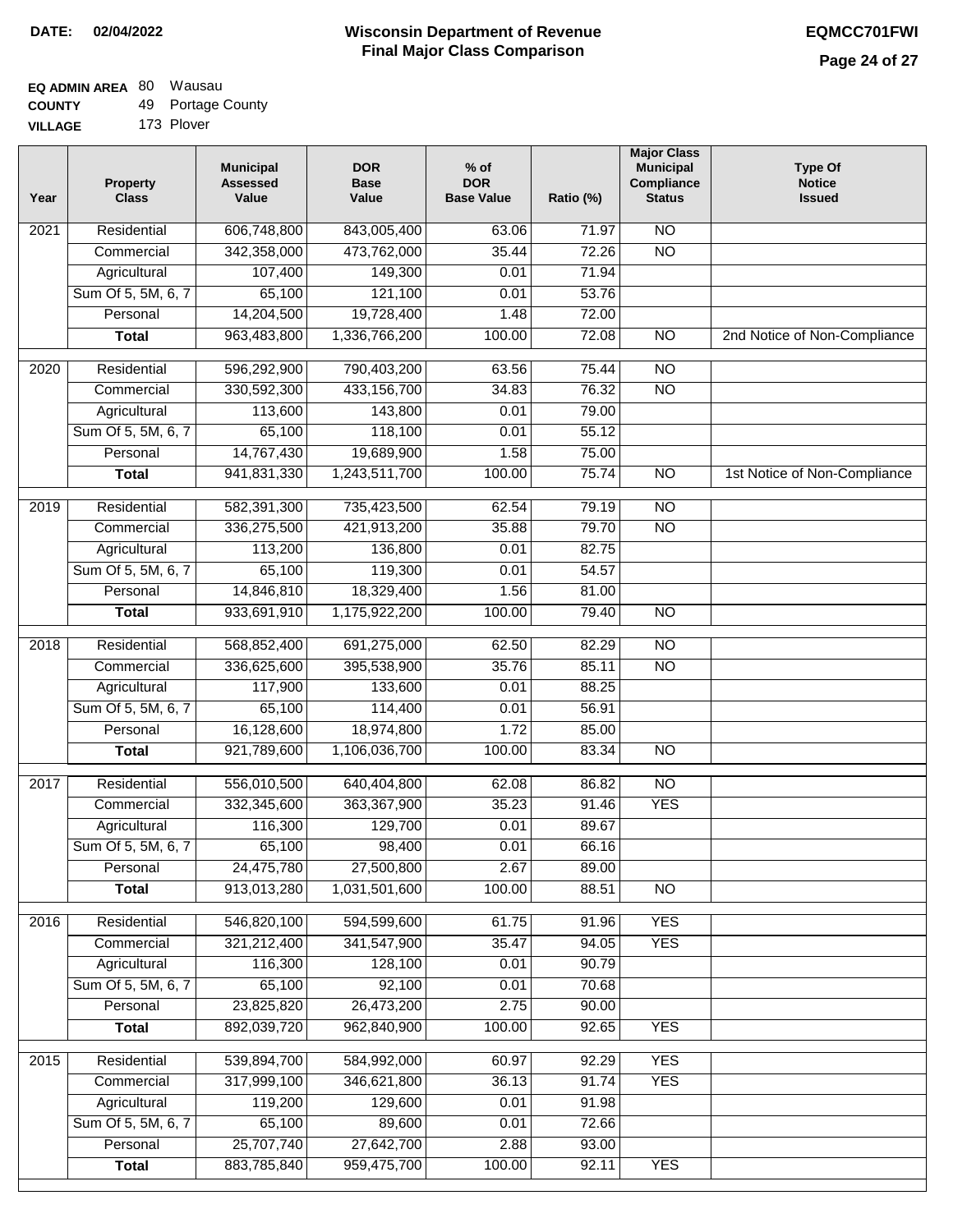٦

#### **EQ ADMIN AREA** 80 Wausau **COUNTY** 49 Portage County

| <b>UUUNII</b>  | ᠇◡ | n ontage Oou |
|----------------|----|--------------|
| <b>VILLAGE</b> |    | 176 Rosholt  |

| Year | <b>Property</b><br><b>Class</b> | <b>Municipal</b><br><b>Assessed</b><br>Value | <b>DOR</b><br><b>Base</b><br>Value | $%$ of<br><b>DOR</b><br><b>Base Value</b> | Ratio (%) | <b>Major Class</b><br><b>Municipal</b><br>Compliance<br><b>Status</b> | <b>Type Of</b><br><b>Notice</b><br><b>Issued</b> |
|------|---------------------------------|----------------------------------------------|------------------------------------|-------------------------------------------|-----------|-----------------------------------------------------------------------|--------------------------------------------------|
| 2021 | Residential                     | 19,327,500                                   | 19,247,800                         | 75.67                                     | 100.41    | <b>YES</b>                                                            |                                                  |
|      | Commercial                      | 5,881,600                                    | 5,533,400                          | 21.75                                     | 106.29    | <b>YES</b>                                                            |                                                  |
|      | Agricultural                    | 66,800                                       | 66,700                             | 0.26                                      | 100.15    |                                                                       |                                                  |
|      | Sum Of 5, 5M, 6, 7              | 265,700                                      | 276,500                            | 1.09                                      | 96.09     |                                                                       |                                                  |
|      | Personal                        | 313,400                                      | 313,400                            | 1.23                                      | 100.00    |                                                                       |                                                  |
|      | <b>Total</b>                    | 25,855,000                                   | 25,437,800                         | 100.00                                    | 101.64    | <b>YES</b>                                                            |                                                  |
| 2020 | Residential                     | 14,758,900                                   | 17,447,300                         | 73.22                                     | 84.59     | NO                                                                    |                                                  |
|      | Commercial                      | 4,802,500                                    | 5,740,400                          | 24.09                                     | 83.66     | $\overline{NO}$                                                       |                                                  |
|      | Agricultural                    | 54,000                                       | 61,000                             | 0.26                                      | 88.52     |                                                                       |                                                  |
|      | Sum Of 5, 5M, 6, 7              | 211,100                                      | 248,300                            | 1.04                                      | 85.02     |                                                                       |                                                  |
|      | Personal                        | 297,800                                      | 330,900                            | 1.39                                      | 90.00     |                                                                       |                                                  |
|      | <b>Total</b>                    | 20,124,300                                   | 23,827,900                         | 100.00                                    | 84.46     | $\overline{NO}$                                                       | 1st Notice of Non-Compliance                     |
| 2019 | Residential                     | 14,780,700                                   | 16,807,000                         | 75.36                                     | 87.94     | $\overline{NO}$                                                       |                                                  |
|      | Commercial                      | 4,374,200                                    | 4,907,500                          | 22.00                                     | 89.13     | $\overline{NO}$                                                       |                                                  |
|      | Agricultural                    | 54,000                                       | 58,300                             | 0.26                                      | 92.62     |                                                                       |                                                  |
|      | Sum Of 5, 5M, 6, 7              | 211,100                                      | 252,300                            | 1.13                                      | 83.67     |                                                                       |                                                  |
|      | Personal                        | 235,200                                      | 276,700                            | 1.24                                      | 85.00     |                                                                       |                                                  |
|      | <b>Total</b>                    | 19,655,200                                   | 22,301,800                         | 100.00                                    | 88.13     | <b>NO</b>                                                             |                                                  |
| 2018 | Residential                     | 14,721,400                                   | 17,071,300                         | 76.40                                     | 86.23     | $\overline{NO}$                                                       |                                                  |
|      | Commercial                      | 4,361,400                                    | 4,659,400                          | 20.85                                     | 93.60     | <b>YES</b>                                                            |                                                  |
|      | Agricultural                    | 54,000                                       | 56,800                             | 0.25                                      | 95.07     |                                                                       |                                                  |
|      | Sum Of 5, 5M, 6, 7              | 211,100                                      | 259,300                            | 1.16                                      | 81.41     |                                                                       |                                                  |
|      | Personal                        | 267,200                                      | 296,900                            | 1.33                                      | 90.00     |                                                                       |                                                  |
|      | <b>Total</b>                    | 19,615,100                                   | 22,343,700                         | 100.00                                    | 87.79     | <b>NO</b>                                                             |                                                  |
| 2017 | Residential                     | 14,548,600                                   | 16,383,300                         | 73.31                                     | 88.80     | $\overline{NO}$                                                       |                                                  |
|      | Commercial                      | 4,259,400                                    | 4,773,900                          | 21.36                                     | 89.22     | N <sub>O</sub>                                                        |                                                  |
|      | Agricultural                    | $\overline{54,100}$                          | 55,500                             | 0.25                                      | 97.48     |                                                                       |                                                  |
|      | Sum Of 5, 5M, 6, 7              | 208,700                                      | 235,800                            | 1.06                                      | 88.51     |                                                                       |                                                  |
|      | Personal                        | 835,800                                      | 898,700                            | 4.02                                      | 93.00     |                                                                       |                                                  |
|      | <b>Total</b>                    | 19,906,600                                   | 22,347,200                         | 100.00                                    | 89.08     | $\overline{NO}$                                                       |                                                  |
|      |                                 |                                              |                                    |                                           |           |                                                                       |                                                  |
| 2016 | Residential                     | 14,532,800                                   | 15,741,600                         | 74.93                                     | 92.32     | <b>YES</b>                                                            |                                                  |
|      | Commercial                      | 4,211,200                                    | 4,497,300                          | 21.41                                     | 93.64     | <b>YES</b>                                                            |                                                  |
|      | Agricultural                    | 54,100                                       | 54,700                             | 0.26                                      | 98.90     |                                                                       |                                                  |
|      | Sum Of 5, 5M, 6, 7              | 208,700                                      | 235,400                            | 1.12                                      | 88.66     |                                                                       |                                                  |
|      | Personal                        | 479,300                                      | 479,300                            | 2.28                                      | 100.00    |                                                                       |                                                  |
|      | <b>Total</b>                    | 19,486,100                                   | 21,008,300                         | 100.00                                    | 92.75     | <b>YES</b>                                                            |                                                  |
| 2015 | Residential                     | 14,583,500                                   | 15,622,500                         | 75.61                                     | 93.35     | <b>YES</b>                                                            |                                                  |
|      | Commercial                      | 4,138,900                                    | 4,296,100                          | 20.79                                     | 96.34     | <b>YES</b>                                                            |                                                  |
|      | Agricultural                    | 54,100                                       | 53,900                             | 0.26                                      | 100.37    |                                                                       |                                                  |
|      | Sum Of 5, 5M, 6, 7              | 208,700                                      | 222,800                            | 1.08                                      | 93.67     |                                                                       |                                                  |
|      | Personal                        | 467,300                                      | 467,300                            | 2.26                                      | 100.00    |                                                                       |                                                  |
|      | <b>Total</b>                    | 19,452,500                                   | 20,662,600                         | 100.00                                    | 94.14     | <b>YES</b>                                                            |                                                  |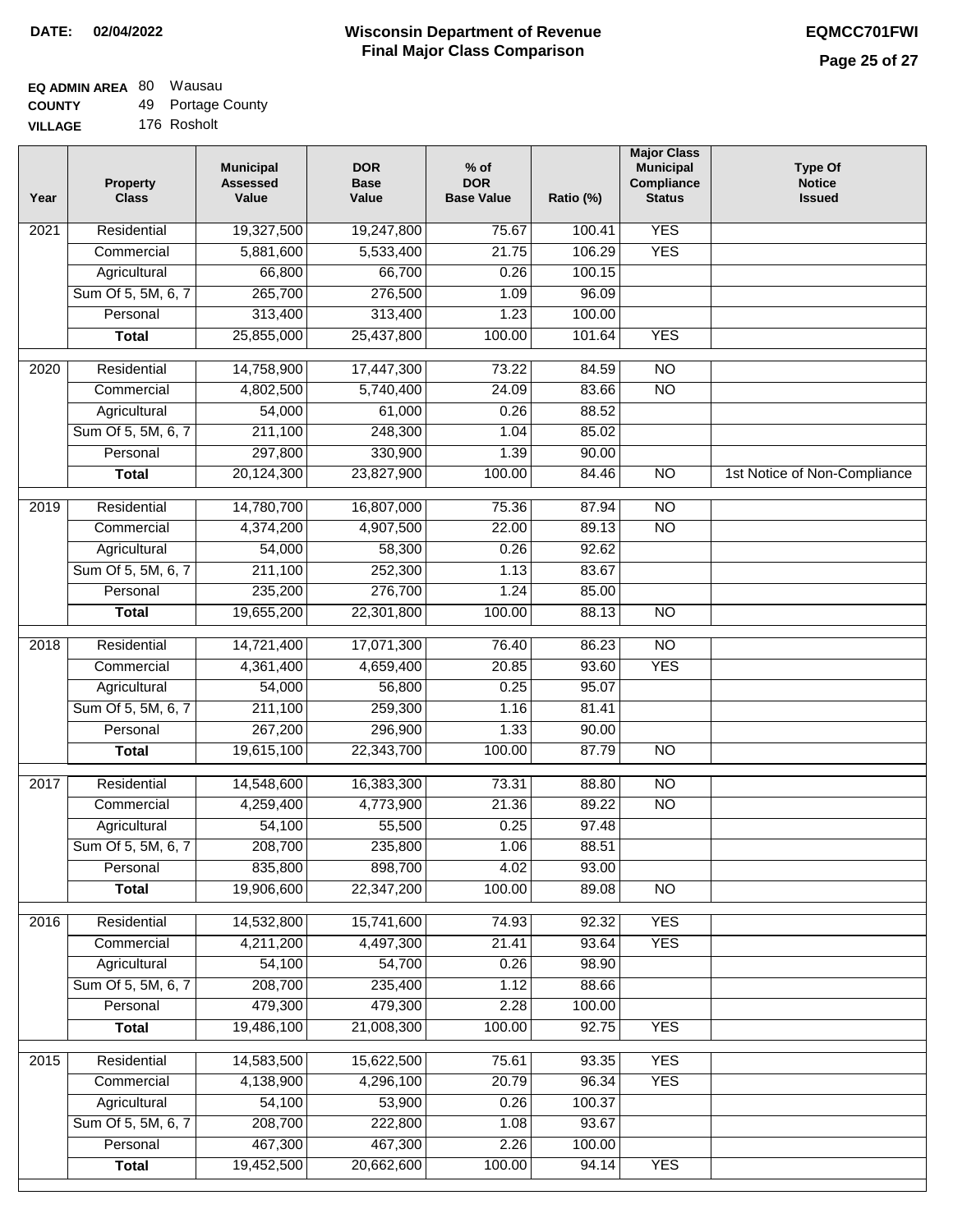### **EQ ADMIN AREA** 80 Wausau **COUNTY** 49 Portage County

**VILLAGE** 191 Whiting

| Year | <b>Property</b><br><b>Class</b> | <b>Municipal</b><br><b>Assessed</b><br>Value | <b>DOR</b><br><b>Base</b><br>Value | $%$ of<br><b>DOR</b><br><b>Base Value</b> | Ratio (%) | <b>Major Class</b><br><b>Municipal</b><br>Compliance<br><b>Status</b> | <b>Type Of</b><br><b>Notice</b><br><b>Issued</b> |
|------|---------------------------------|----------------------------------------------|------------------------------------|-------------------------------------------|-----------|-----------------------------------------------------------------------|--------------------------------------------------|
| 2021 | Residential                     | 90,407,700                                   | 116,035,300                        | 86.47                                     | 77.91     | N <sub>O</sub>                                                        |                                                  |
|      | Commercial                      | 16,280,800                                   | 17,154,600                         | 12.78                                     | 94.91     | <b>YES</b>                                                            |                                                  |
|      | Agricultural                    | 0                                            | 0                                  | 0.00                                      | 0.00      |                                                                       |                                                  |
|      | Sum Of 5, 5M, 6, 7              | $\Omega$                                     | $\Omega$                           | 0.00                                      | 0.00      |                                                                       |                                                  |
|      | Personal                        | 798,700                                      | 998,400                            | 0.74                                      | 80.00     |                                                                       |                                                  |
|      | <b>Total</b>                    | 107,487,200                                  | 134, 188, 300                      | 100.00                                    | 80.10     | $\overline{NO}$                                                       | 1st Notice of Non-Compliance                     |
| 2020 | Residential                     | 89,209,200                                   | 107,030,700                        | 84.00                                     | 83.35     | <b>NO</b>                                                             |                                                  |
|      | Commercial                      | 18,814,300                                   | 19,508,300                         | 15.31                                     | 96.44     | <b>YES</b>                                                            |                                                  |
|      | Agricultural                    | 0                                            | 0                                  | 0.00                                      | 0.00      |                                                                       |                                                  |
|      | Sum Of 5, 5M, 6, 7              | 1,100                                        | 29,500                             | 0.02                                      | 3.73      |                                                                       |                                                  |
|      | Personal                        | 716,700                                      | 843,200                            | 0.66                                      | 85.00     |                                                                       |                                                  |
|      | <b>Total</b>                    | 108,741,300                                  | 127,411,700                        | 100.00                                    | 85.35     | <b>NO</b>                                                             |                                                  |
| 2019 | Residential                     | 87,757,100                                   | 103,274,000                        | 83.46                                     | 84.98     | $\overline{NO}$                                                       |                                                  |
|      | Commercial                      | 18,271,200                                   | 19,556,000                         | 15.80                                     | 93.43     | <b>YES</b>                                                            |                                                  |
|      | Agricultural                    | 0                                            | 0                                  | 0.00                                      | 0.00      |                                                                       |                                                  |
|      | Sum Of 5, 5M, 6, 7              | 1,200                                        | 29,000                             | 0.02                                      | 4.14      |                                                                       |                                                  |
|      | Personal                        | 791,500                                      | 879,500                            | 0.71                                      | 89.99     |                                                                       |                                                  |
|      | <b>Total</b>                    | 106,821,000                                  | 123,738,500                        | 100.00                                    | 86.33     | $\overline{NO}$                                                       |                                                  |
| 2018 | Residential                     | 85,820,500                                   | 96,455,800                         | 83.01                                     | 88.97     | $\overline{10}$                                                       |                                                  |
|      | Commercial                      | 18,889,800                                   | 18,996,600                         | 16.35                                     | 99.44     | <b>YES</b>                                                            |                                                  |
|      | Agricultural                    | 0                                            | 0                                  | 0.00                                      | 0.00      |                                                                       |                                                  |
|      | Sum Of 5, 5M, 6, 7              | 100                                          | 100                                | 0.00                                      | 100.00    |                                                                       |                                                  |
|      | Personal                        | 689,500                                      | 749,500                            | 0.64                                      | 91.99     |                                                                       |                                                  |
|      | <b>Total</b>                    | 105,399,900                                  | 116,202,000                        | 100.00                                    | 90.70     | <b>NO</b>                                                             |                                                  |
| 2017 | Residential                     | 85,662,700                                   | 93,457,800                         | 80.56                                     | 91.66     | <b>YES</b>                                                            |                                                  |
|      | Commercial                      | 20,594,000                                   | 21,201,300                         | 18.27                                     | 97.14     | <b>YES</b>                                                            |                                                  |
|      | Agricultural                    | 0                                            | 0                                  | 0.00                                      | 0.00      |                                                                       |                                                  |
|      | Sum Of 5, 5M, 6, 7              | 0                                            | $\overline{0}$                     | 0.00                                      | 0.00      |                                                                       |                                                  |
|      | Personal                        | 1,330,300                                    | 1,357,400                          | 1.17                                      | 98.00     |                                                                       |                                                  |
|      | <b>Total</b>                    | 107,587,000                                  | 116,016,500                        | 100.00                                    | 92.73     | <b>YES</b>                                                            |                                                  |
| 2016 | Residential                     | 84,828,500                                   | 87,302,300                         | 80.15                                     | 97.17     | <b>YES</b>                                                            |                                                  |
|      | Commercial                      | 20,693,700                                   | 20,385,800                         | 18.72                                     | 101.51    | <b>YES</b>                                                            |                                                  |
|      | Agricultural                    | 0                                            | 0                                  | 0.00                                      | 0.00      |                                                                       |                                                  |
|      | Sum Of 5, 5M, 6, 7              | 0                                            | $\Omega$                           | 0.00                                      | 0.00      |                                                                       |                                                  |
|      | Personal                        | 1,233,400                                    | 1,233,400                          | 1.13                                      | 100.00    |                                                                       |                                                  |
|      | <b>Total</b>                    | 106,755,600                                  | 108,921,500                        | 100.00                                    | 98.01     | <b>YES</b>                                                            |                                                  |
| 2015 | Residential                     | 84,488,200                                   | 87,832,200                         | 79.77                                     | 96.19     | <b>YES</b>                                                            |                                                  |
|      | Commercial                      | 21,668,300                                   | 20,922,300                         | 19.00                                     | 103.57    | <b>YES</b>                                                            |                                                  |
|      | Agricultural                    | 0                                            | 0                                  | 0.00                                      | 0.00      |                                                                       |                                                  |
|      | Sum Of 5, 5M, 6, 7              | $\Omega$                                     | 0                                  | 0.00                                      | 0.00      |                                                                       |                                                  |
|      | Personal                        | 1,355,700                                    | 1,355,700                          | 1.23                                      | 100.00    |                                                                       |                                                  |
|      | <b>Total</b>                    | 107,512,200                                  | 110,110,200                        | 100.00                                    | 97.64     | <b>YES</b>                                                            |                                                  |